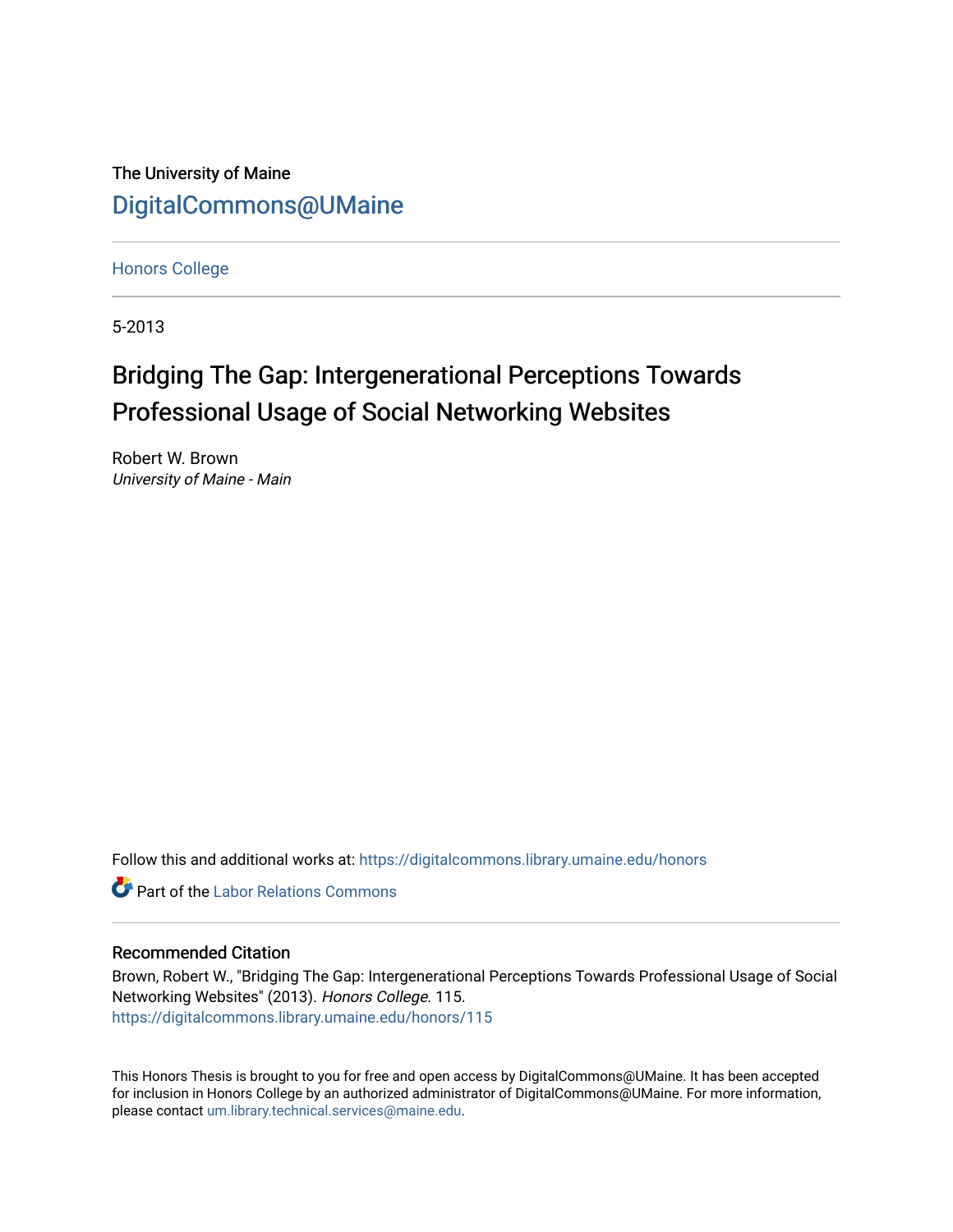# BRIDGING THE GAP: INTERGENERATIONAL PERCEPTIONS TOWARDS PROFESSIONAL USAGE OF SOCIAL NETWORKING WEBSITES

by

Robert W. Brown

A Thesis Submitted in Partial Fulfillment of the Requirements for a Degree with Honors (Business)

> The Honors College University of Maine

> > December 2013

 $\setminus$ 

Advisory Committee:

 C. Matt Graham - Honors Thesis Advisor Robert W. Glover CLAS - Honors Preceptor of Political Science Niclas Erhardt, PhD Ebru Ulusoy Mark Haggerty, Rezendes Preceptor for Civic Engagement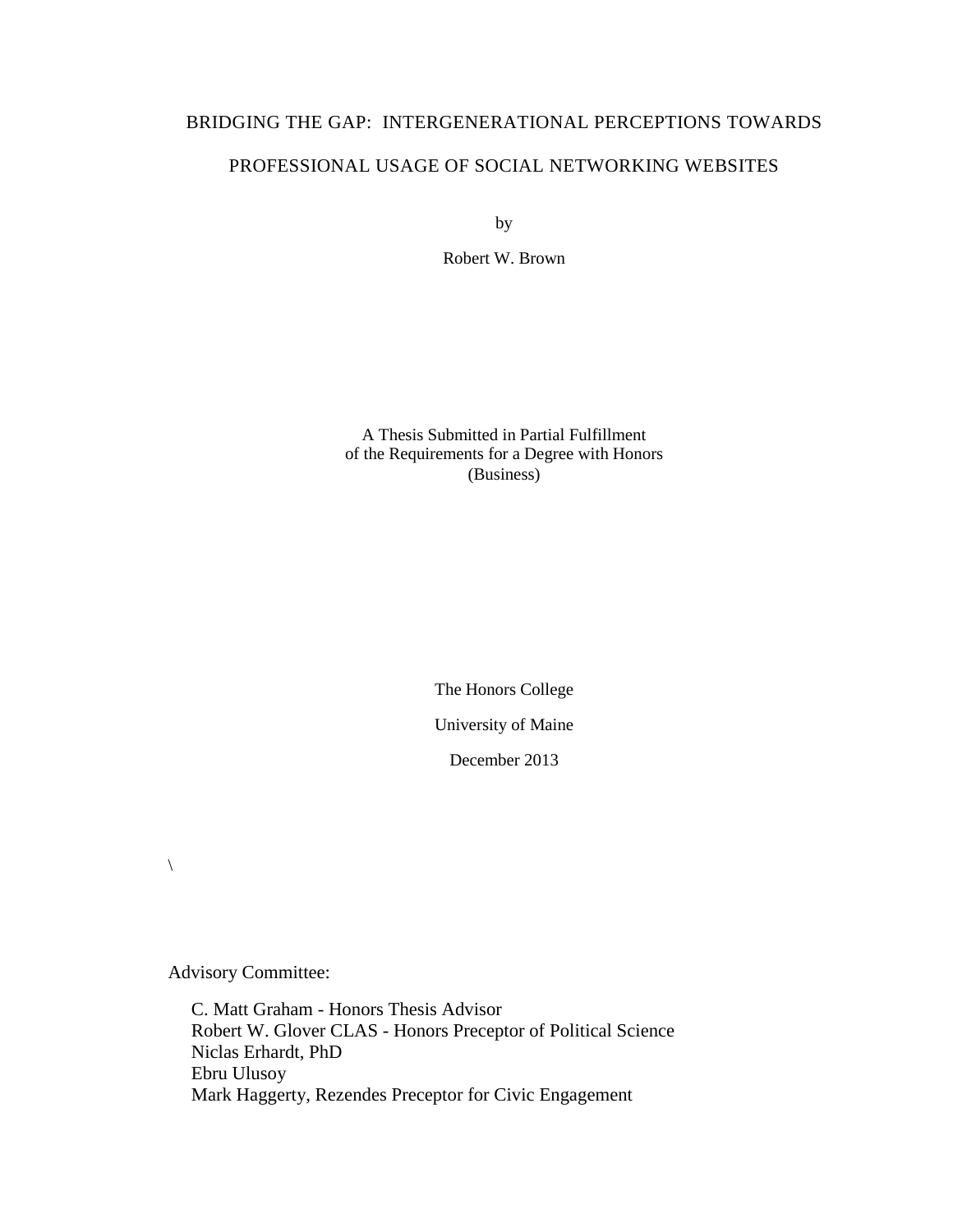© 2013 Robert W. Brown All Rights Reserved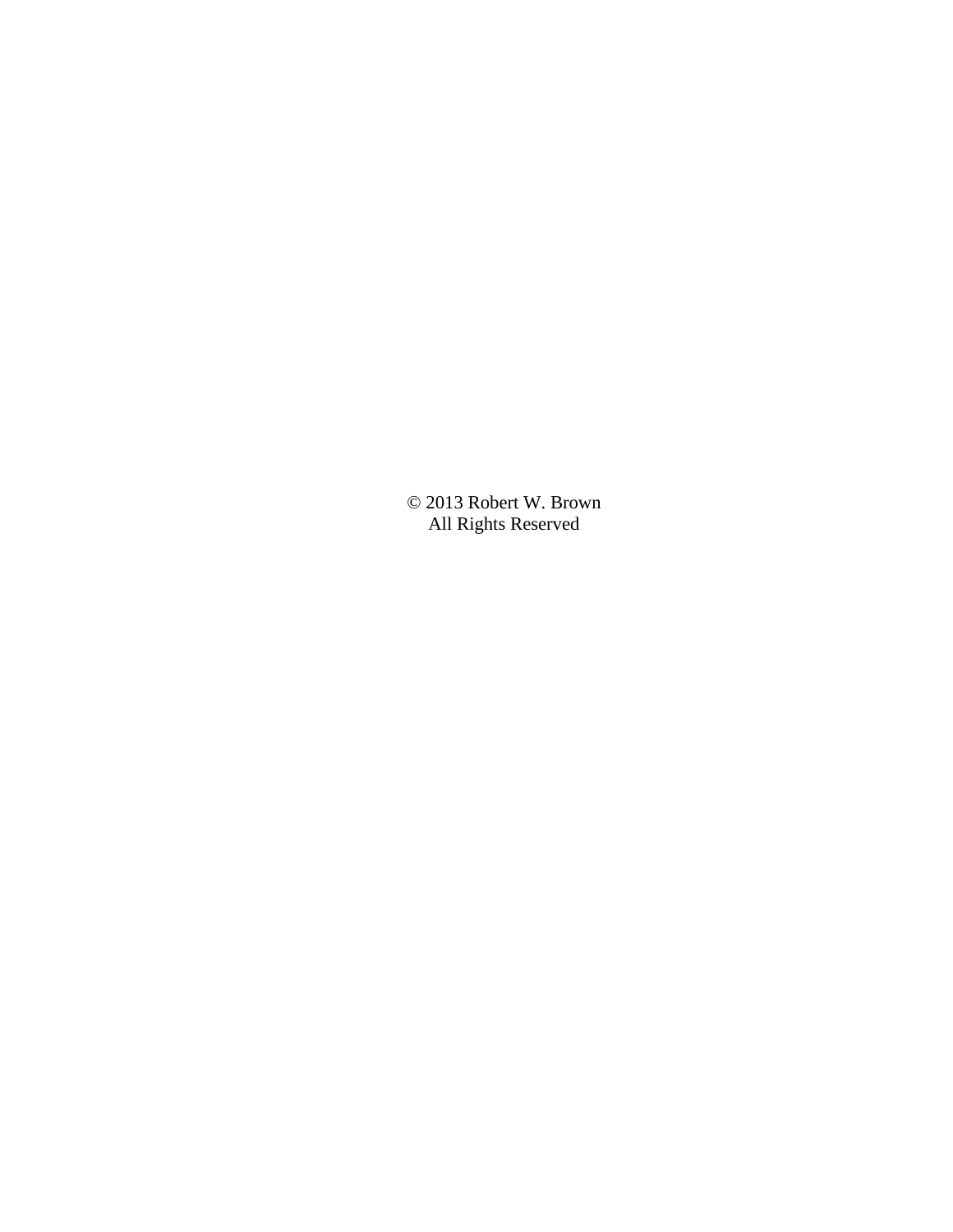## **Abstract**

The purpose of this study was to identify the perception gap between Generation Y and older generations with regard to Social Networking Sites (SNS). Particular emphasis was placed upon applications within a professional setting. An overview of the generation gap and other phenomena provided the theoretical framework towards addressing this issue. An empirical study was conducted, with two separate surveys employed (one for Faculty and one for Undergraduates) to answer the following question: Do different generations perceive the same "value" to Social Networking Websites? Responses gathered from Undergraduates/Faculty at the University of Maine, Orono helped to answer this question. Results provided new insight into intergenerational perceptions of SNS use within the workplace, along with viable avenues for future implementation.

*Keywords:* Social Networking, SNS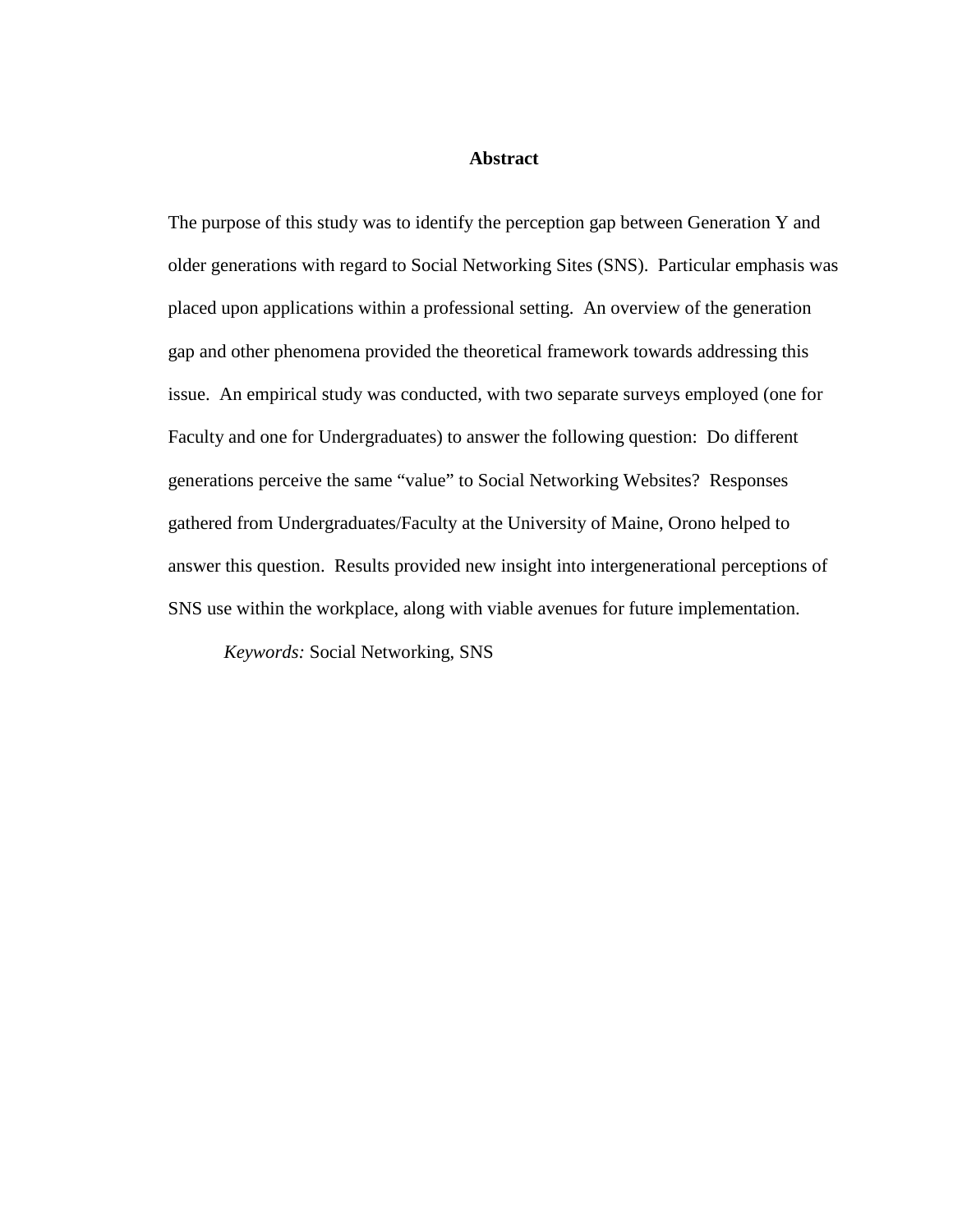# **Table of Contents**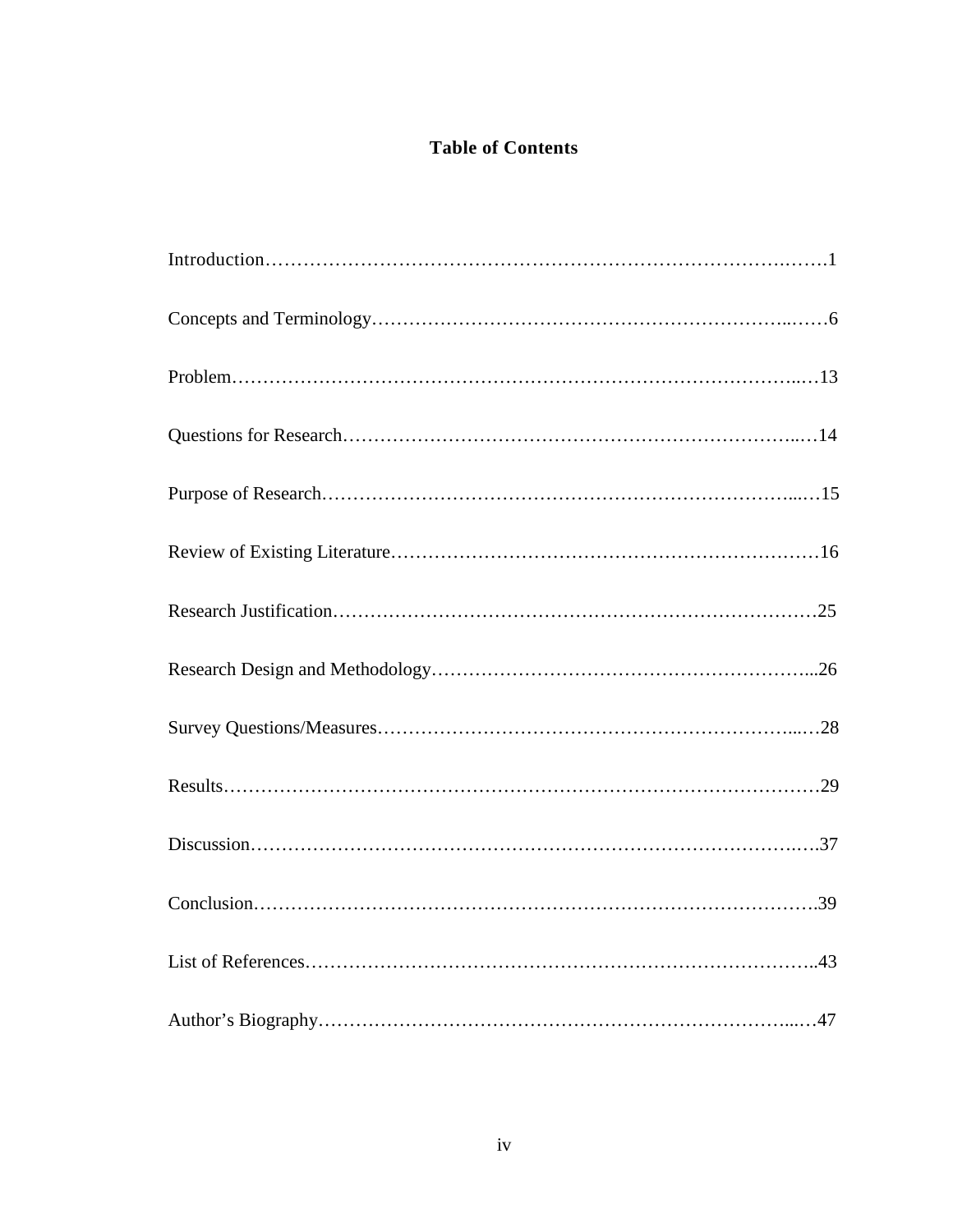# **Introduction**

The phrase "social networking" encompasses a wide range of recent innovations which have taken the world by storm, introducing numerous mediums of electronic communication and sparking virtual relationships (FannThomas, 2007). Communication, and more specifically social interaction, has undergone a sweeping transformation in the past few decades. Skeels, M. M., & Grudin, J. (2009) highlight the recent trend of Social Networking Websites (SNS). These technologies represent a new frontier; the embodiment of all recent advancements in telecommunications. The advent of computer hardware and software introduced the potential for virtual social interaction, while the invention of the internet marked the beginning of a new era. Devices such as tablets and smart phones have hastened adoption of SNS technologies through their accessibility and ease of use.

According to Skeels, M. M., & Grudin, J. (2009), students have traditionally been the earliest adopters of SNS. More frequently, however, professionals are using them. It is pertinent to note that communication mediums inevitably face opposition, at least initially. Email faced barriers first introduction, as did instant messengers such as ICQ and AOL, which were introduced in the mid-1990s (Lovejoy, T., & Grudin, J., 2003). These technologies are now considered integral to modern business; *without* these internet-based communication mediums, it would be difficult for businesses to remain competitive.

Social networking has since entered into the realm of contemporary business (Crews & Stitt-Gohdes, 2012); this integration has occurred relatively quickly

1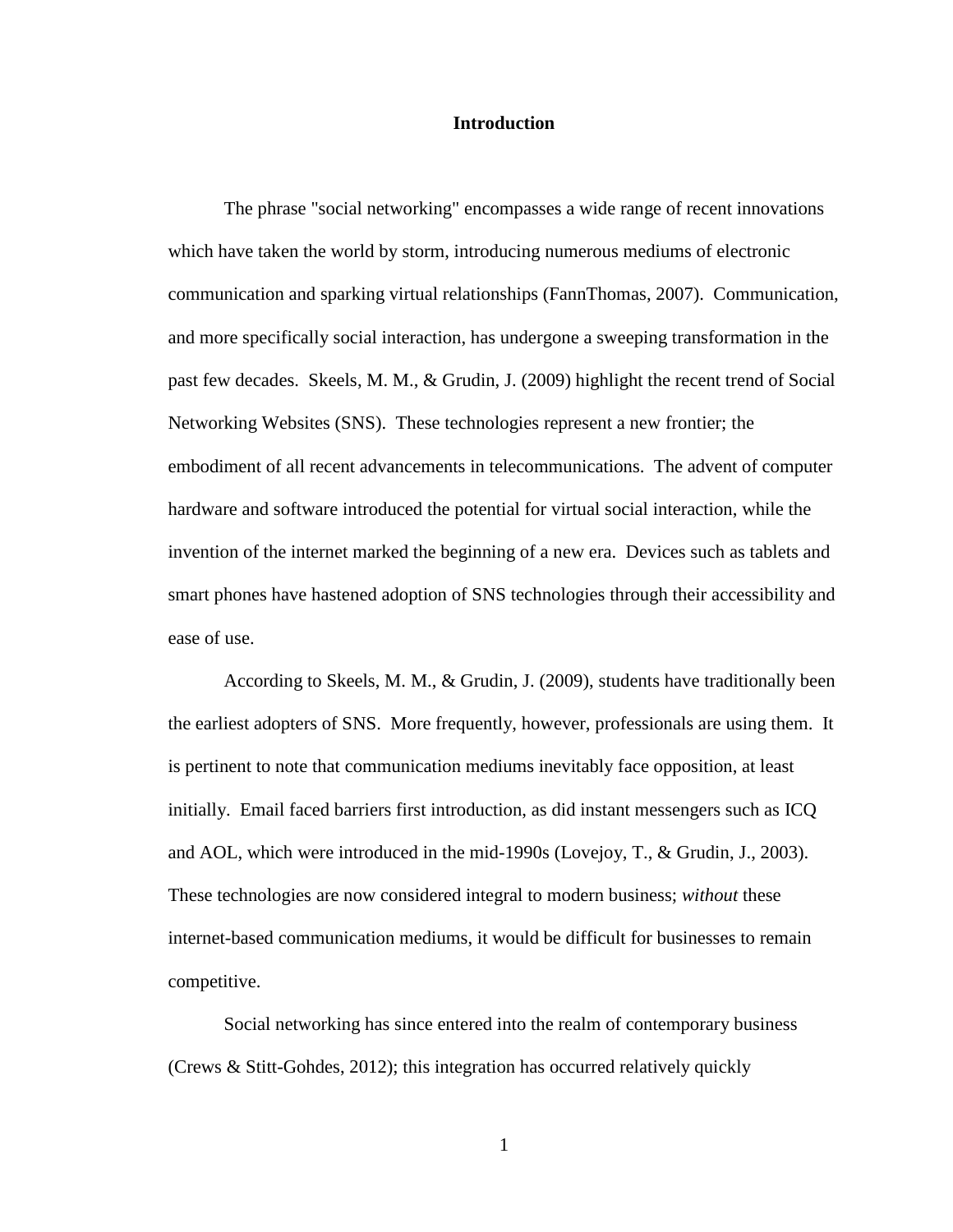considering the recent introduction of SNS technologies within the past decade. Websites such as Facebook and LinkedIn are especially popular among professional users. LinkedIn differentiated itself from its competitors early on by attracting professional users. Facebook began with a similar, targeted strategy (catered specifically towards college students) but has since transformed into a general purpose social platform accepting all users, including businesses and professionals.

SNS offers numerous advantages within the workplace, including seamless communication at a fast pace. Simply put, these websites simplify the prospect of networking. Users are free to communicate and share on a global scale. SNS websites, including Facebook, are fundamentally changing the way in which we think, act, and retrieve information. A universal knowledge, known as "ambient awareness," is beginning to replace traditional, water-cooler gossip. Information shared among individuals within an organization can improve existing relationships, as well as promote general awareness (Skeels, M. M., & Grudin, J., 2009).

People have various underlying motives which drive them to use such technologies; it is these underlying motivations which determine how users will utilize SNS. One such motive involves the desire to reconnect with others. This can be achieved on a personal level or group level; for instance, a businessperson may desire to reconnect with a former colleague or employer. The process is as simple as applying the appropriate search filters (Skeels, M. M., & Grudin, J., 2009). Websites such as Facebook can serve to "break the ice" and subsequently facilitate real-world connections (Madge, C., Meek, J., Wellens, J., & Hooley, T., 2009). For those already connected through a virtual interdependency, motivations include the desire to "stay in touch," or at least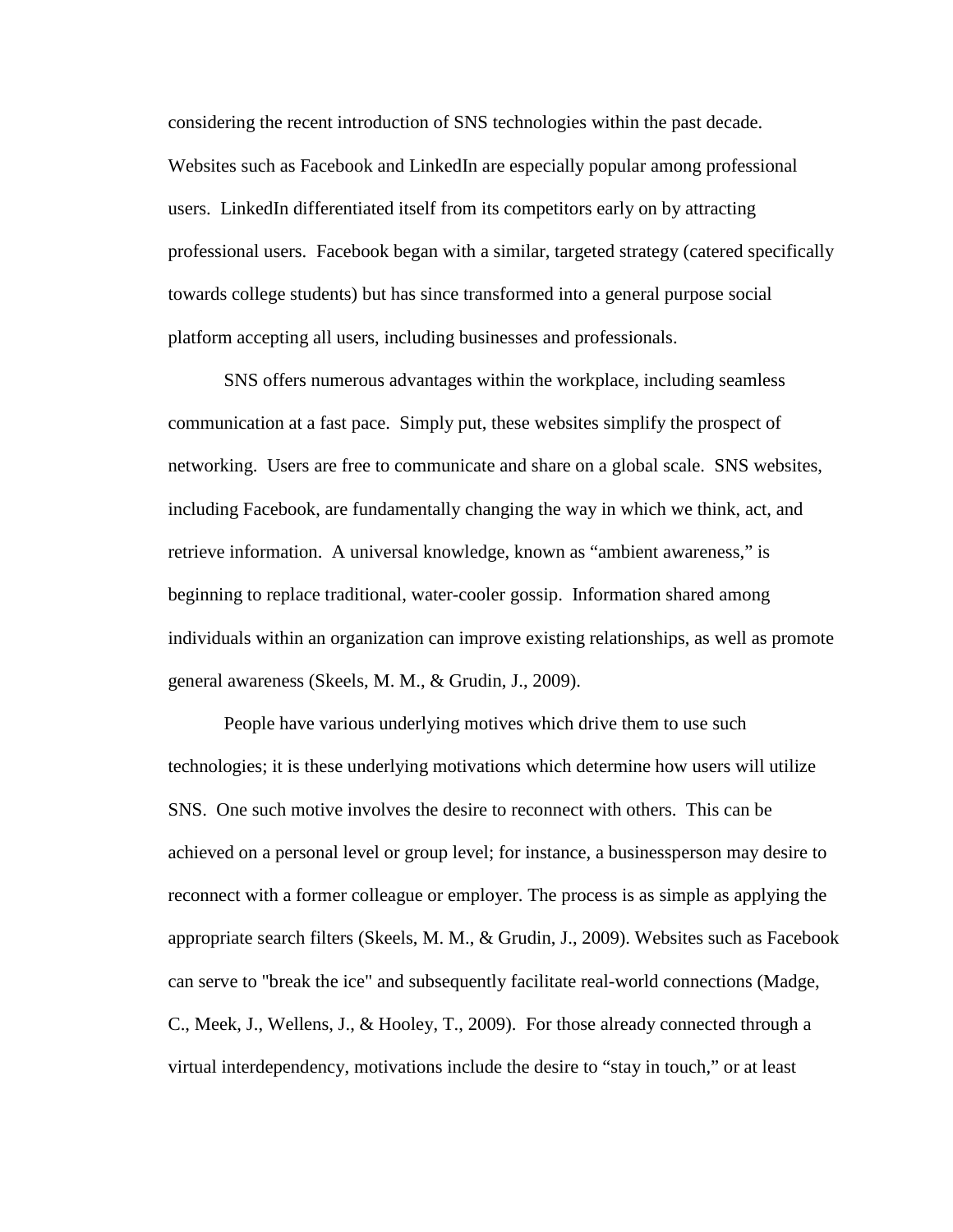maintain a transient awareness of their ex-colleagues. This can be facilitated through numerous SNS features, such as customizable news feeds (Skeels, M. M., & Grudin, J., 2009). These factors can create an advantage which serves to strengthen and reshape organizations (Bennett, J., Owers, M., Pitt, M., & Tucker, M., 2010)

The strengthening of existing relationships is perhaps the greatest observable benefit of SNS. This involves more than just merely "staying in touch;" moreover, users are free to share anything and everything with one another in real-time. In the workplace, for instance, this could include relevant documents or new ideas. The applications for collaboration are truly limitless in scope (Skeels, M. M., & Grudin, J., 2009). SNS serves as a critical social tool which facilitates connections among its growing population of users (Madge et. al., 2009). Studies have shown that integration of SNS into the workplace environment provides enhancements to productivity and performance; however, the technology remains largely undervalued by contemporary businesses (Bennett, J. et. al., 2010).

Numerous questions arise with regard to SNS applications within a business setting. Skeels, M. M., & Grudin, J. (2009) cite that employees from all levels of the corporate environment have expressed doubtfulness concerning the legitimacy of SNS, along with the potential for conflict, and hence doubt its potential for applications within the workplace. For this very reason, some individuals choose to ignore SNS, and others may even discourage its use. Skeptic managers may view SNS as a distraction, and subsequently ban them from the workplace.

Consider the following scenario: You, the skeptic employee, receive a friend request from your boss. How do you respond? In this scenario, power and status begin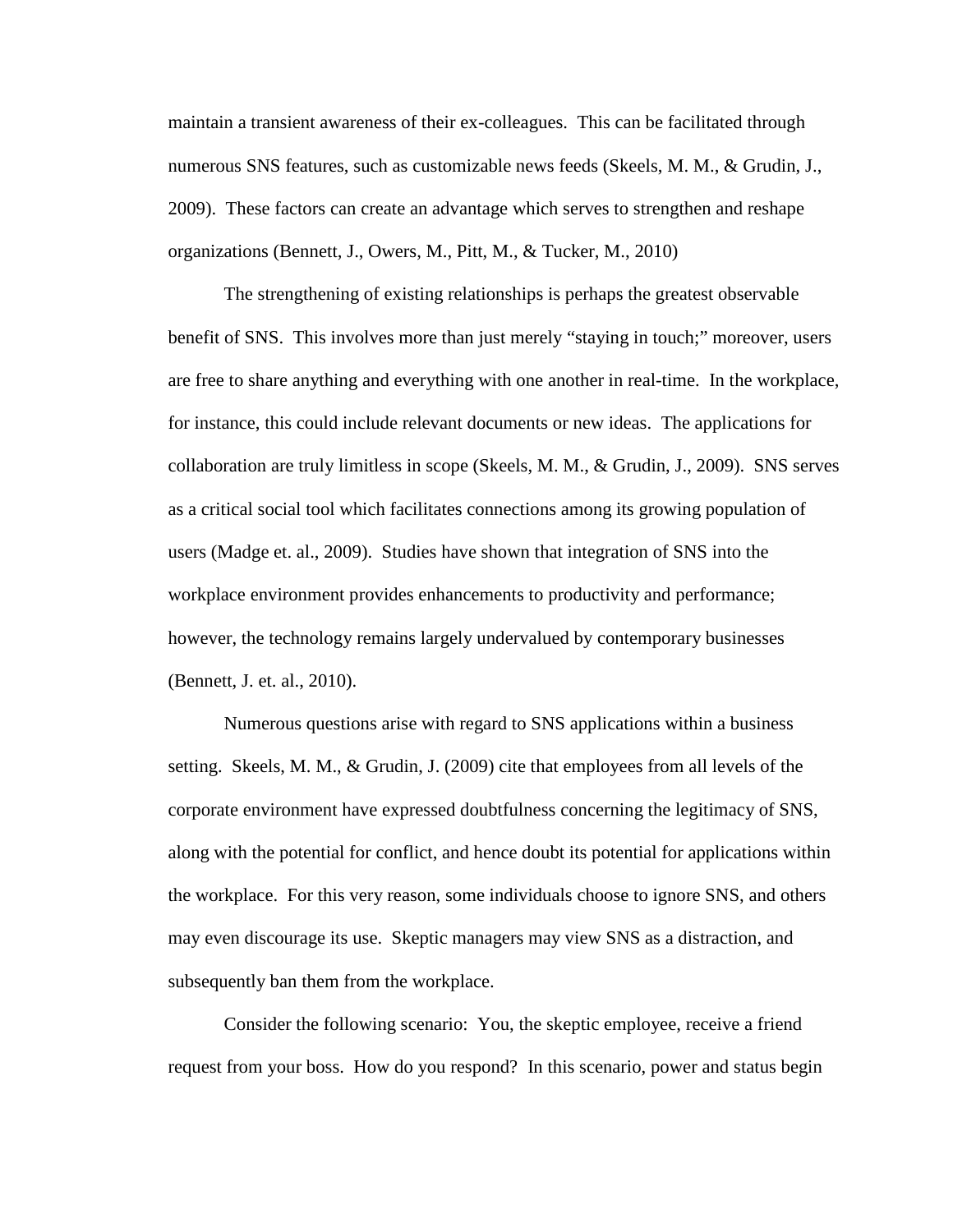to influence Facebook behavior. This can quickly transform into an uncomfortable situation, a hindrance towards productivity and performance. It is clear that managers would want to avoid this type of situation. Skeels, M. M., & Grudin, J. (2009) confirm that others may prefer not to mix social and professional lives, and instead keep them separate. For those who regularly use Facebook outside the workplace, this can skew their perception of Facebook use *within* the workplace. In one regard, Facebook users may feel uncomfortable sharing information about their private live, and subsequently censor their profiles in order to keep them work-appropriate. Others may fear judgment from their coworkers. For many professionals, keeping their private lives confidential is of key importance.

Generation Y, a universally recognized cohort within the western world (Murray, K., Toulson, P., & Legg, S., 2011), is unique from previous generational cohorts due to its preoccupation with the internet and related innovations, such as SNS (Lichy, 2012). Generation Y matured in the era of SNS, and thus face an influx of technological innovations developing at an accelerated pace (Murray et. al, 2011). Gen Y is technologically knowledgeable, and hence drawn toward new technologies (Murray et. al., 2011). Generation Y progressive technological tendencies make this cohort increasingly eager to adopt new technologies within the work environment (Eisner, 2005).

The aim of this study is to address Generation Y's fascination with SNS technology and the potential for conflict with older generations. The goal is to discover whether conflict exists between older and younger cohorts within the workplace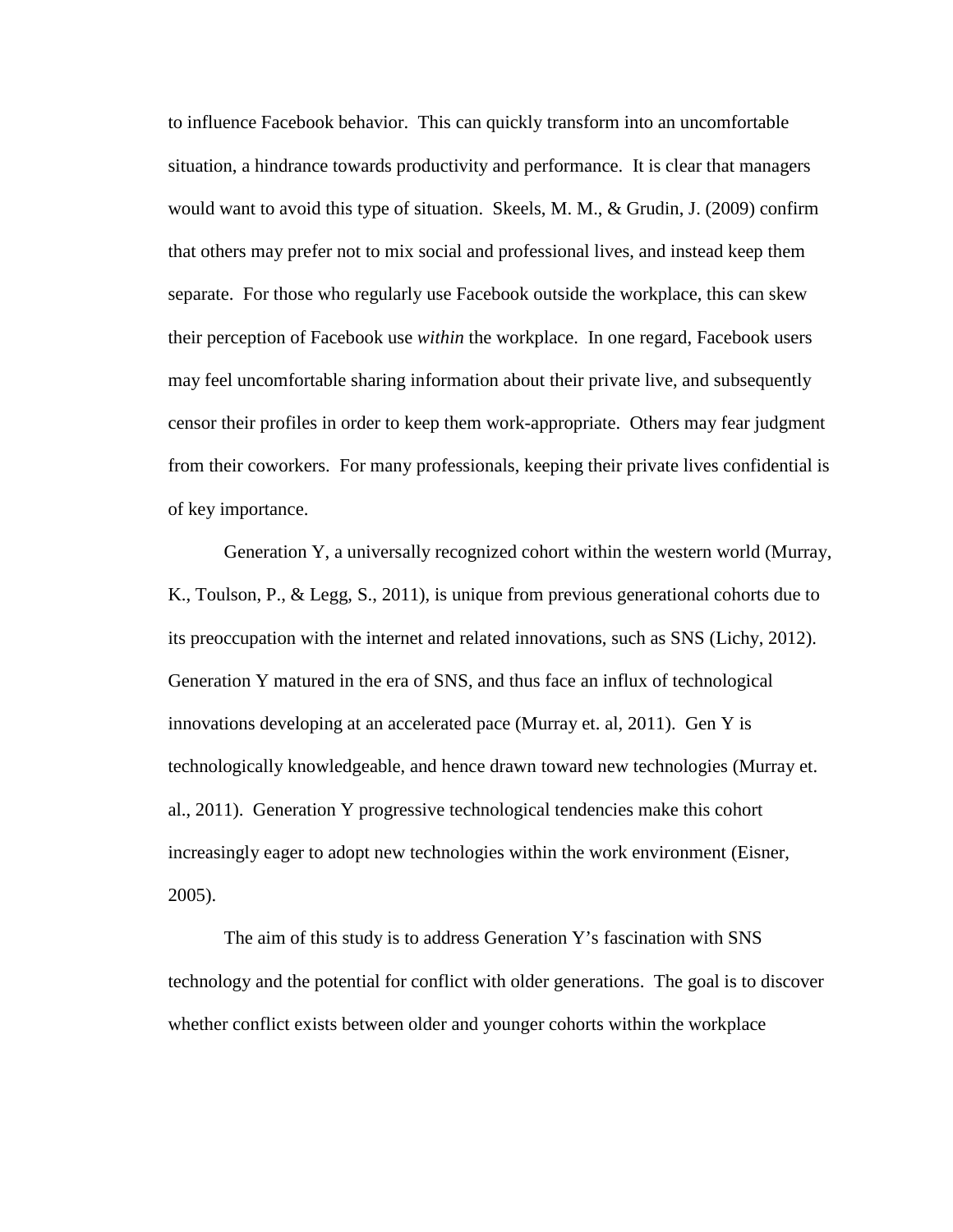concerning SNS; namely, to answer the following question: Do different generations perceive the same professional value in Social Networking Websites?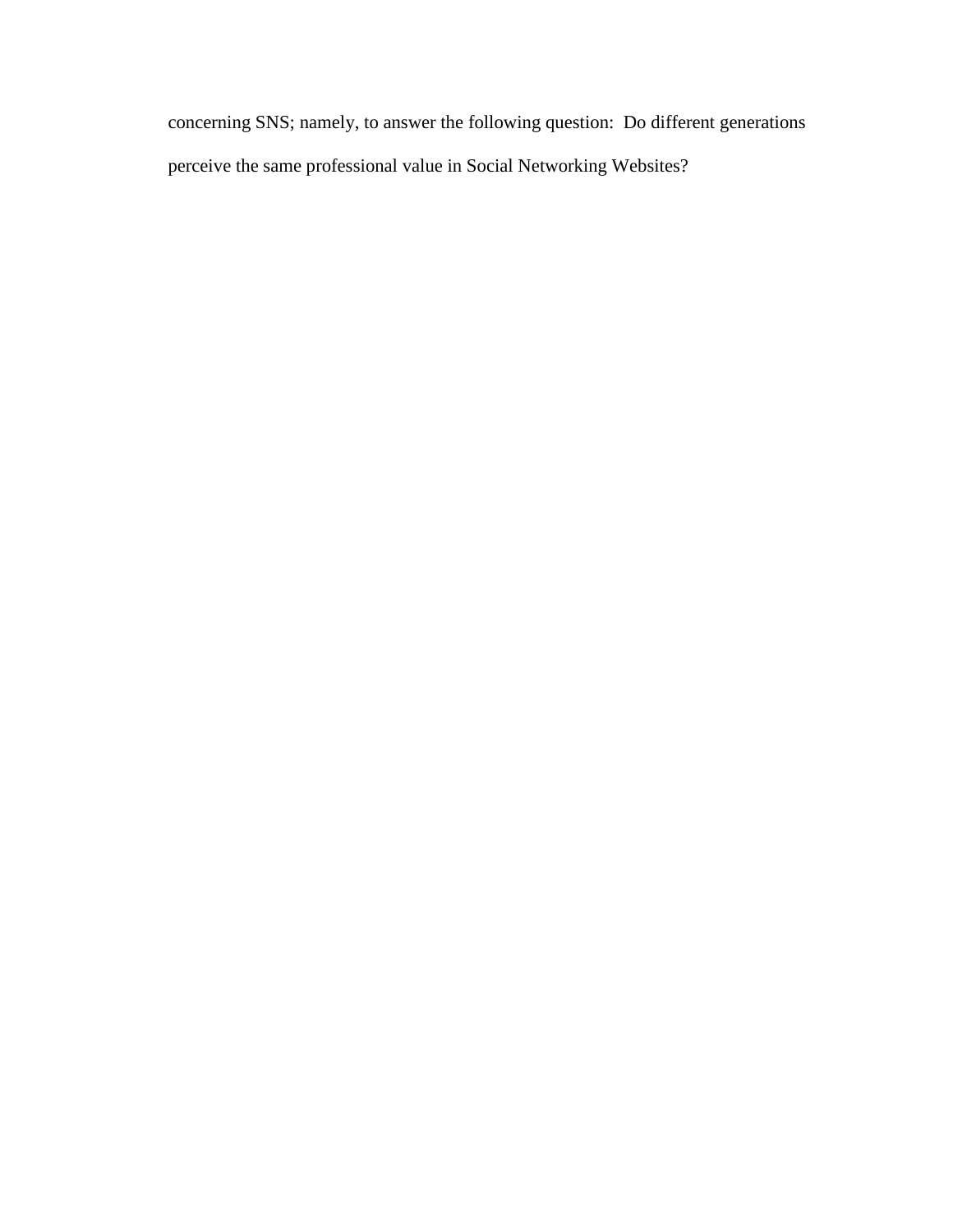#### **Concepts and Terminology**

#### **The Internet, Intranet, and SNS**

The internet created the opportunity to strengthen internal relationships within various organizations with the evolution of the **intranet**. Martini, A., Corso, M., & Pellegrini, L. (2009) state that the intranet evolved as a means of channeling information through organizations; this was primarily a one-way service in which management delivered pertinent information to employees. The business intranet was conceived as a means to improve internal communications. Early intranets were seen as the first step towards unification and a reduction of paper waste; in essence, intranets would improve operational efficiency, and subsequently create a new medium of internal communications (Martini et. al., 2009).

Since its advent, the intranet has evolved into a widely diverse and supportive set of technologies. Intranets are becoming increasingly integrated in all areas of the firm, providing valuable tools which fulfill users' needs, which can involve operational responsibilities, knowledge management (KMS), or customer relationship management (CRM). Intranets can also serve as a platform for collaboration. The distinction between intranets and the rest of the internet is disappearing as systems become more sophisticated; functionality and compatibility are enabling intranets to connect with a wide variety of existing systems. A pattern of integration and cross compatibility is expected to continue as these systems grow and evolve (Martini et. al., 2009).

In a strict sense, a **social network** is a structured group of individuals (commonly represented as a configuration of nodes) which are connected by means of an underlying interdependency (Abhyankar, 2011). An example of interdependency, one which is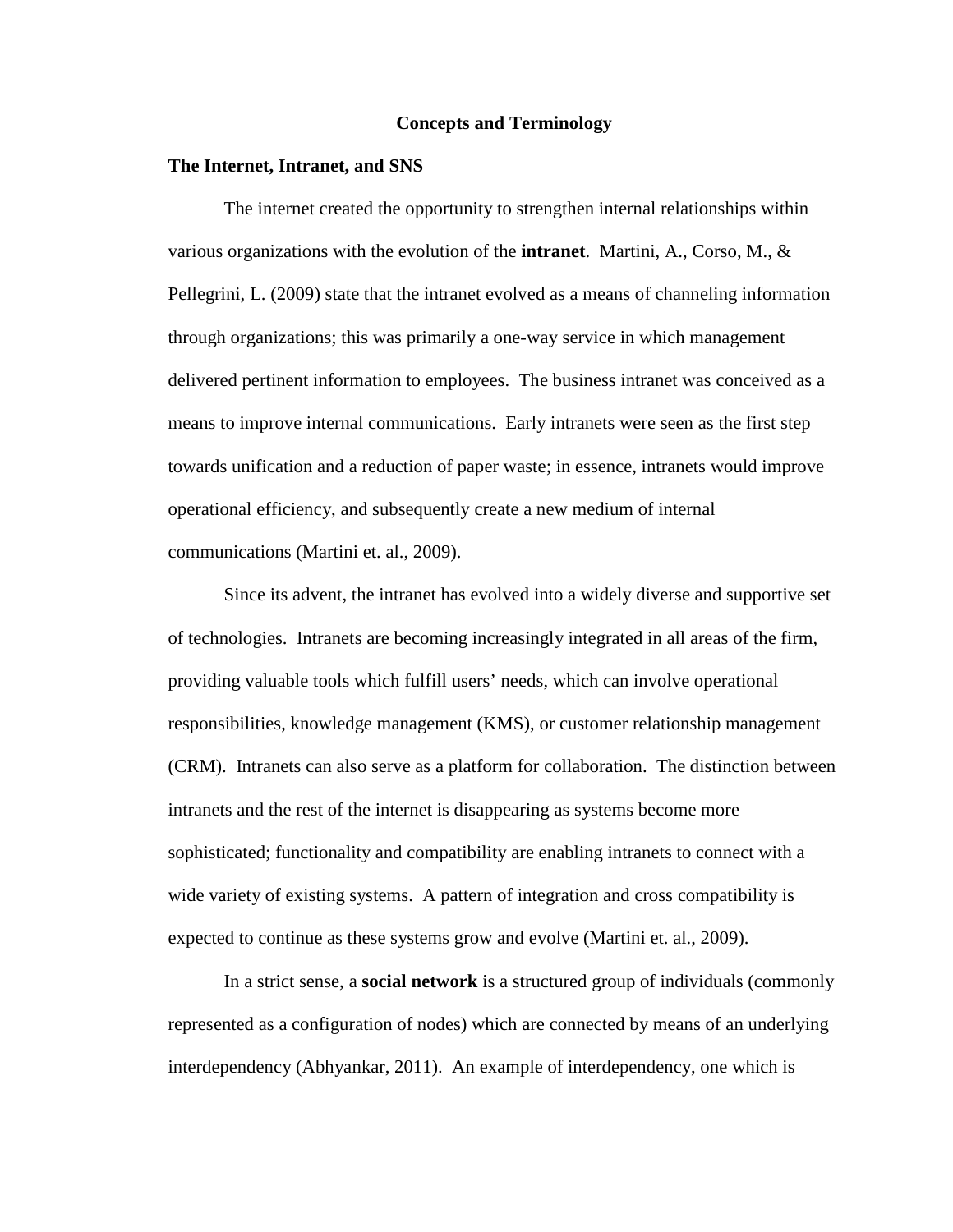frequently cited in the contemporary realm of social media, is "friendship" (Abhyankar, 2011). Friendship can be perceived as an umbrella term which encompasses a larger subset of interdependencies, such as common interest or beliefs (Abhyankar, 2011).

**Social Networking Sites (SNS)** are online communities in which individuals, groups, and firms can engage in social networking on a global scale (Abhyankar, 2011). Although SNS has existed since the early 1990s, the term has evolved over time; moreover, recent innovations in the past decade have captured a much broader audience of internet denizens (Abhyankar, 2011). In this sense, widespread acceptance of SNS is a relatively new advent to society.

SNS offers a wide breadth of features which grant it unique status among communication mediums. Each user is typically granted a personal web space or "profile" which can be personalized with minimal effort (Abhyankar, 2011). Users have the option to add contacts, post pictures, and communicate with other users through a wide variety of channels including private messaging, chat, and public comment walls (Abhyankar, 2011). SNS allows users to form new connections while maintaining old ones (Magnier-Watanabe, R., Yoshida, M., & Watanabe, T., 2010).

SNS has seen integration into the workplace, and provide an alternative to corporate intranets. Due to SNS's ability to foster knowledge creation and innovativeness, this partnership has proved compatible. Employees utilize SNS tools to communicate with peers, superiors, and subordinates, fostering a widespread dissemination of knowledge throughout organizations. Firms can internalize the benefits of multiple systems while enjoying a new standard of cross-compatibility among integrated platforms (Magnier-Watanabe et. al., 2010). Magnier-Watanabe et. al. (2010)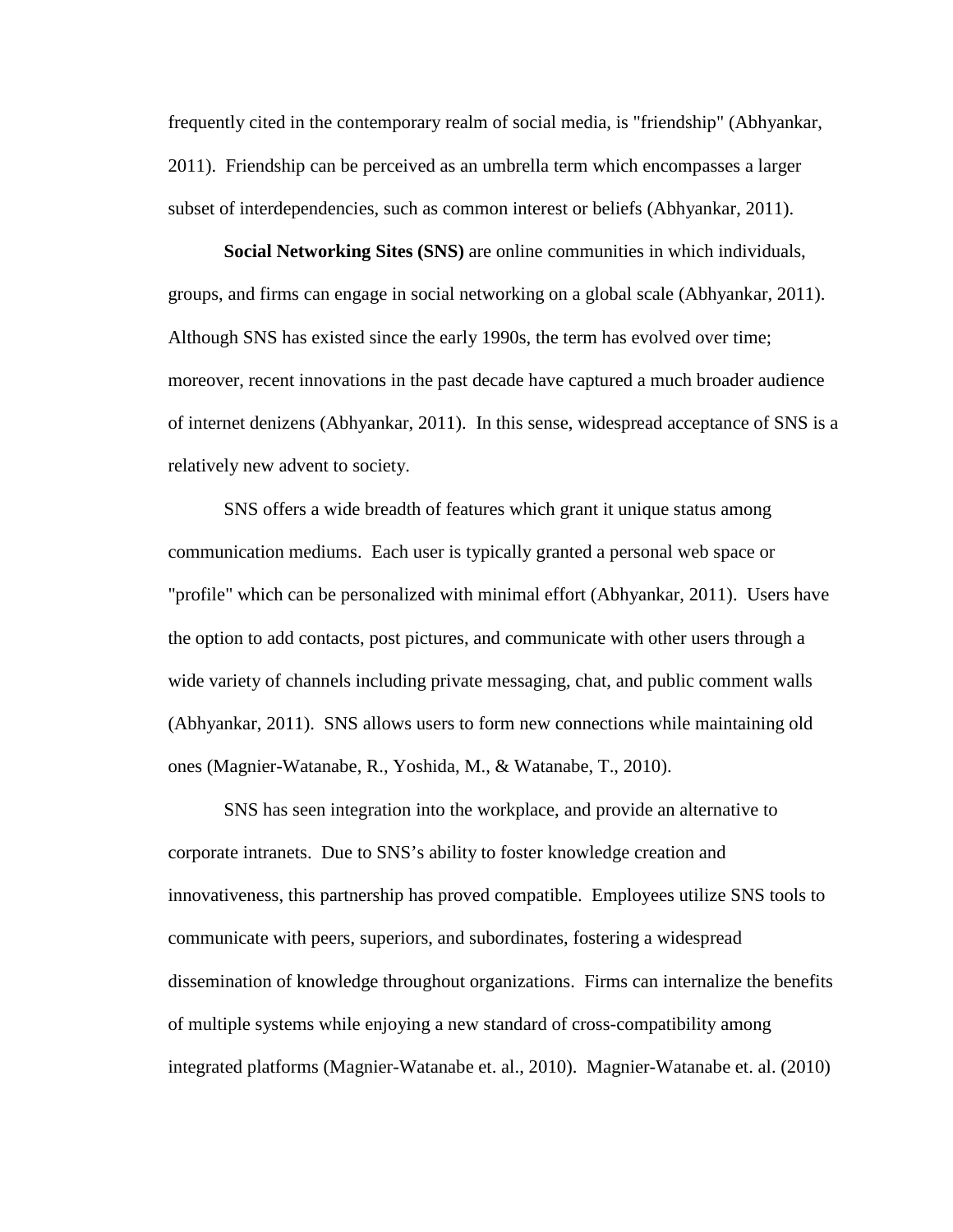found that "SNS were found to mildly improve efficiency in accessing knowledge or in increasing the number of business contacts."

The following flowchart (Figure 1) communicates the relationship between productivity and the use of SNS technologies:



(Magnier-Watanabe et. al., 2010)

It is visible from the diagram (Figure 1) that environments which possess inherent qualities, such as innovativeness and social capital, can serve as incubators for social network productivity. Synergistic attributes, such as interconnectedness and knowledge performance, stand to benefit from the integration of SNS technology; moreover, a combination of these attributes can improve business performance overall.

# **Discerning Generation Y from Previous Generational Cohorts**

A **generational cohort** is a discernible subset of the global population which has experienced a shared chronological history of events. Cohorts can form at both micro and macro levels. Micro level characterizes individual social interaction within a particular time span. Macro level characterizes large-scale, global occurrences which occurred during the formative years of a given individual's lifespan. Individuals whom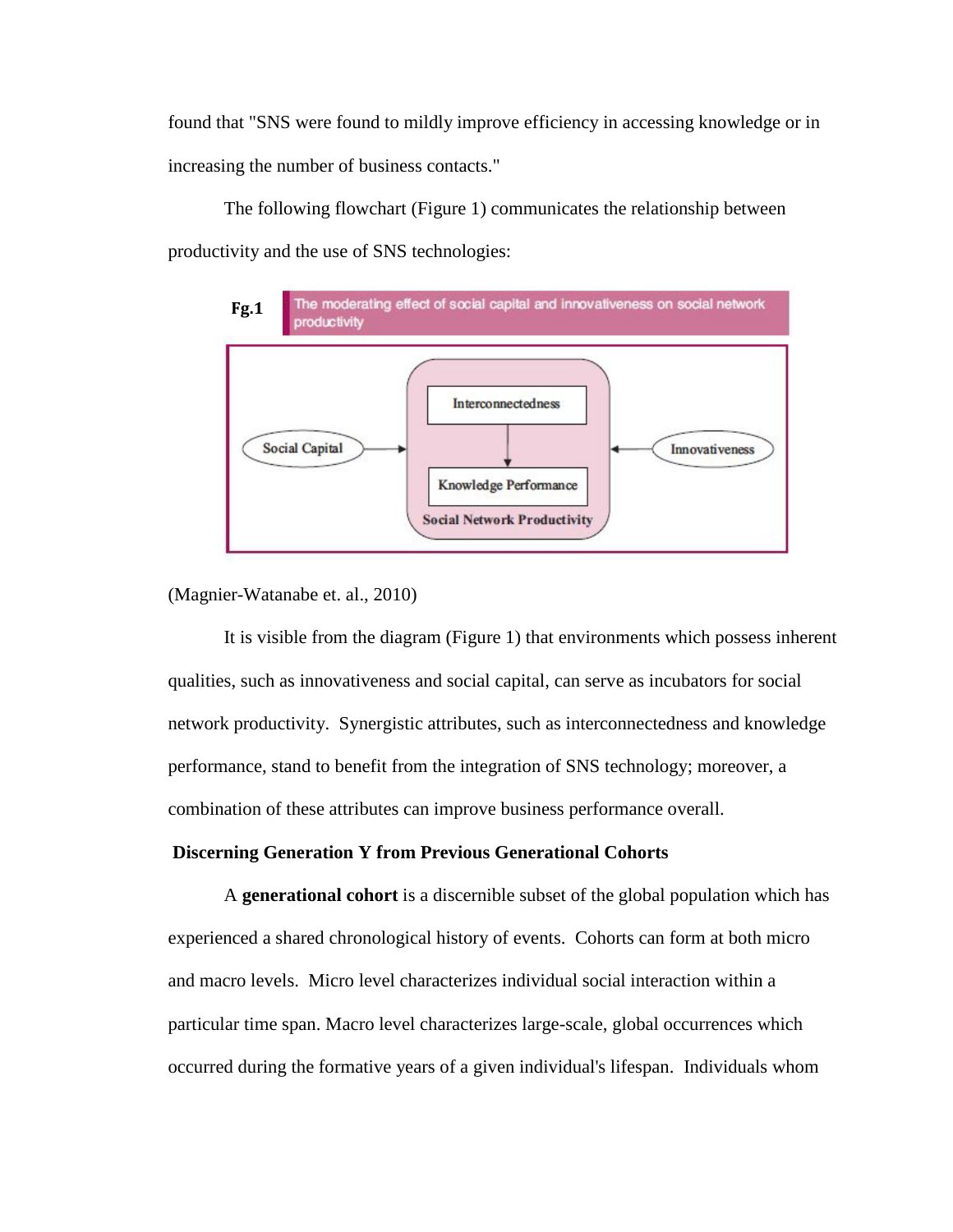mature within a particular time period share distinct similarities in values, mind-sets, and overall behavior; thus, as part of their respective cohort, individuals tend to exhibit a "generational personality" (Murray et. al, 2011). In the context of this paper, my primary focus is centered upon macro level cohorts.

Contemporary literature identifies four distinct generational cohorts in today's workforce (Lichy, 2012). The four discrete cohorts are as follows: Traditionalists (a.k.a. The Silent Generation), Baby Boomers, Generation X, and Generation Y (a.k.a. the Net Generation) (Lichy, 2012; Murray et. al, 2011)

The term "**generation gap**" was introduced in the mid-20th century to describe the differences between Baby Boomers and their World-War II progenitors (Lichy, 2012). The generation gap is described as the intergenerational tension which exists between cohorts (Elkind, 1988). This tension is likely attributed to the diverse plethora of history which occurs within the lifespan of a given cohort; these unique histories foster generational differences, as well as underlying value disparities (Elkind, 1988).

**Generation Y**, compromising individuals born 1982 to 1994, is a widelyrecognized generational cohort within the scope of contemporary western civilization (Murray et. al, 2011). Generation Y is discernible from previous generational cohorts due to its obsession with digital technology (Lichy, 2012). Generation Y matured in the era of SNS, and thus faces a blinding array of technological advances unseen by any previous generation (Murray et. al, 2011). Gen Y is the most highly educated cohort in history, and possesses a unique affinity towards technology (Murray et. al, 2011). Members of this generation are especially progressive in the workplace, expecting a role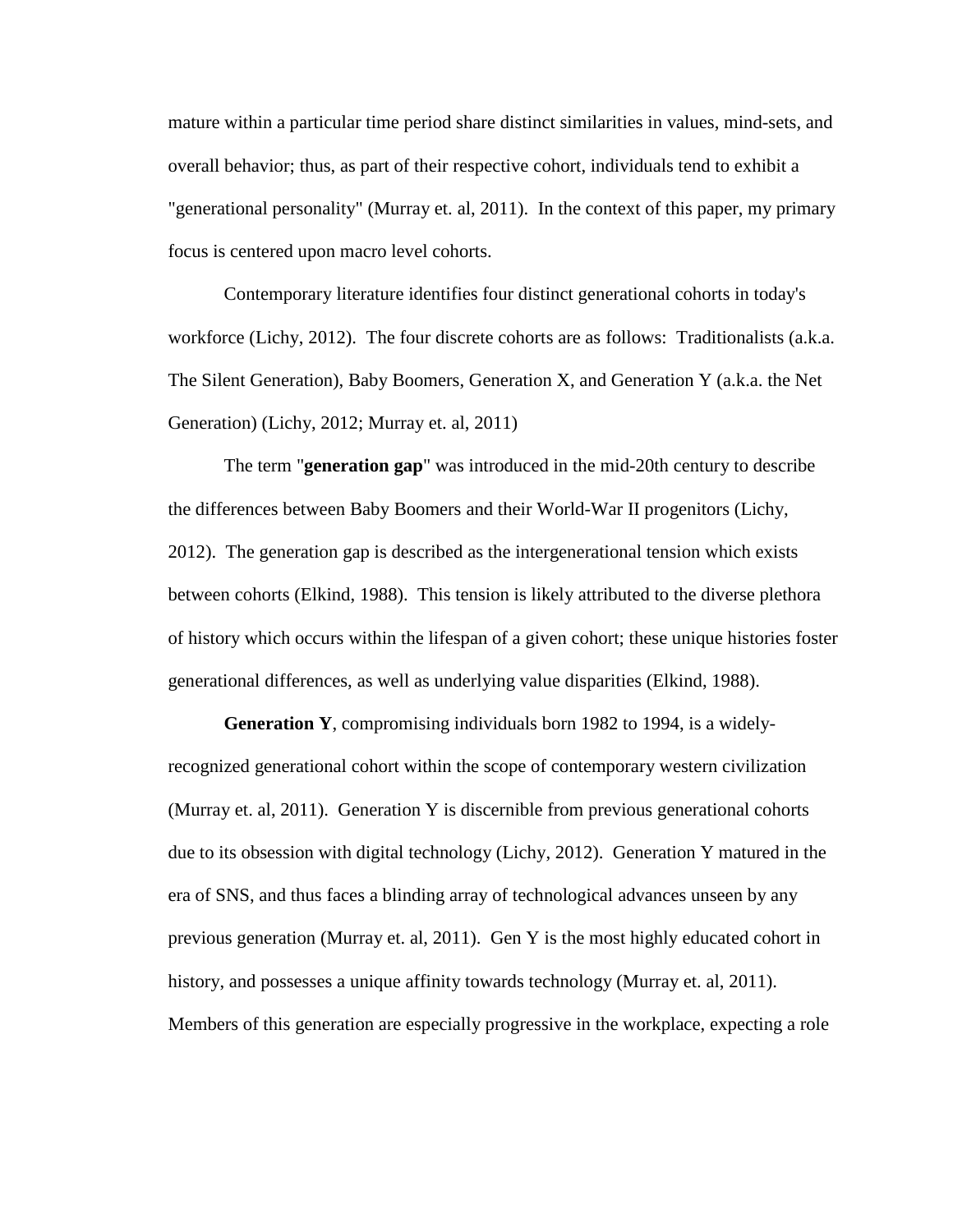in decision making and instantaneous feedback (Eisner, 2005). Generation Y serves as the key reference group for the purpose of this study.

**Generation X**, compromising individuals born 1965-1980, is the second-oldest generational cohort in the contemporary workforce (Murray et. al, 2011). "Gen X-ers" are defined in most literature as computer literate (Lichy, 2012) and independent (Murray et. al, 2011). Generation X expects autonomy in the workplace and career advancement (Murray et. al, 2011) as well as an informal workplace atmosphere (Lichy, 2012).

**Baby Boomers**, compromising individuals born 1946-1964, are the largest cohort in today's workforce (Murray et. al, 2011). This generation has been described as 'workaholic' (Murray et. al, 2011) as well as optimistic (Lichy, 2012). Baby boomers believe in hard work and delaying instant gratification for future rewards (Murray et. al, 2011). Baby boomers perceive the work environment as 'sink-or-swim,' i.e. survival of the fittest (Eisner, 2005). Baby Boomers are found to be extremely loyal; they enjoy working in groups and desire to receive due recognition for their efforts.

With many entering retirement age, **Traditionalists**, compromising individuals born 1923-1945, are the oldest cohort in today's workforce. These individuals garner a firm respect for authority (Murray et. al, 2011) as well as a strong sense of loyalty (Murray et. al, 2011). Willingness to conform and self-sacrifice are also key traits of this generation (Lichy, 2012). In the workplace, traditionalists prefer a top-down management style (Eisner, 2005).

The research suggests that all generations have measurable differences, and that **intergenerational conflict** is a prevalent issue within modern society; likewise, the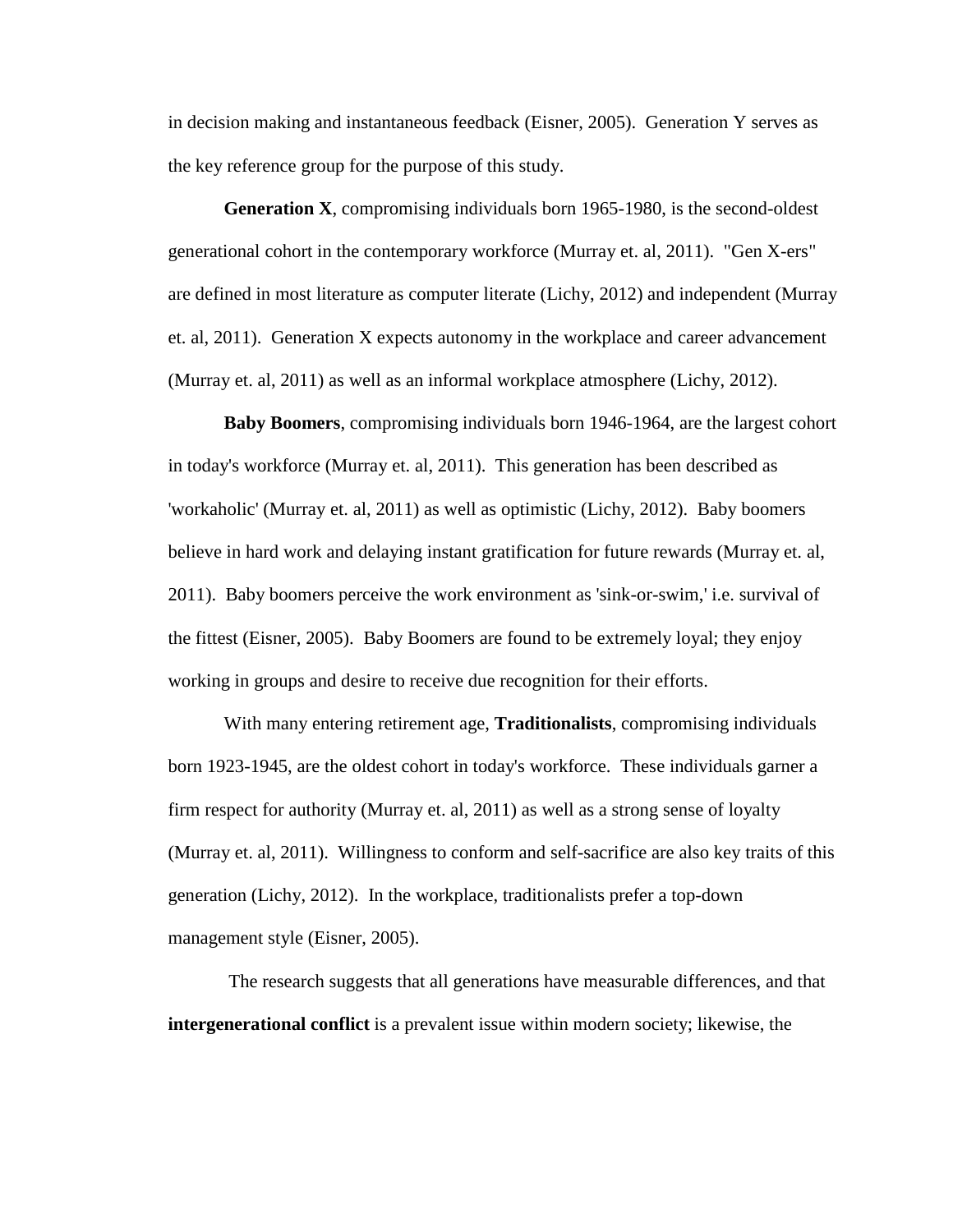diverse variety of generational cohorts within today's workforce can introduce this conflict to professional environments (Burk, B., Olsen, H., & Messerli, E., 2011).

#### **Popular Social Networking Sites**

**Facebook** is a free SNS platform which describes itself as a "social utility." Like any social network, Facebook is composed of interdependencies among users in the form of friendships, groups, and umbrella networks. Users create profiles where they can share photos, message one-another (both privately and publically), and play games, among numerous other features. Facebook profiles are more information intensive than LinkedIn; however, the platform limits customization to a greater degree than MySpace. For users seeking to share less information, customizable privacy tools are available. Facebook allows for third-party developers to create custom features and tools for users. If a user has a Twitter account, these feeds can be directly routed to their respective Facebook profile (Skeels, M. M., & Grudin, J., 2009)**.**

Weaver (2008) acknowledges Facebook's significance as a viable platform for group communication. Facebook allows users to create profiles which reflect their realworld identities. Information can be added or deleted at will, whether it is demographic data or personal preferences. Users can further customize their accounts through adding photos or videos, or allowing comments to be posted on their page. Numerous tools are provided in order to allow third-party developers to create desirable applications for users, such as games. Facebook aligns with the recent trend of web 2.0 technologies, facilitating movement from the internet as an information repository (i.e. an encyclopedia) towards an interactive "hub" of communication**.**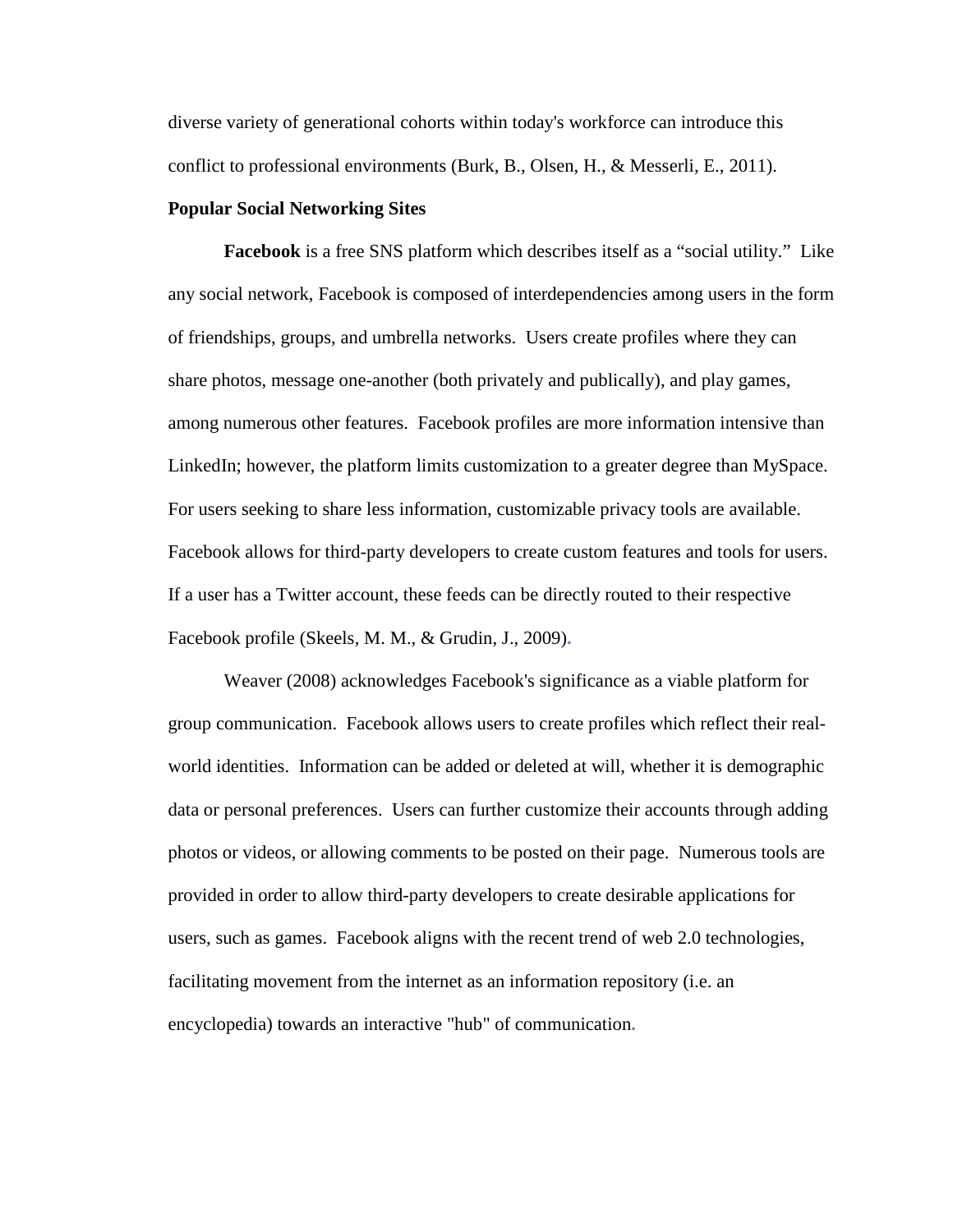LinkedIn is a professional SNS platform where of interdependencies (i.e. relationships) are known as connections. Each user creates a unique profile in order to share professional information with other users; occupational experience is of key importance. Users are granted privacy controls as well as the ability to access other user's profiles. There is a paid version which includes advanced search features. LinkedIn allows users to create interdependencies which mimic real-life professional networks. The primary use of LinkedIn revolves around job-seekers and job-hirers looking to fill professional positions. LinkedIn creates a social marketplace where users can advertise themselves, make connections, and potentially get an interview (Skeels, M. M., & Grudin, J., 2009).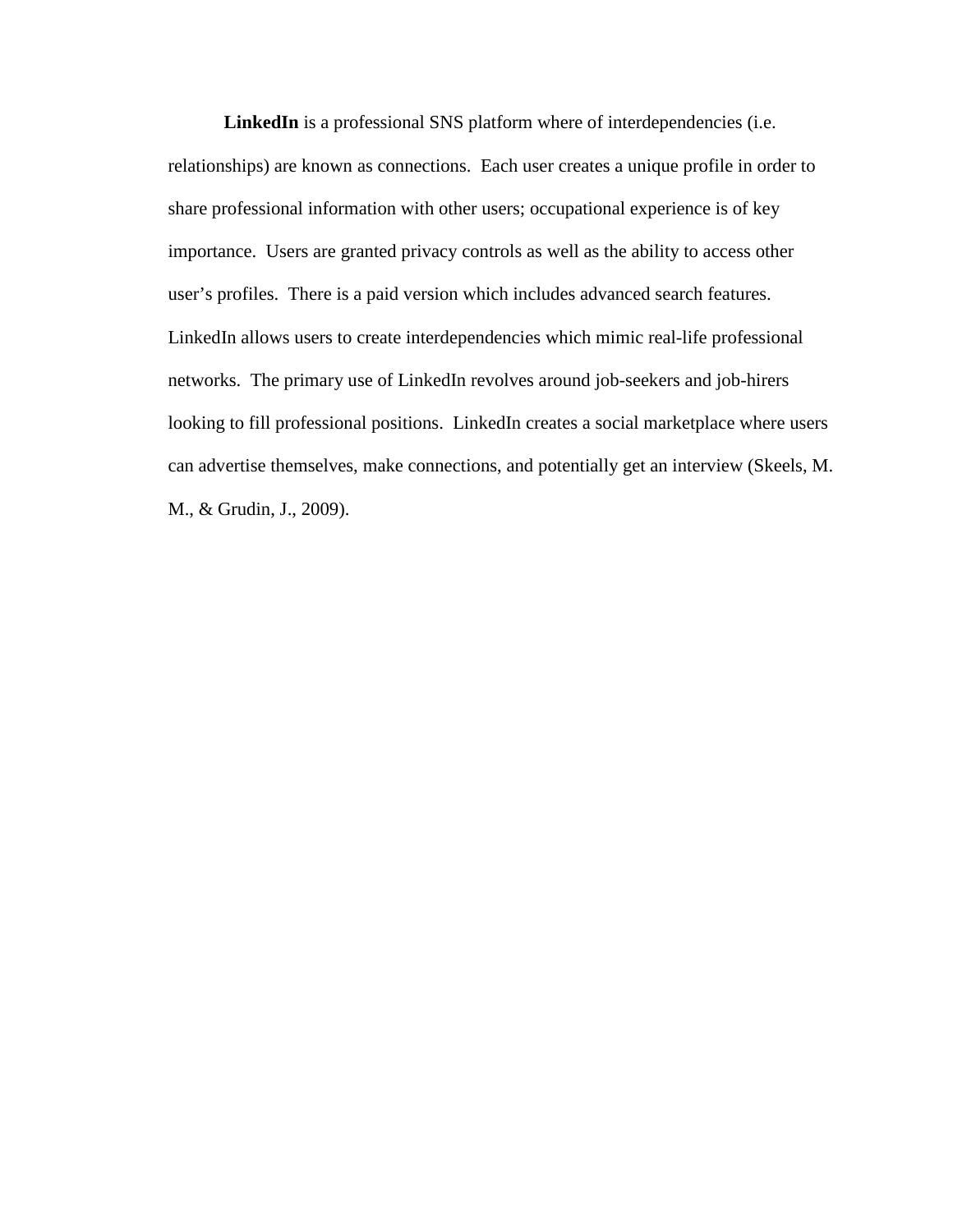# **Problem**

Inter-generational differences (i.e. those which constitute the generation gap), with respect to SNS usage and perceptions, are the primary focus of this study. Generation Y is the specific focus due to their inclination towards technology; this young generation serves as the benchmark from which to compare older generations. Moreover, the technological gap we seek to identify would be presumed to exist between Generation Y and all older generations of working age.

Managers, through overseeing a multi-generational workforce, run the gamut in the attempt to satisfy a wide range of expectations and desires. In this regard, it can be difficult to please one group without alienating another in the process. SNS has yet to achieve widespread professional implementation. If the Generation Y is genuinely *more* eager to implement these technologies, we will be able to see it in the results, and hence offer practical advice to managers which may provide a solution to this issue.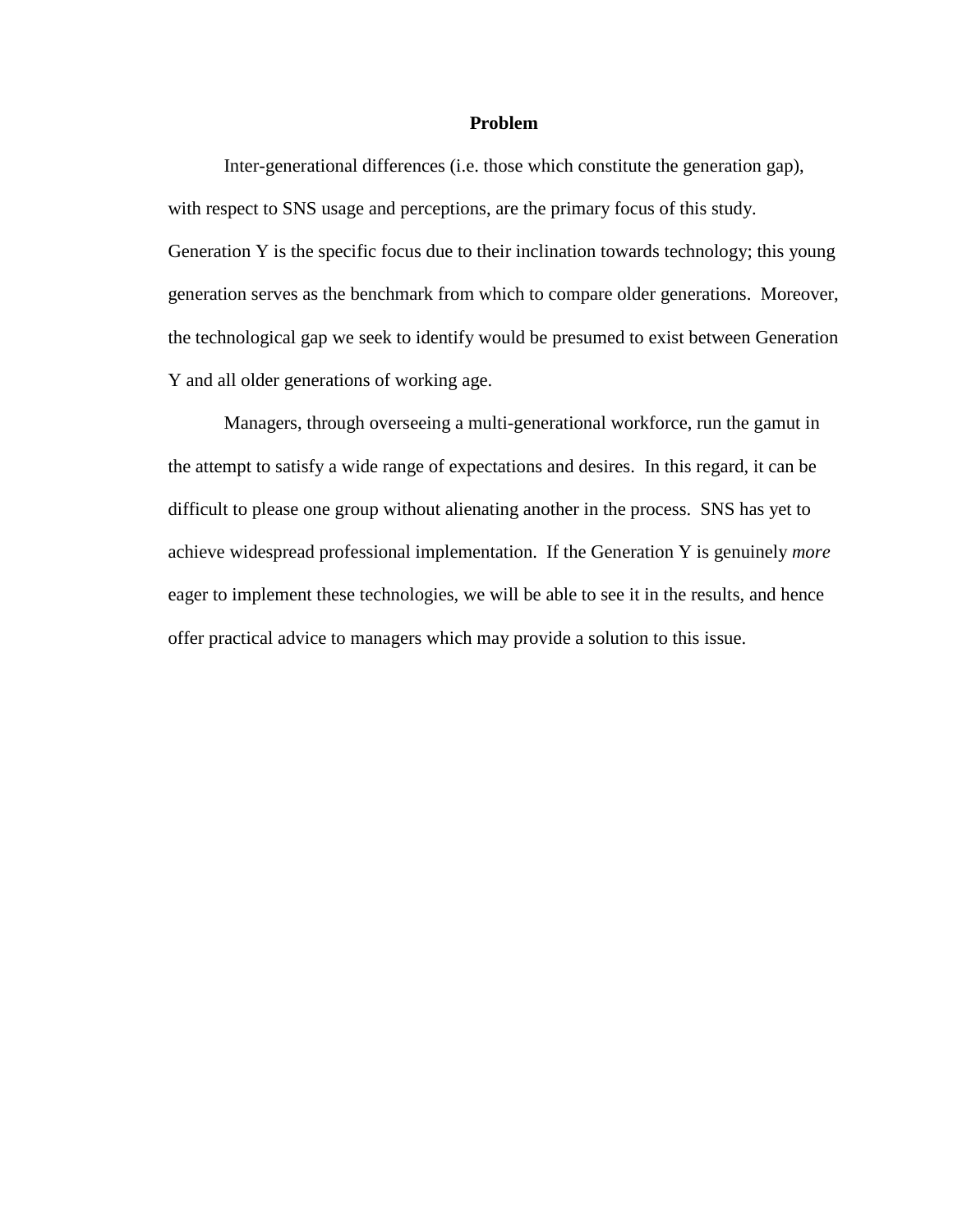# **Questions for Research**

The following questions need to be addressed in order to understand the fundamental role which the generation gap plays in influencing the lives of Generation Y employees:

*1) Do Generation Y/older generations see different value for SNS technologies in a professional environment?* 

*2) What SNS features are Generation Y/older generations most eager to incorporate into the workplace?*

*3) Can the incorporation of SNS technologies benefit professional environments?*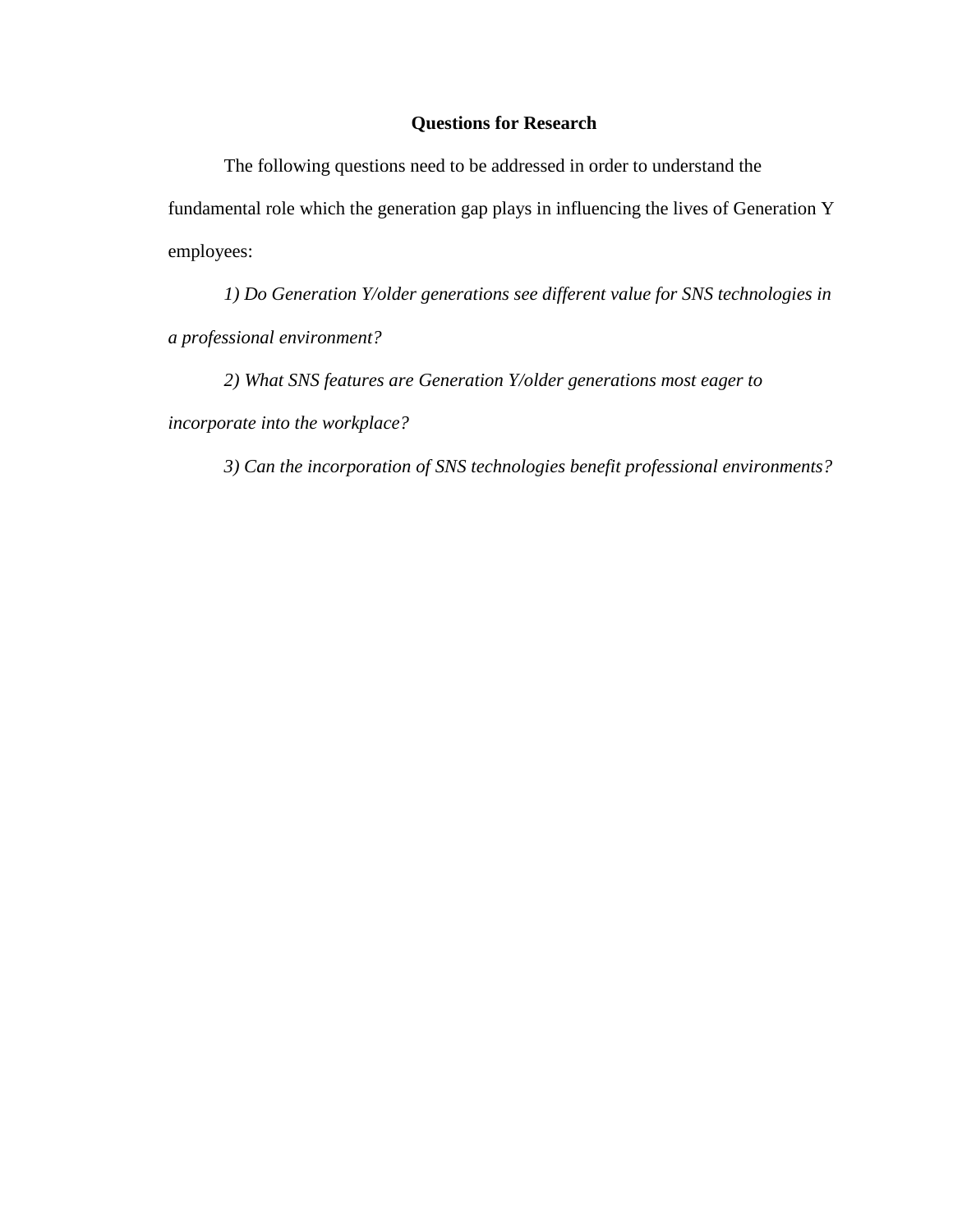# **Purpose of Research**

Although generational descriptors are unlikely to change anytime in the near future, technology is in a dynamic state of perpetual evolution. The blinding pace at which technological change occurs is exponentially on the rise; it is likely we will make numerous, remarkable discoveries in the near future.

The relationship between SNS in the workplace setting has been studied previously; most notably, Skeels, M. M., & Grudin, J. 2009 (When Social Networks Cross Boundaries: A Case Study of Workplace Use of Facebook and LinkedIn). Yet dynamic variables, inherent to the emergence of technology, breathe new life into previously misunderstood concepts; likewise, additional studies can serve to confirm previous research and solidify the foundation of existing theory. Looking at this issue from the perspective of student or academic faculty, this study will provide substantial insight into intergenerational perceptions of SNS.

Through studying the perceived usefulness of SNS platforms, we can gain a better understanding of the office as a working whole. Managers can utilize new insights, and seek to improve workplace productivity, further serving the needs of their employees. Moreover, employees can perform their jobs better when given the appropriate tools. It is hoped that this research can assist both parties and ultimately enhance the work environment for both managers and subordinates.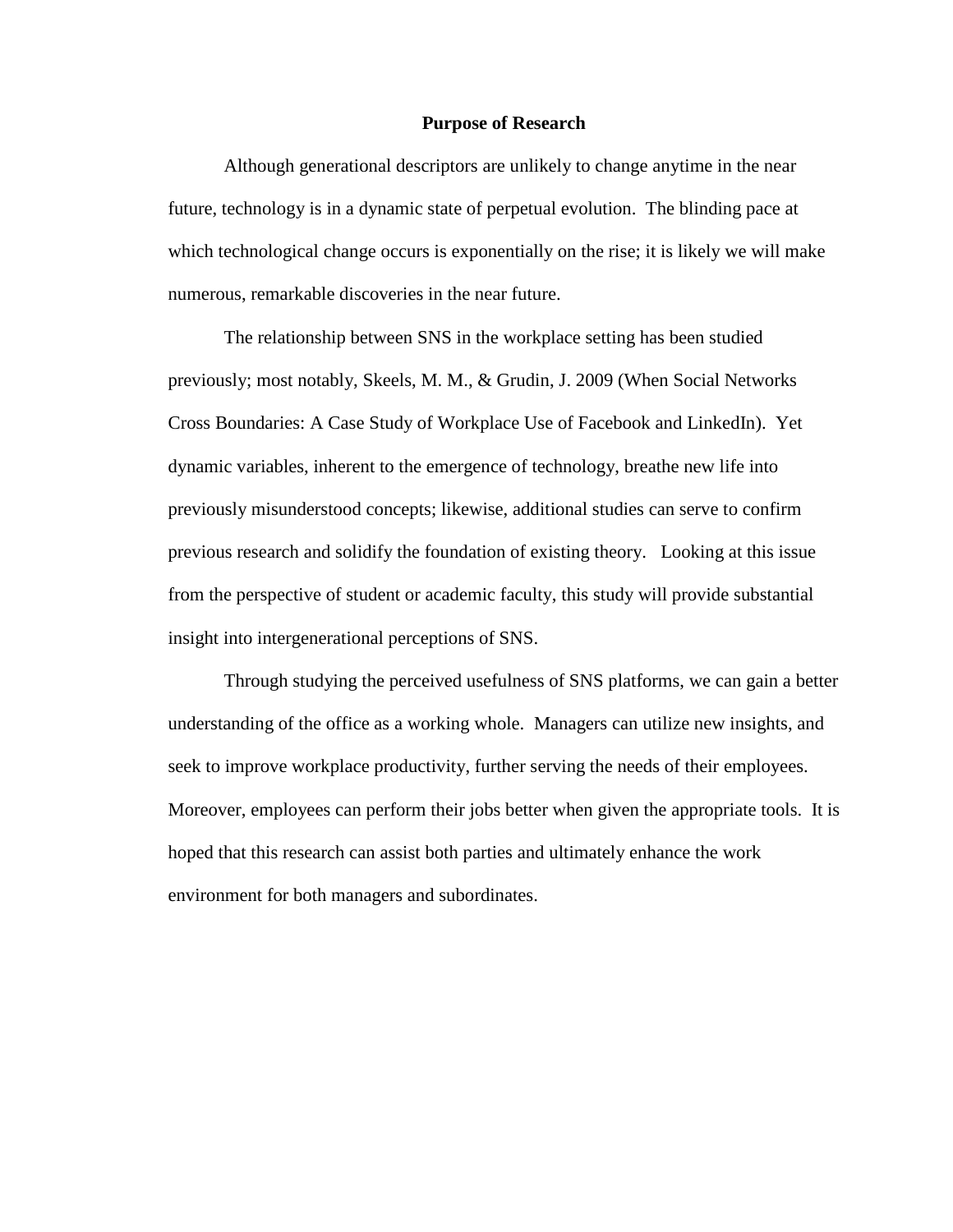#### **Review of Existing Literature**

#### **The Generation Gap: Doubts**

Some authors doubt the validity of the so-called "generation gap." Jorgensen (2003) discredits the notion of distinct generational cohorts, and indicates that there is no "clear-cut" way of splitting the population into groups sharing similar values and ways of thinking. In this sense, it is not possible to split the population into Generation Y, Generation X, or Baby Boomers. Individuals possess a general stability of values over time; specific values relating to employment preferences and education display a similar consistency. Jorgensen (2003) cites Hofstede's research in particular, in that cultural reinforcement facilitates consistency in value orientation through established "norms" and ways of thinking. Cultural principles can be further intensified by supporting national identity.

Jorgensen (2003) acknowledges the present reality of "relentless change," in that our modern culture is changing too fast for stable cohorts to manifest themselves. The "rapid uptake" of technology introduced in the past decade has increased fragmentation among identified cohorts.

The mere acknowledgement of the existence of generational cohorts is known as "generationalism." This is a social construction on part of the Baby Boomers, who never expected such a difference in values between themselves and their Generation X children (Jorgensen, 2003). It is visible that generationalism is a controversial theory; however, acknowledgement of the generation gap within contemporary literature far outnumbers those against, solidifying the notion that this issue is endemic to society and very "real."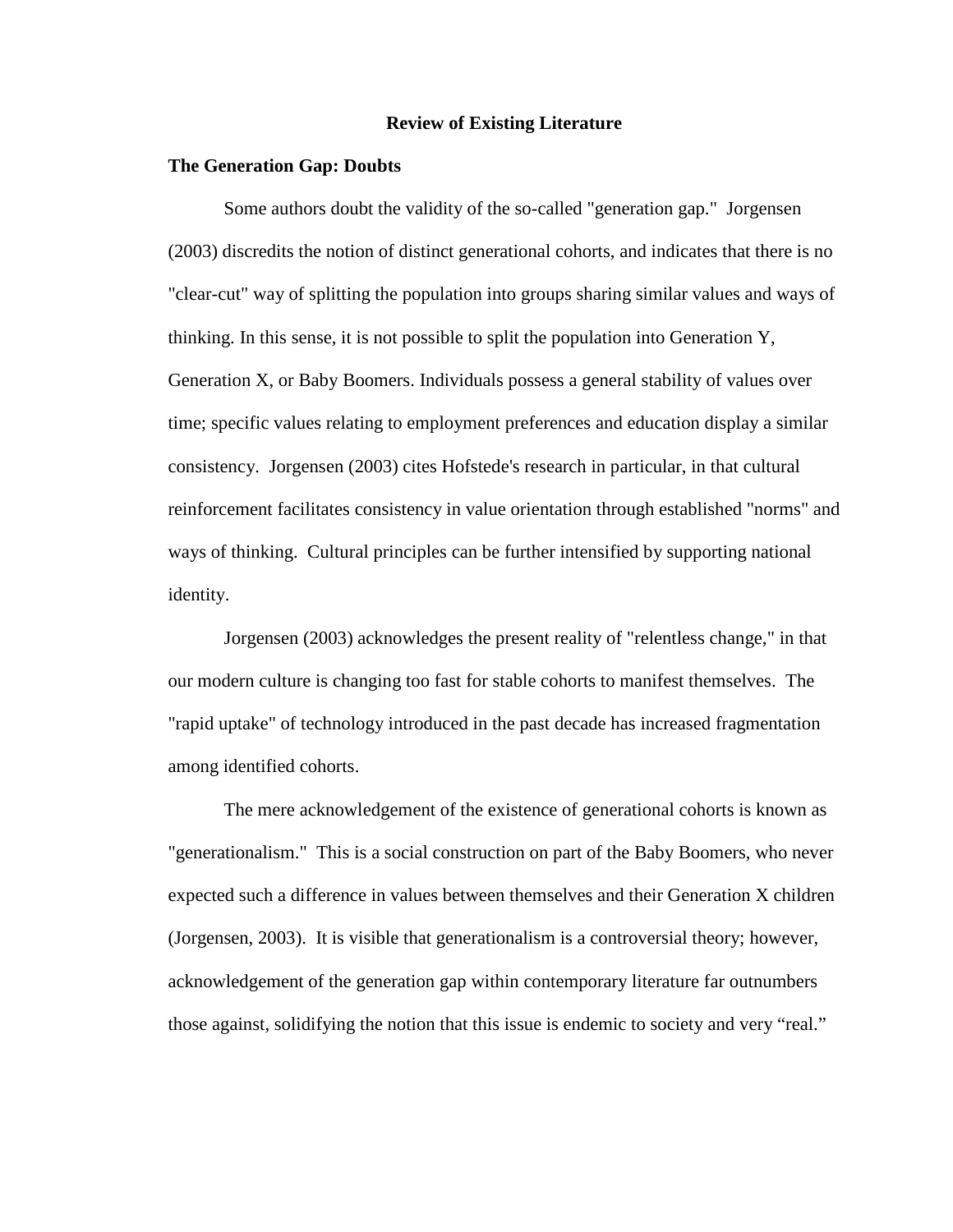# **Generational Differences**

Wood (2005) says that the generation gap is not a new concept, nor did cohorts integrate into various corporate levels overnight. Wood (2005) characterizes generational diversity as "the new diversity," i.e. a pervasive inconsistency in ways of thinking among different generations. This gap is affecting the bottom line of many businesses, and has many workers feeling that something isn't quite right (a proverbial "elephant in the room"). Stereotypes and incorrect assumptions are prevalent in today's workplace; these serve to proliferated targeted and unfounded criticism towards generational groups.

Burk, B. et. al. (2011) says that awareness of the so-called generation gap is critical. Generational differences pose a threat to a productive work environment; when co-workers cannot see "eye-to-eye" on a particular issue, this increases the visibility of the generation gap. Burk et. al. (2011) states that value systems have little to do with intergenerational differences; rather, communication serves to broaden the divide.

# **Stereotypes and Confirmation Bias**

It is easy to imagine how conflict can arise through a combination of value discrepancies and stereotypes (Murray et. al., 2011). The mere suggestion that generational cohorts exist can perpetuate stereotypes (Murray et. al., 2011). Lester (2012) hypothesizes that there are more perceived value differences between generations than *actual* value differences. A notable characteristic of stereotypes is that they are often untrue (Murray et. al., 2011). Murray et. al. (2011) defines various constructs (i.e. values) which participants (a proportional cross-section of the typical workplace cohort makeup) were asked to rank on a quantified scale. Murray et. al. (2011) found that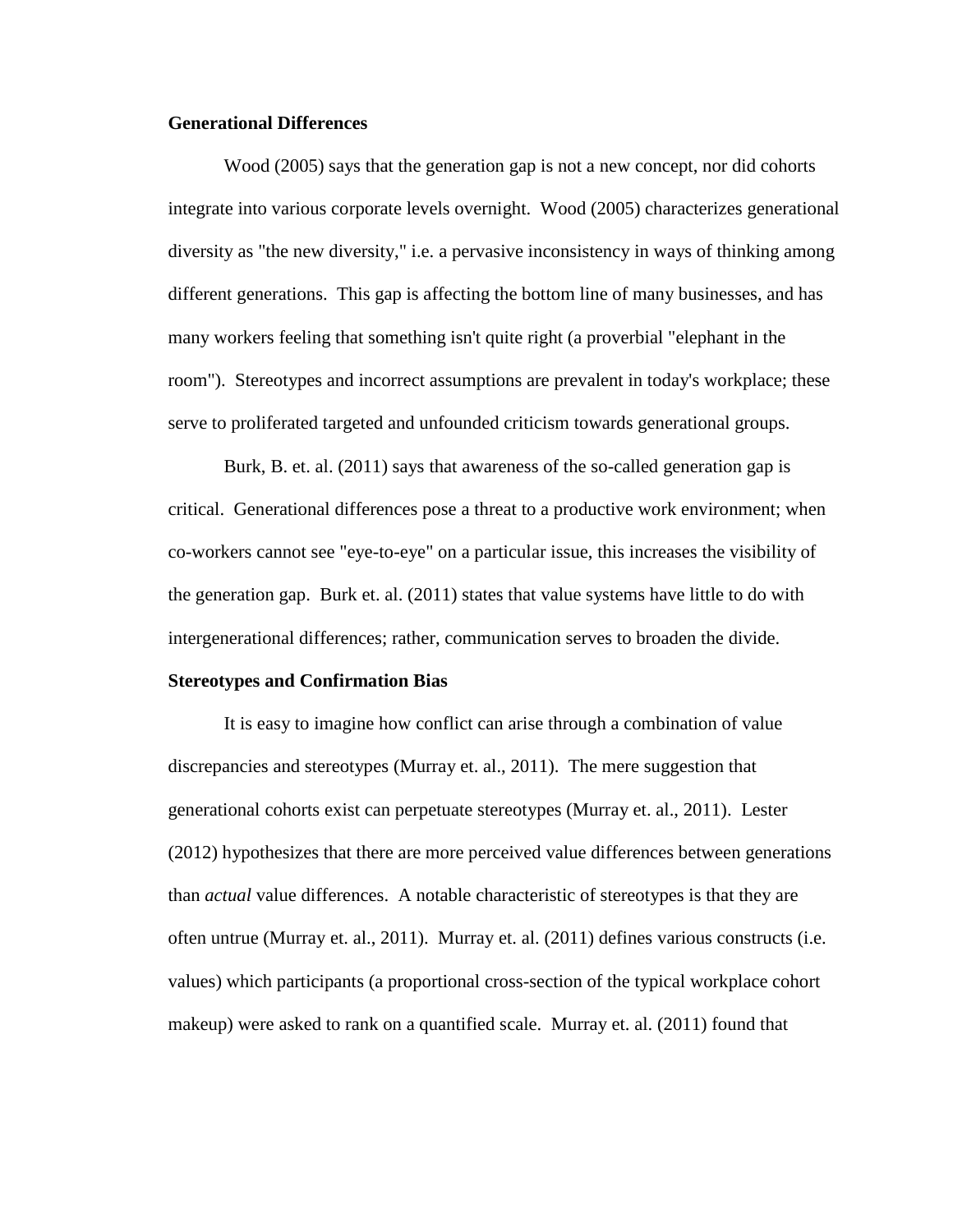generational cohorts shared more similarities than differences, suggesting the notion that stereotypes are unfounded.

Confirmation bias may contribute to the perpetuity of stereotypes, as it only takes a few "bad apples" to taint an entire population. Likewise, non-stereotypical behavior may go unnoticed for the same reason. It is pertinent to acknowledge that employees must play an active role in objectively recognizing behavior, regardless of overt physical characteristics (e.g. age), in order to gain an accurate representation of their coworkers. Confirmation bias can also manifest a situation in which an individual behaves in a manner which is "expected" by society (Murray et. al., 2011).

Lester et. al. (2012) reported numerous finding relating to generational expectations within the workplace. The value of E-mail and Social Media as communication mediums is reported significantly higher in Generation Y than any other cohort of society. Generation Y also values having fun in the workplace and continuous learning, more so than previous generations; moreover, Generation Y does not view Baby Boomers as the type to associate "work" with "fun." Generation Y views Baby Boomers as inflexible, authoritative, and highly structured. Generation Y does not think that Boomers value technology as a generation, instead expressing a reliance on face-to-face communication. Boomers share an equal plethora of assumptions regarding the typical Gen Y employee. For instance, Boomers underestimate the value of security, professionalism, and formal authority in younger cohorts. Likewise, Boomers overestimate the importance of technology and SNS in younger generations (Lester et. al, 2012).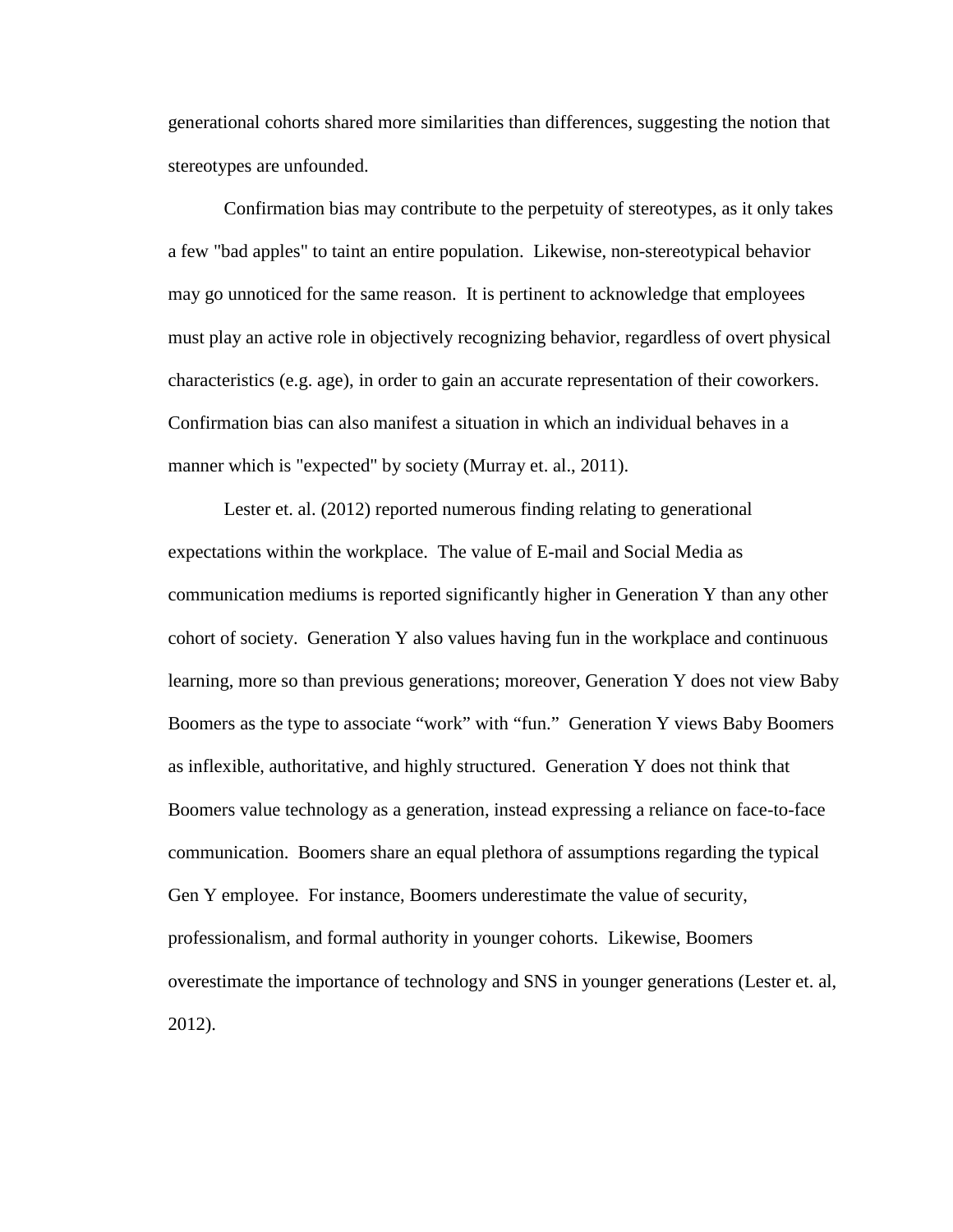From the perspective of younger generations, Traditionalists may be cast as dinosaurs; "over the hill" or otherwise resistant to change (Kornadt & Rothermund 2011, as cited in Lester et. al., 2012). Likewise, Generation X is typically seen negatively as "slackers" or untrustworthy in general (Rottier 2001, as cited in Gibson et. al., 2011). However, not all stereotypes held by management are negatively targeted. Traditionalists, the oldest members of today's workforce, are prized for their experience and loyalty; these are the true "team-players" (Hatfield 2002, as cited in Murray et. al., 2011). Generation X, on the other hand, is valued for their sense of individuality and creativity, paired with superior computer skills (Gibson et. al., 2011). Generation Y is the most internet and tech-savvy generation (Gibson et. al., 2011), an inarguably necessary trait in today's interconnected business world (FannThomas, 2007).

### **Technological Considerations**

Incongruence of communication mediums can create frustration within the workplace. If a particular individual has a "default" means of information relay, and this is subsequently disrupted, this could lead to a communication failure. This failure could be expanded as a flaw in one's ability to utilize technology or work in groups, resulting in improper judgments which could have been avoided. A worker's refusal to use a particular medium of communication (such as E-mail) could lead to a similar discrepancy. This situation can be avoided through an emphasis on continuous learning and acceptance of differences.

Leonard-Barton, D., & Deschamps, I. (1988) found that employees are willing to adopt and incorporate technologies if they are simply made available for use; effectively, new technology "pulls" users in. This is in contrast to the notion of management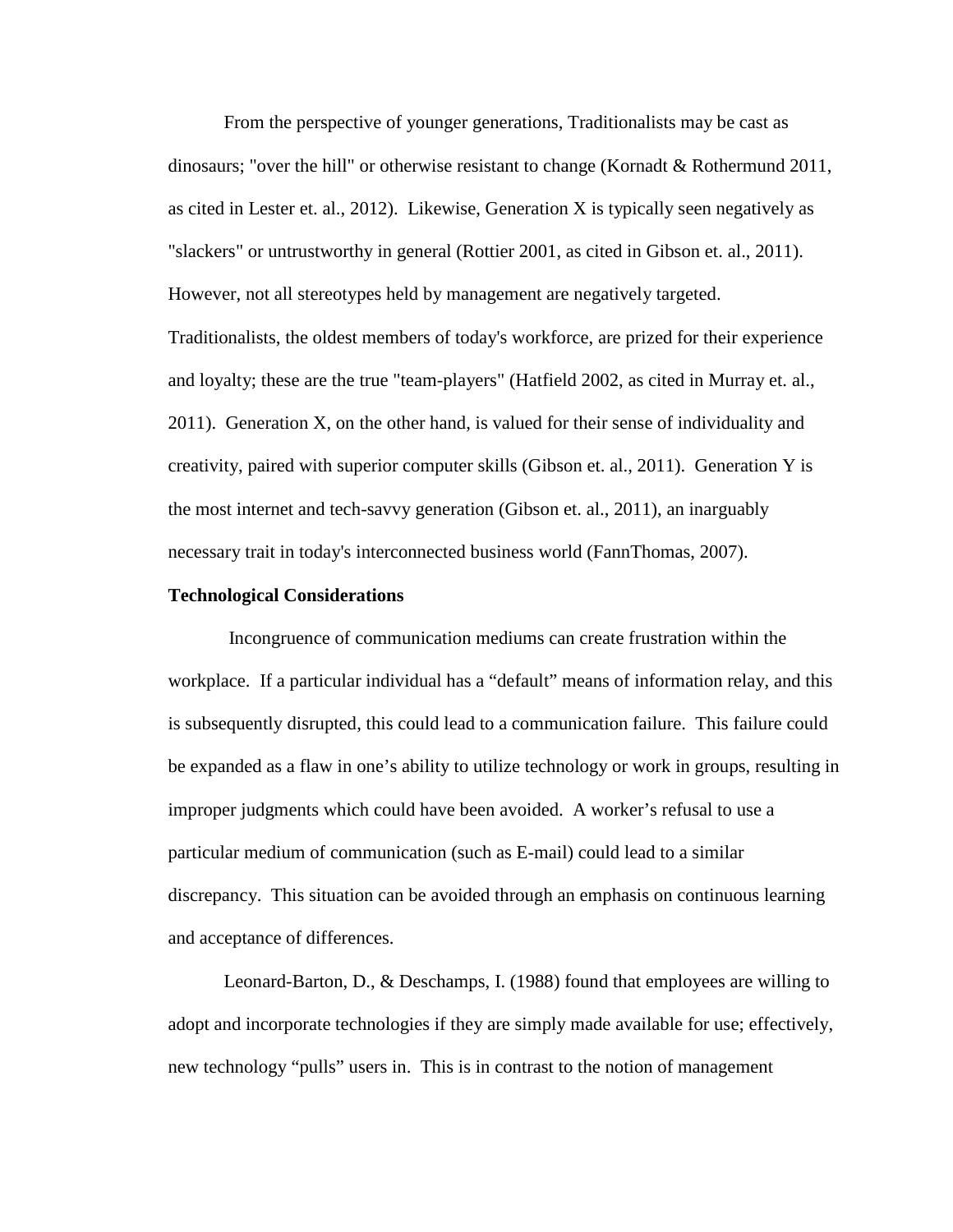"pushing" new technologies onto subordinates, especially against their will. The most tech-savvy employees will usually become the first adopters; however, other employees will follow suit once enough people are using it, and the technology grows central to the business activities central to the office environment.

Fostering efficient teamwork practices is another critical objective in today's business environment. Soós, J. K., Juhász, M., & Hámornik, B. P., (2010) found that timeliness of information contributes towards team efficiency. Information density, i.e. the frequency and volume of information transmitted between group members, provides a good indicator of group performance as a whole; this is proved more effective if the information is oriented chronologically (i.e. past, present, or future). Without a specified time orientation, information density provides little insight into overall performance. Frequent communication, in accordance to a sufficient level of detail, enables higher performance. Teams function best when members can ask questions and receive unambiguous answers; this requires a high degree of specificity with regard to the drafting of questions. SNS offers a multitude of integrated communication mediums; teams can make use of these tools in order to achieve success.

# **SNS Implementation in an Academic Setting**

Usage patterns of SNS among youth typically share a pattern of similarities. Madge et. al. (2009) reviewed the impact of social media (e.g. Facebook) on contemporary society; specifically, the identification of *drivers* for Facebook usage patterns in undergraduate university students (citing social motivations in particular). The study answers three primary questions surrounding SNS: Firstly, how does preregistration usage (i.e. a history of engagement) influence undergraduate Facebook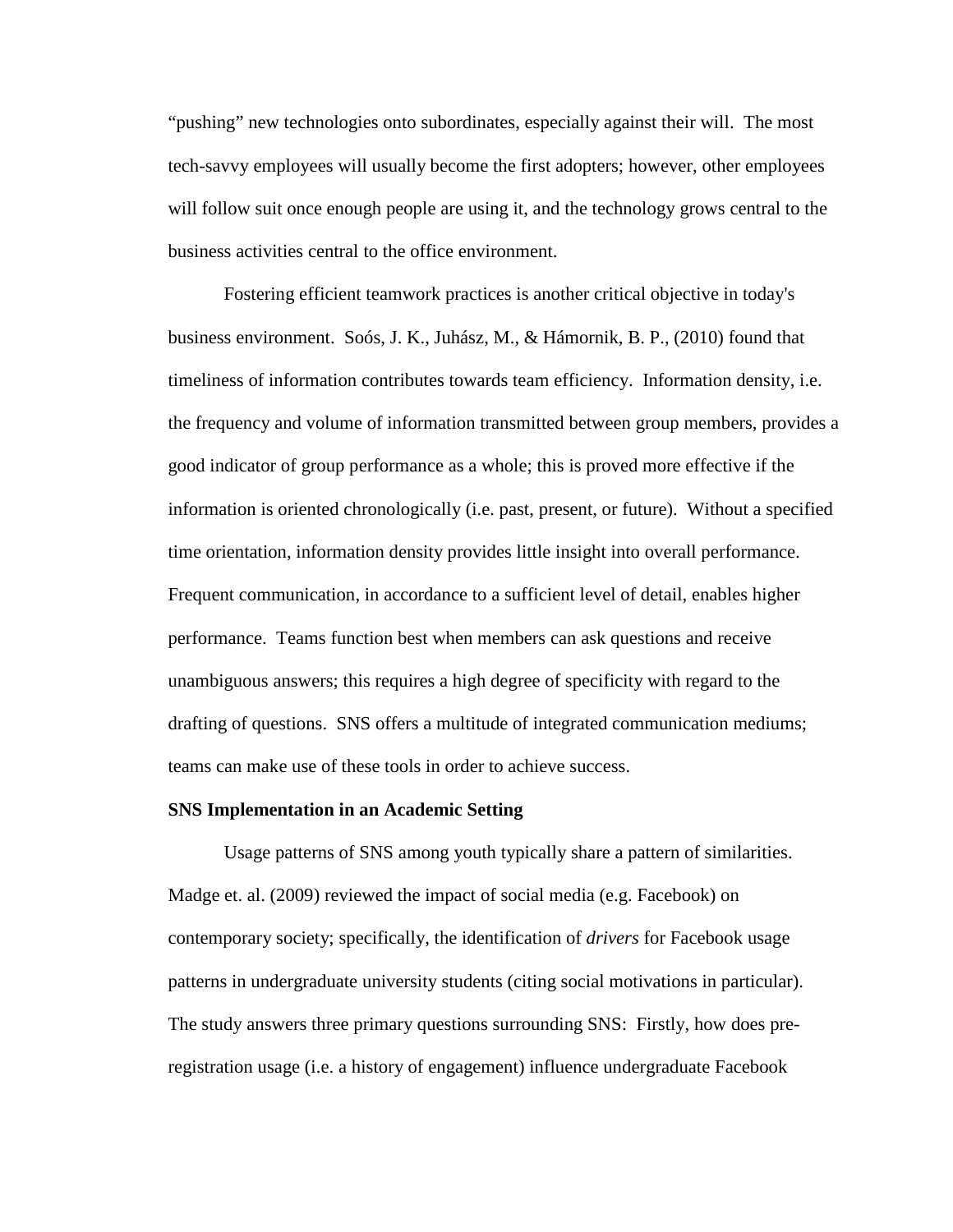behavior? Secondly, how do first-year undergraduates use Facebook for social purposes? Lastly, can the university (i.e. the institution) successfully integrate Facebook into its communications with students?

The authors cite that over 95% of young college students in Great Britain use SNS on a regular basis. This statistic is used to form the questions posed above. The assumption here is that young students enter undergraduate settings with a *history* of SNS usage; subsequently, this solidifies the student's behavior within the SNS environment. Students are *unlikely* to change their usage behavior upon entrance to universities, regardless of the opportunity for academic integration (Lichy, 2012).

Madge, Meek, Wellens & Hooley (2009)'s study found that college-bound students used Facebook to connect with roommates prior to arrival; primarily, as a tool for social integration within the campus setting. The authors cite Boyd (2007), stating that college-bound students share an inherent attraction towards Facebook due to its upbringing on a college campus. Many of these students used MySpace or another SNS prior to "switching" to Facebook. Overall, the study reveals a harmonic coexistence between "real-life" and SNS communications between undergraduate students (as opposed to discrete online and offline worlds). Through Facebook, students can discover information about one another instantaneously, and organize social events/gatherings on the fly. SNS is an enormous figure in the lives of undergraduate students which serves to compliment the social experience. SNS transforms the overall character of social interaction; this is to be expected from any new communication technology, which subsequently *allows* viable communication through alternative mediums.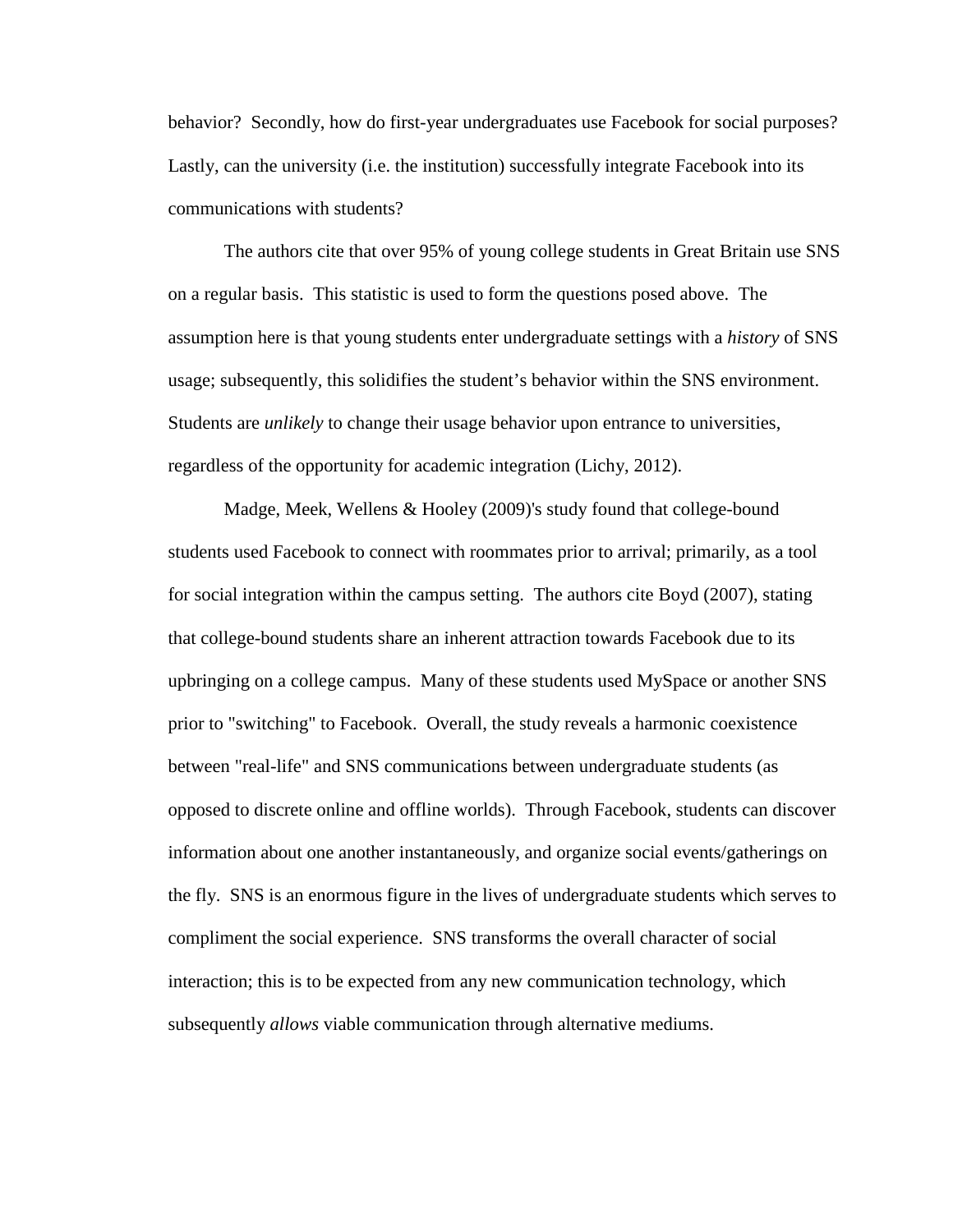Kelm (2011) presents a perspective on social media usage within the student population.The author acknowledges the increasingly central role that SNS play in everyday life; subsequently, Kelm (2011) chose to integrate SNS into an MBA curriculum. This idea proved successful, suggesting the possible introduction of similar initiatives in the future. The main driver presented is known as social constructivism (Kelm, 2011). Social constructivism is a pertinent concept when discussing the role (and ultimate potential) of social media. From a social constructivist perspective, knowledge is constructed (and reconstructed) by groups of individuals; thus, as a collaborative venture, knowledge *changes* over time. Kelm (2011) claims that SNS is reconstructing modern knowledge; moreover, our society is entering a new era of information. The author argues that resistance or backlash towards this inevitable progression of knowledge (i.e. banning laptops or smart phones within the classroom) is unhealthy and unnatural; moreover, all of these technologies will inevitably reach full-integration within environments, providing their perception as "beneficial."

Silius, K., Miilumaki, T., Huhtamaki, J., Tebest, T., Merilainen, J., & Pohjolainen, S. (2010) say that SNS websites can help ease the transition into the college environment. Adjusting to life in college can be confusing for students. Social media systems assist in the support involved study and learning processes; conversely, SNS technologies are still rarely used in the learning process. Silius et. al. (2010) studies the implementation of TUT Circle, a platform created for new students at the Tampere University of Technology. TUT circle is an open source social networking platform created through Drupal®, an open source Content Management Framework (CMF). Drupal® allows for the creation of various tools which facilitate the development of a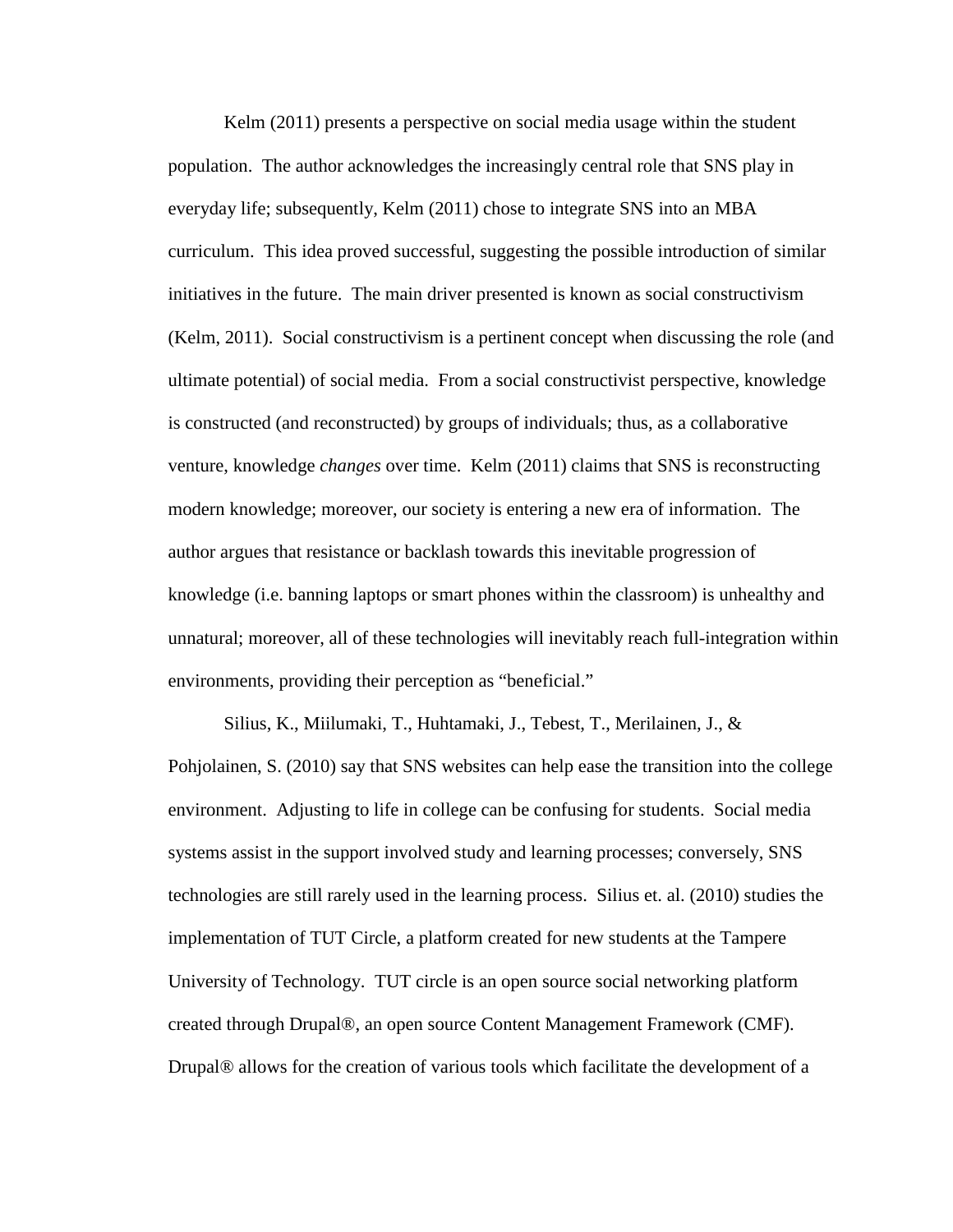SNS platform. Overall, TUT Circle was designed to replicate existing Social Media Websites such as Facebook and LinkedIn. Features include collaborative groups, chat, news feeds, events, blogging, and resource sharing.

Silius et. al. (2010) found that student's primary motivations for SNS use in an academic setting included the pursuit of study enhancement, networking opportunities, and targeted feedback. The researchers concluded that students use SNS technologies as a necessary tool assisting in the transition into a college atmosphere; the implementation of modern SNS systems into the academic world is critical to fulfilling the needs of today's students.

DeAndrea, D. C., Ellison, N. B., LaRose, R., Steinfield, C., & Fiore, A. (2012) say that students may achieve enhanced academic performance from Social Media Websites. DeAndrea et. al. (2012) concurs with Silius et. al. (2010) in that the transition from secondary education to University is often strenuous and unnecessarily taxing on academic performance. For the new student, relevant content is often difficult to locate. SNS technologies can help to facilitate the acquisition of content (given resource sharing capabilities), as well as ease the formation of relevant social networks.

DeAndrea et. al. (2012) conducted a study which utilized Spartan Connect, an online Social Networking platform which connected students according to their geographic location (forming clusters known as "neighborhoods"). Features included student directories, event calendars, file sharing, and blogging. Students were encouraged to network with one another, effectively "friending" their peers in a manner similar to Facebook. A full-text search provided students with an efficient means of locating relevant content. DeAndrea et. al. (2012) concluded that SNS platforms, when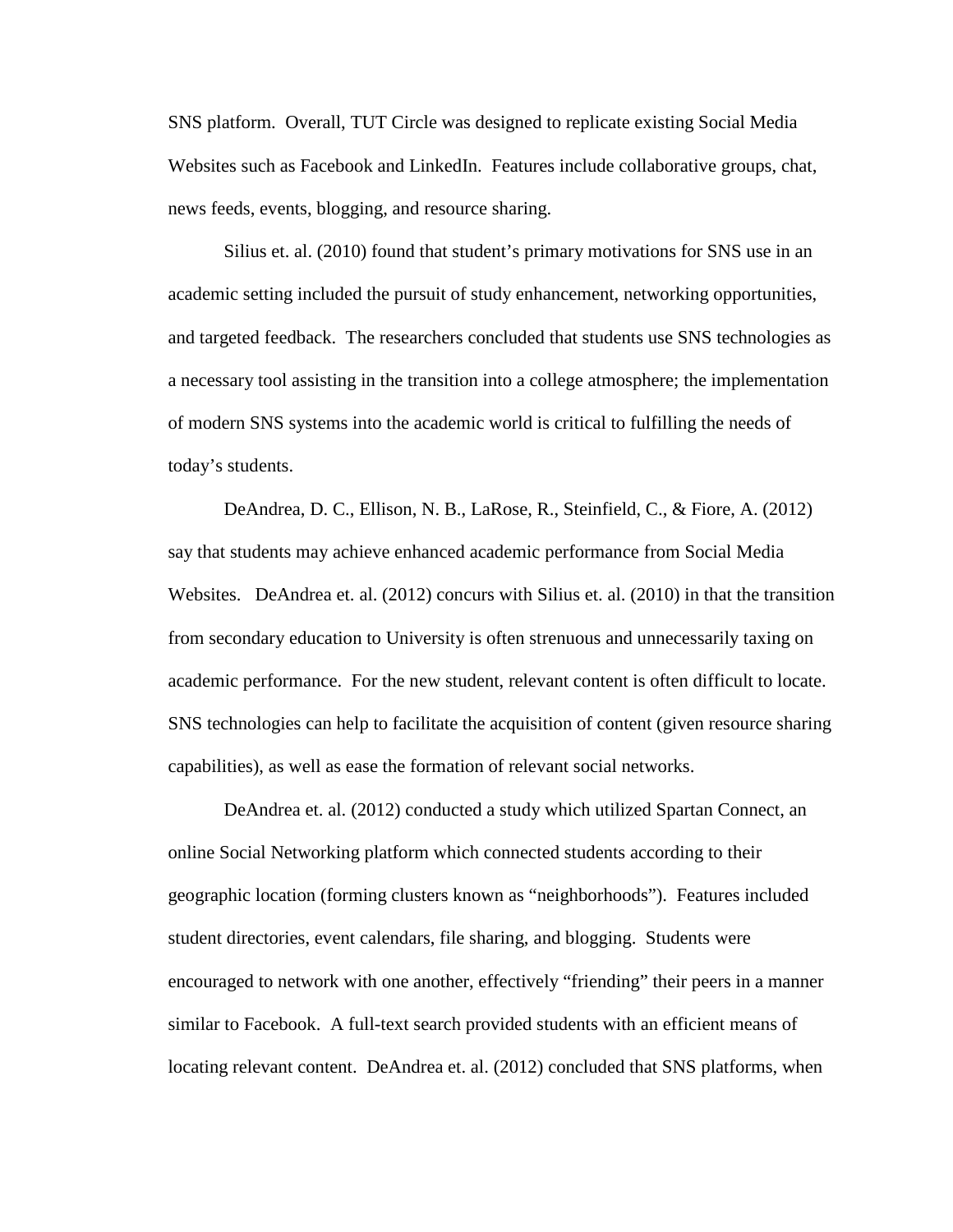used for academic purposes, are especially beneficial to new students; these technologies can serve to increase the potential of students and improve the foundation for education in the future.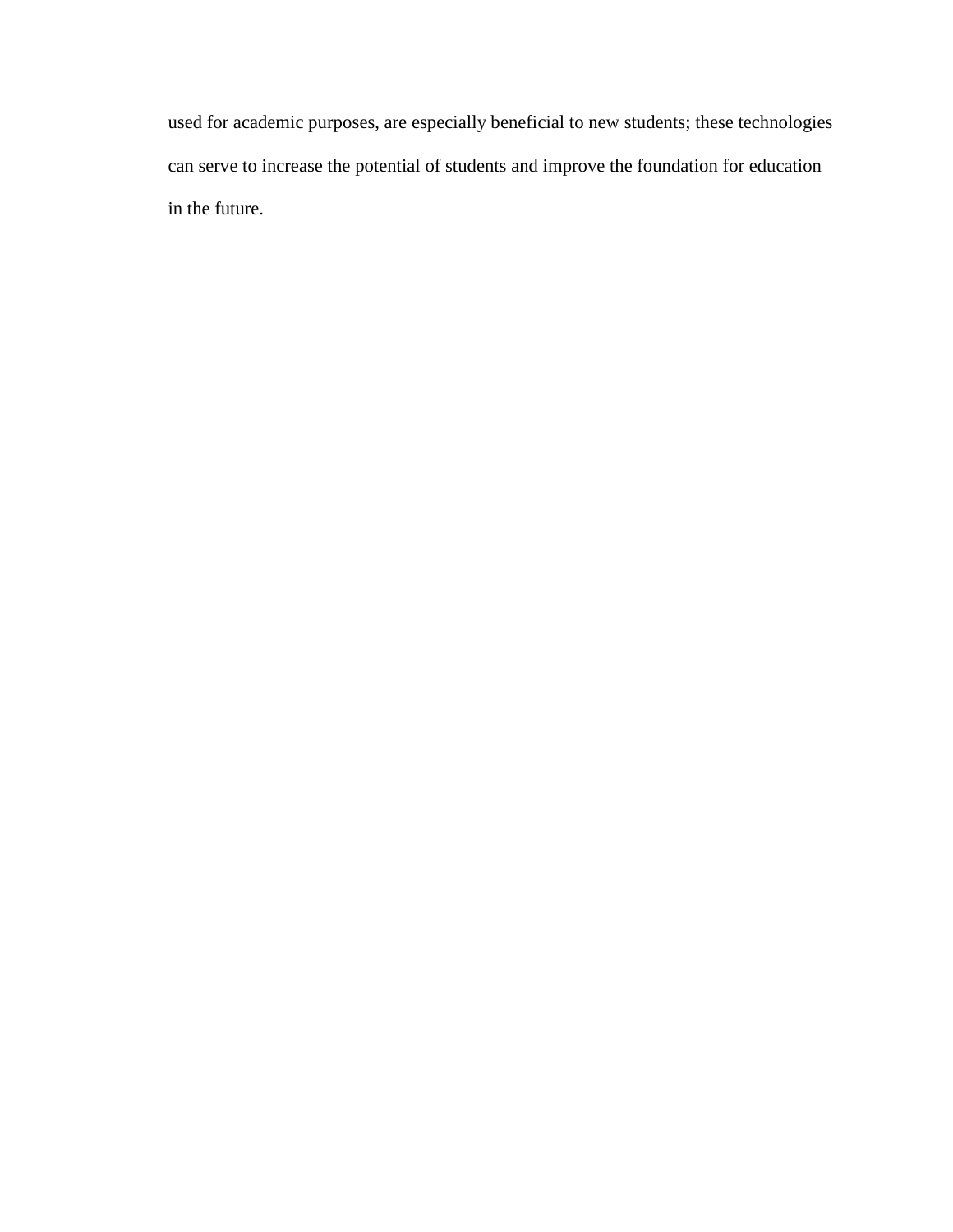#### **Research Justification**

It is evident from the literature that intergenerational differences *do* exist; moreover, these differences can be the source of tension between generational cohorts. It is also evident that mere perceptions can lead to conflict, even more so than real differences. Although some of these "perceived" differences are conjured though stereotypes or confirmation bias, many more share a basis in reality.

Generation Y is young and tech-savvy, more so than previous generations; hence, Generation Y is more willing to accept and implement new technologies. The workplace requires technological congruence in order to reach its maximum potential. Will Generation Y's preference towards newer technologies, such as SNS, correlate with increased optimism concerning professional implementation of SNS within the workplace? This is the prevalent generational issue which, as discussed before, serves as the primary focus of this paper.

The literature hosts numerous examples of successful SNS implementation within an academic setting, with proven enhancements to learning and engagement. It has been shown that, if there is an intergenerational conflict regarding SNS usage past the informal level, that this can be overcome in a classroom environment. In this respect, academics would serve as a desirable and worthy sampling to study.

In theory, congruence between the world of academia and business may render SNS a viable, albeit contemporary solution to communication failure. Can academics, with their enhanced experience with classroom SNS implementation, offer new insight towards integration in a professional setting?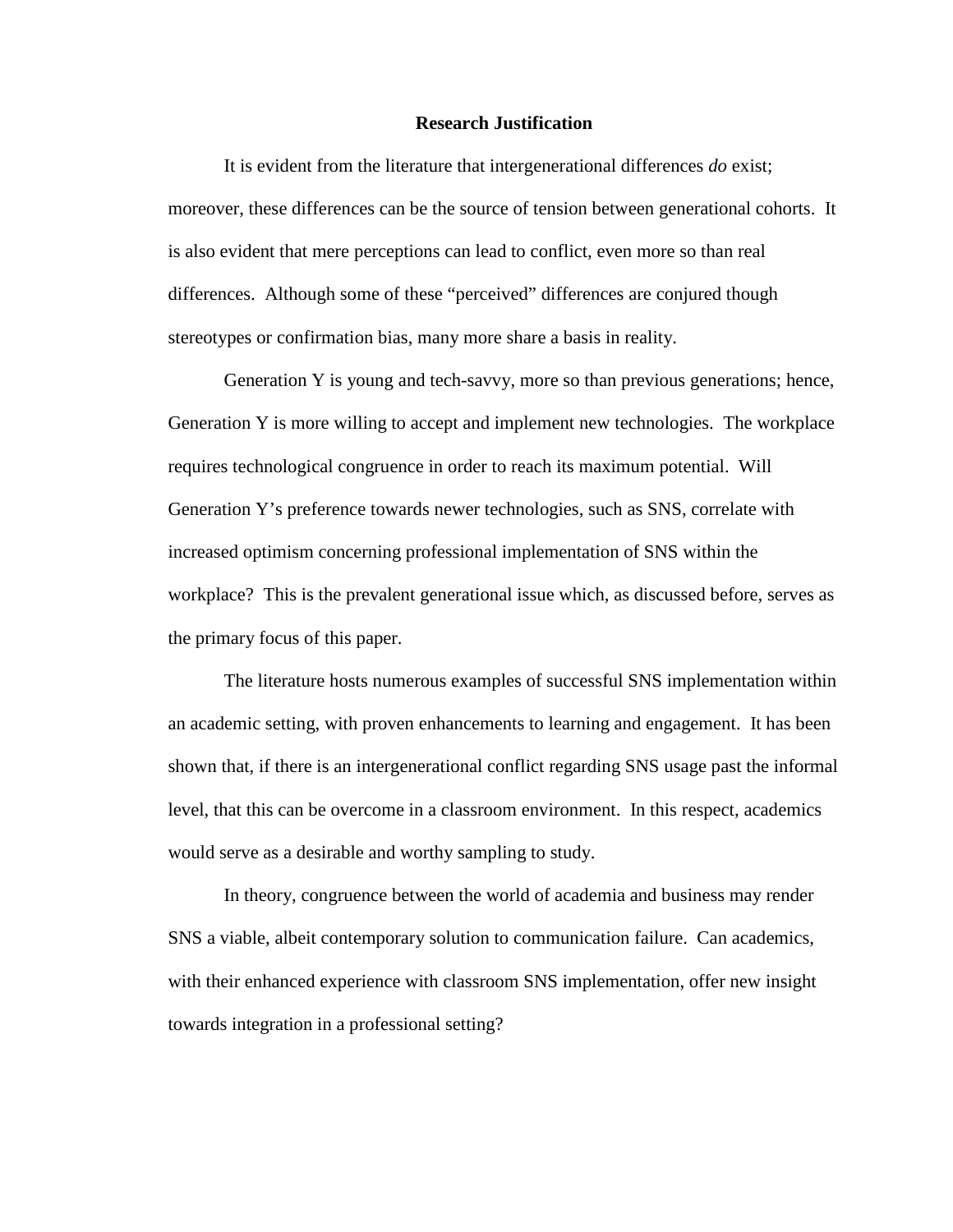#### **Research Design and Methodology**

We conducted two anonymous online surveys/questionnaires, using the Qualtrics platform, which aimed to study 1) the differences in perceived value of SNS, between older and younger generations, in a professional setting. Select questions addressed 2) Which SNS features sampled cohorts were most eager to incorporate into the workplace. Lastly, we attempted to answer through whether 3) The incorporation of SNS technologies would provide overall benefit to a professional, workplace environment.

It was necessary to obtain data regarding SNS usage behavior, along with demographic data to ensure accuracy and IRB compliance. To qualify, respondents were required to be at least 18 years of age. The sample was composed of respondents ranging from Generation Y to Baby Boomers and beyond; two separate surveys were offered to each respective cohort based on their status as either "undergraduate" or "faculty."

## **Sampling Considerations**

The university sampling was chosen for two reasons; firstly, the numerous examples of successful integration of SNS into academic environments provided a learning opportunity, in that academics may possess the key to synthesizing SNS beyond the realm of personal interaction. Secondly, the university served as a "convenience sampling;" this provided a group of willing participants who fit the desired multigenerational representation.

There are questions that may arise concerning the validity of the sampling; more specifically, do the results of the two survey samples properly reflect the population (i.e. generations) they are presumed to represent? It is arguable that university faculty face increased exposure to SNS due to their proximity to younger, technologically literate Gen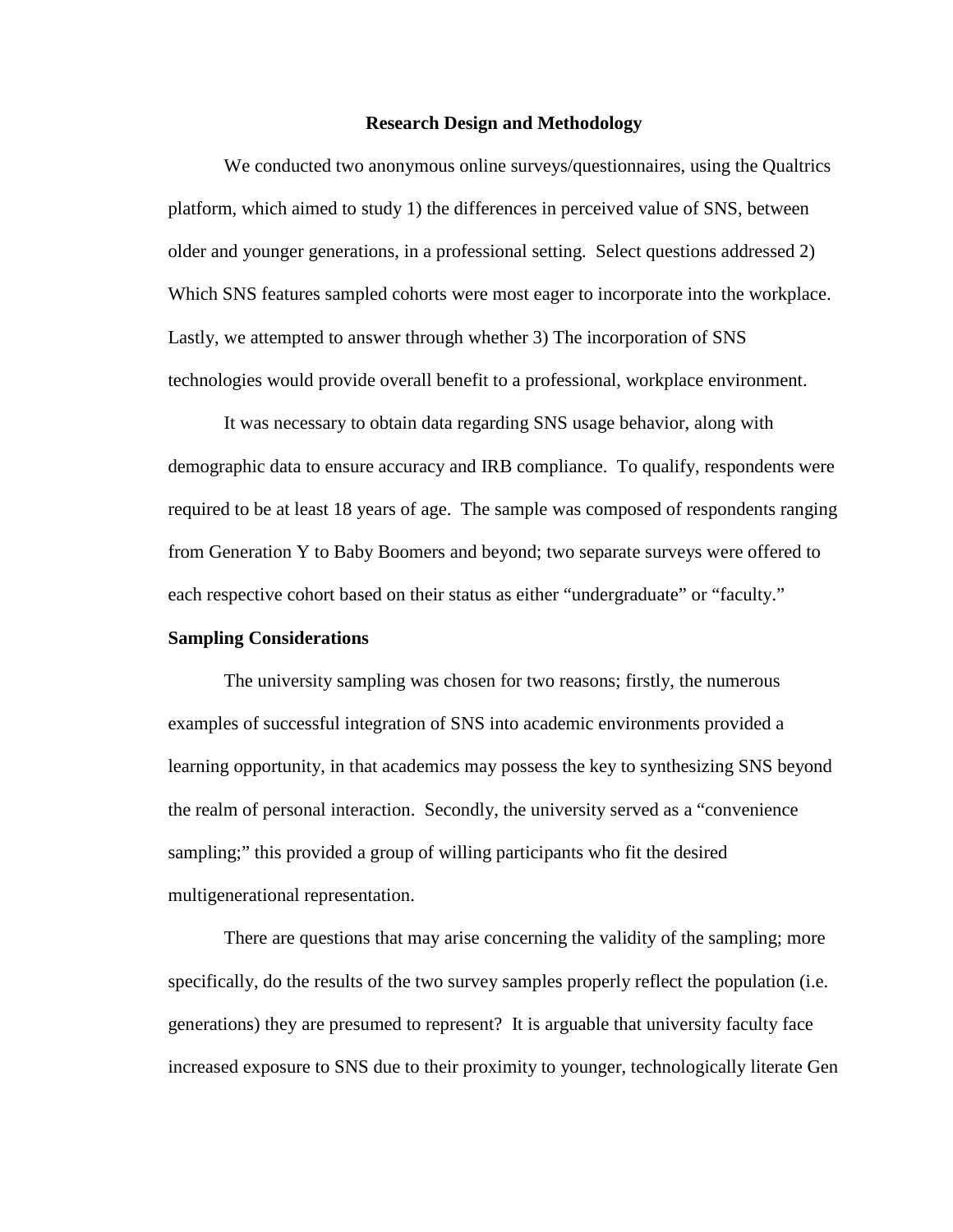Y students, and subsequently maintain knowledge of the technology which their peers may not share. In this regard, it is arguable that faculty would be far less skeptical and perhaps more willing to integrate SNS into new environments. This may skew the perceptions of older generations as being more similar to Gen Y; moreover, the "gap" between intergenerational perceptions would appear less evident.

A related concern involved the applicability of faculty and student populations involving a study of "professional environments;" moreover, do these two populations accurately reflect the perceptions of their respective generations? Generation Y students, seeking inevitable employment in the form of internships and professional careers, actively seeks an environment which caters to their preferences. As Generation Y students are likely to pursue professional employment, it makes sense to acknowledge their preferences as valuable in the context of this study. Similarly, faculty provides a multi-generational assemblage of former university students, albeit with more professional experience; this provides a diverse population of critical thinkers from which to compare Generation Y.

In summary, the peculiar nature of the university sampling poses identifiable problems. As researchers, we accept this challenge and justify our decision: If the generation gap is found to significantly hinder workplace integration of SNS, this newfound evidence will negate the sampling anomalies discussed above. Effectively, this provides a benefit-of-the-doubt to skeptics who argue against the notion of generationalism. For the purpose of this study, the argument supporting the basis for the sampling stands firm; while acknowledging that there are identifiable issues concerning the sample, we are still capable of drawing reasonable conclusions.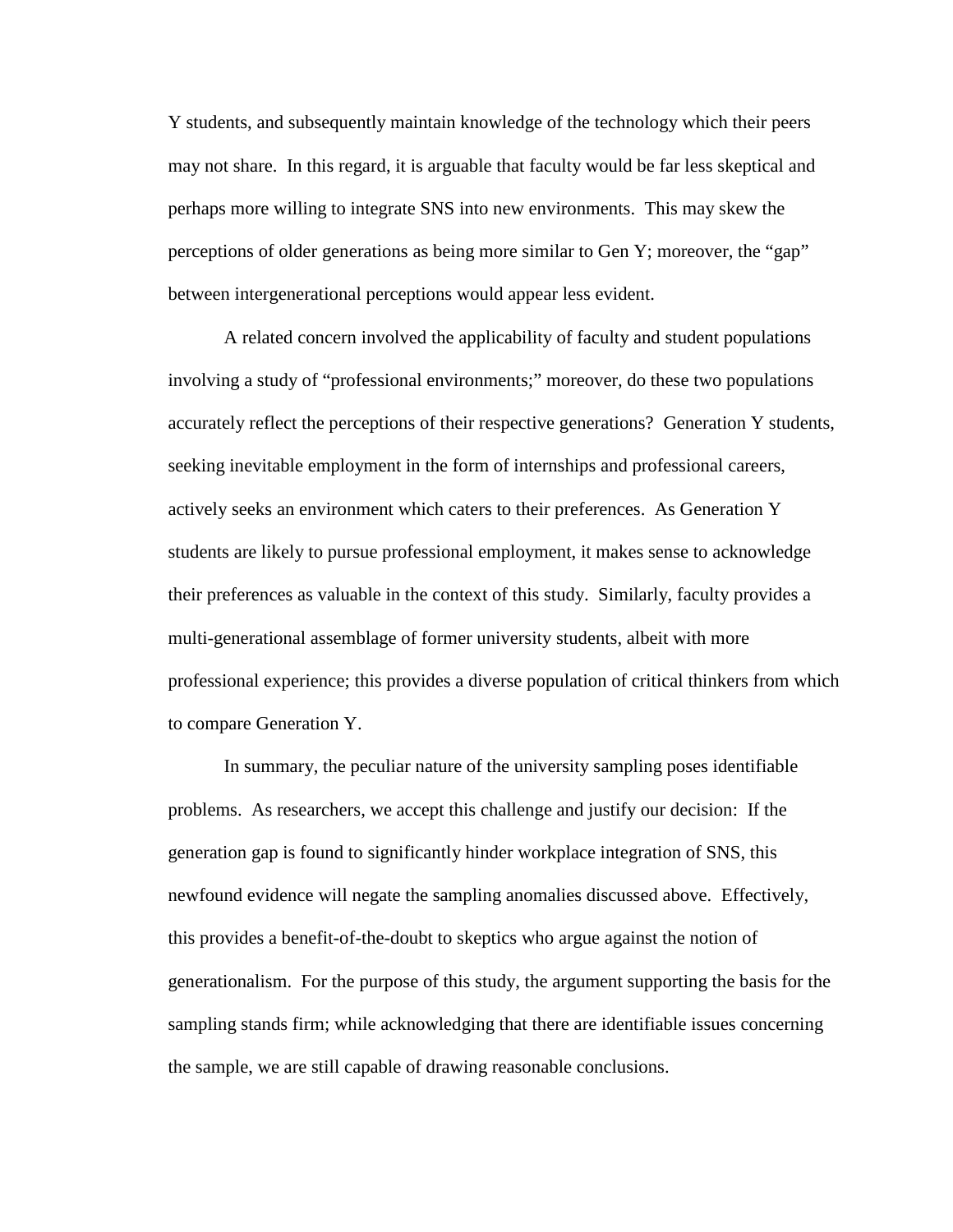#### **Survey Questions/Measures**

Each section of the survey was composed of dichotomous questions, rank order scaling lists, semantic differential scales, and constant sum percentages. Questions grew in complexity as the survey progressed; for this reason, semantic differentials and ranking scales were used frequently. Situational questions were specifically catered to each cohort in order to maintain relevance to the respondent.

Subjective data was quantified through psychometric methods; heuristics such as the Likert scale were used repeatedly and consistently. Generational "anomalies" were paid special attention with regard to comments left by respondents. Comments may prove critical to understanding the reasoning behavior and underlying motivations of outliers; this, however, comes second to understanding the behavior and perceptions of generations as a whole (thus, comments remained optional). Aggregated data was analyzed and attributed to cohort groups. The identity of research participants remains anonymous.

# **Recruitment Methods**

In order to distribute the survey, we used existing conferences within the FirstClass email client to distribute the survey, along with the invitation message, among students and faculty. The local FirstClass client serves the entire Orono campus of the University of Maine. Viability of conferences was a function of relevance to the target sampling, along with factors concerning high activity among students and faculty. These conferences included the following: Announcements & Alerts, UMaine Forum, Provost/Academic Affairs, Faculty Conference, Maine Business School, Civil Engineering. FirstClass was the sole means of soliciting survey responses.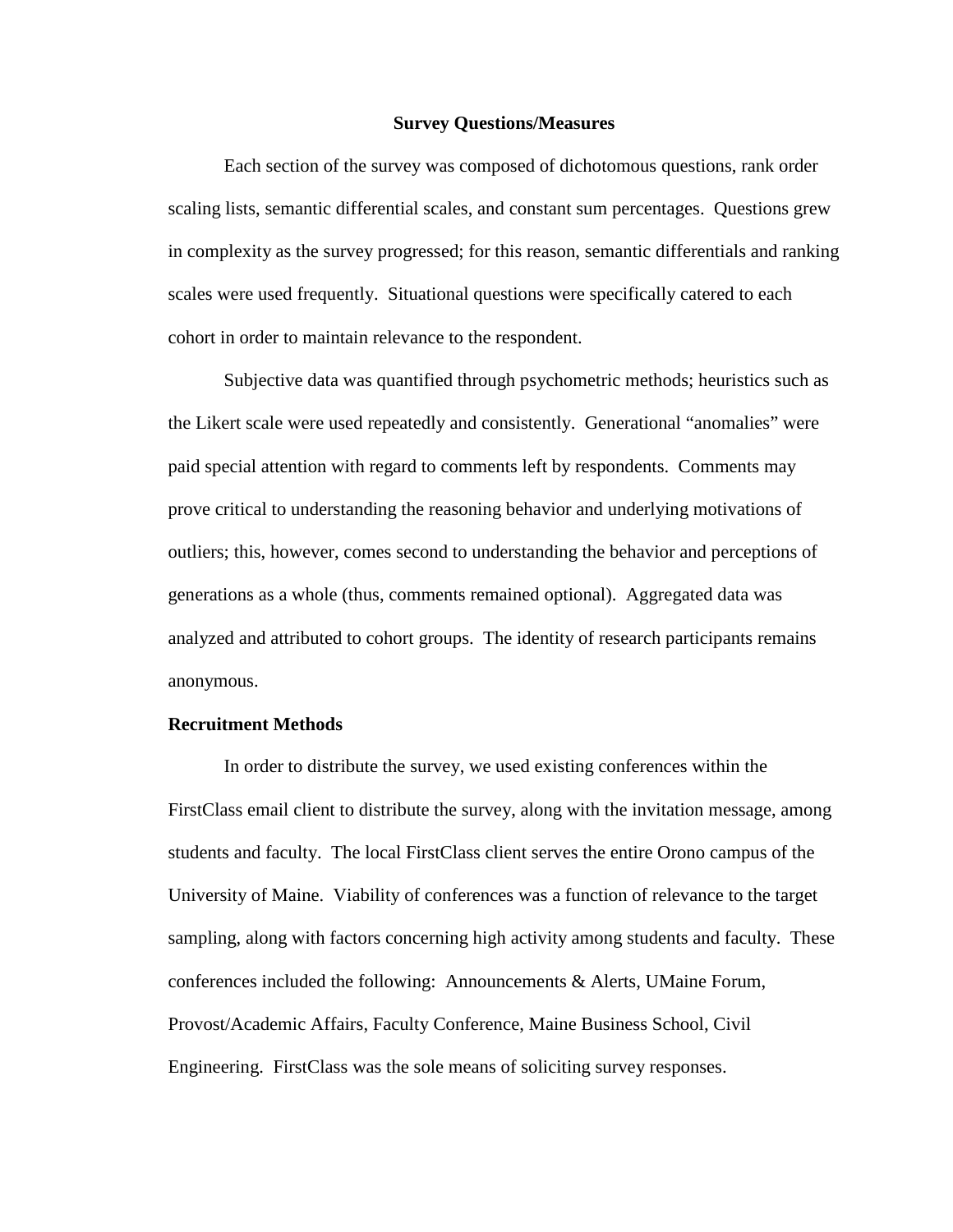#### **Results**

# **Respondent Demographics**

Responses were collected from two separate surveys, one for students (n=190) and another for faculty (n=32). The largest category of faculty respondents (29%) identified themselves as *lecturer*, while *associate professor* and *other* came in second (both at 23%). 16% of respondents were self-identified *full professors*, while the remaining 10% identified themselves as *assistant professors*. The average age of faculty respondents was 47. Of student respondents, 28% identified themselves as *freshman*, 27% *sophomores*, 25% *juniors*, and 15% as *seniors*. 4% of student respondents identified themselves in the *other* category. 21 was the average age of student respondents.

# **Findings**

**Preferred Medium of Communication.** Among faculty, face to face was the preferred medium of communication (81%), as opposed to online (19%).

| #              | Answer       | Response | $\%$ |
|----------------|--------------|----------|------|
| 1              | Face to face | 26       | 81%  |
| $\overline{2}$ | Online       | 6        | 19%  |
|                | Total        | 32       | 100% |

**Of the following methods of communication, which do you prefer?**

Among students, face to face was the most preferred medium of communication (87%), online (13%).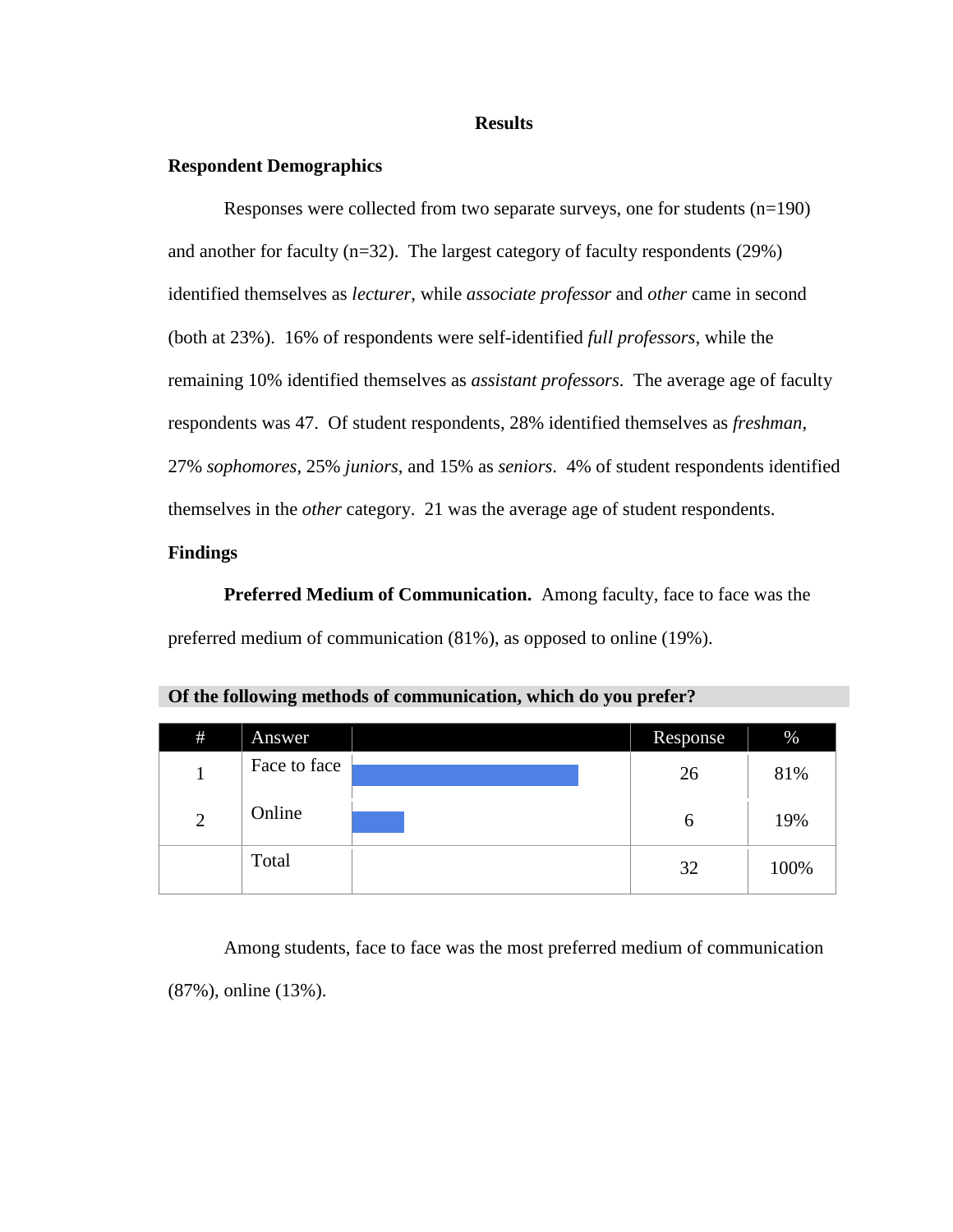| $\#$           | Answer       | Response | $\%$ |
|----------------|--------------|----------|------|
| 1              | Face to face | 166      | 87%  |
| $\overline{2}$ | Online       | 24       | 13%  |
|                | Total        | 190      | 100% |

**Of the following methods of communication, which do you prefer?**

**Active Engagement.** 74% of faculty respondents indicated that they were actively engaged in SNS websites (26% indicated otherwise). 91% of student respondents indicated active engagement in SNS websites (9% indicated otherwise).

**Preferred SNS Platform.** Among faculty, Facebook was overwhelmingly the preferred SNS platform (if not, second choice). LinkedIn and Twitter were also listed among favored choices. Students also chose Facebook as their preferred SNS platform, along with Twitter as a popular second place choice.

Frequency of Use. 61% of faculty respondents used SNS platforms daily, while 25% indicated weekly use. 14% indicated SNS use on a monthly basis.

| #              | Answer  | Response       | $\%$ |
|----------------|---------|----------------|------|
| 1              | Daily   | 17             | 59%  |
| $\mathfrak{2}$ | Weekly  | 8              | 28%  |
| 3              | Monthly | $\overline{4}$ | 14%  |
|                | Total   | 29             | 100% |

**How often do you use your preferred social networking platform?**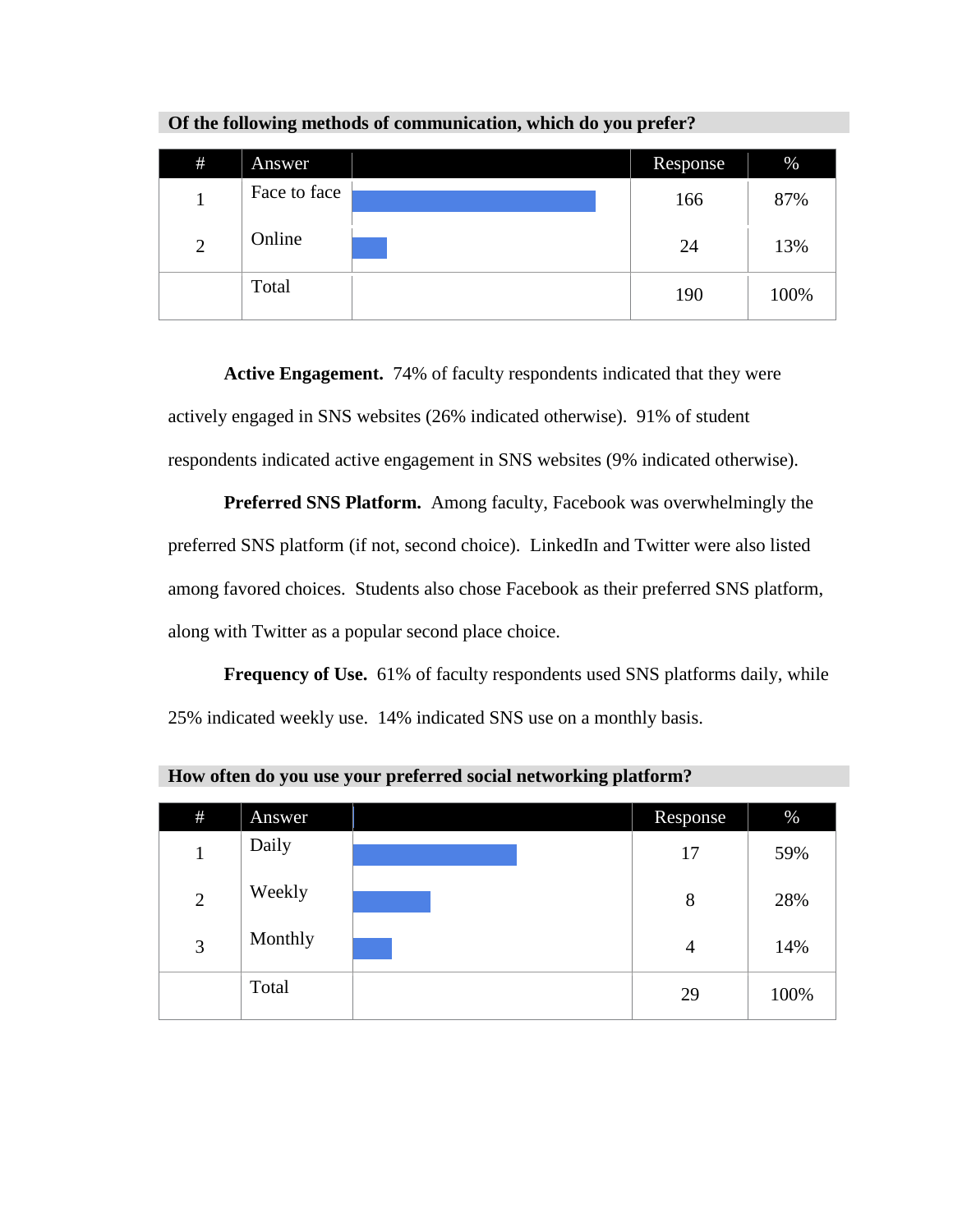89% of student respondents used SNS platforms daily, while 9% indicated weekly use. Only 3% indicated monthly SNS use.

| #              | Answer  | Response | $\%$ |
|----------------|---------|----------|------|
| $\mathbf{1}$   | Daily   | 166      | 89%  |
| $\overline{2}$ | Weekly  | 16       | 9%   |
| 3              | Monthly | 5        | 3%   |
|                | Total   | 187      | 100% |

**How often do you use your preferred social networking platform?**

It is visible from the sampling that students are more likely to use SNS on a daily basis; faculty responses exhibit a similar usage frequency, albeit to a lesser extreme than students.

**Time Spent for Informal or Professional Purposes (Constant Sum).** On

average, faculty respondents weighted SNS websites as 55% informal (social), 22% professional. Again, on average, student respondents weighted SNS websites as 77% informal (social), 12% professional.

**Time Spent for Informal or Professional Purposes (Likert Scale).** 22% of faculty respondents indicated strictly informal use of SNS websites; 30% said somewhat informal. 33% of respondents indicated informal and professional use. 4% indicated somewhat professional usage, while the remaining 11% was strictly professional. 35% of student respondents indicated strictly informal use of SNS websites; 39% said somewhat informal. 19% of respondents indicated both informal and professional use. 6% said somewhat professional and only 1% indicated strictly professional use.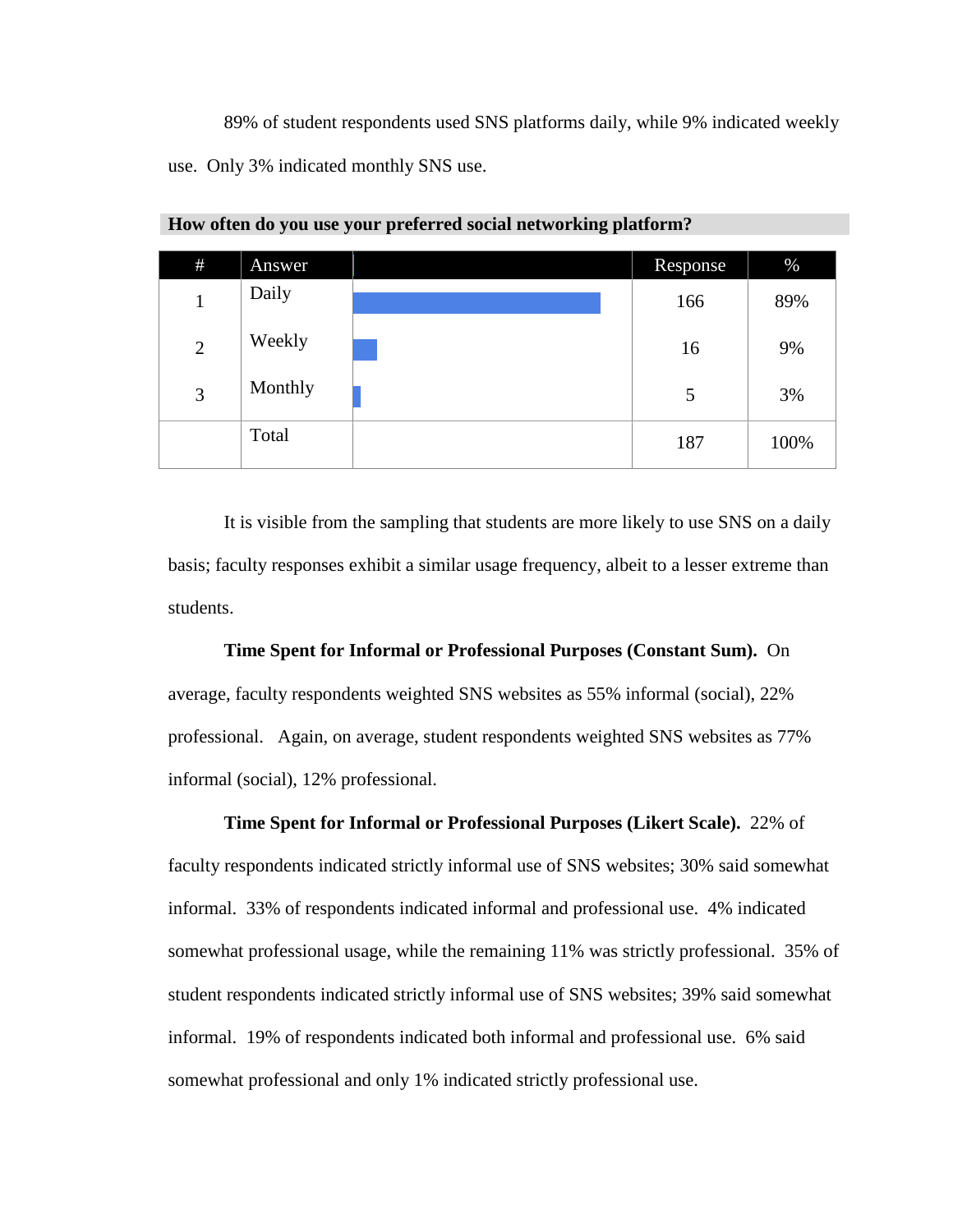**Satisfaction with Attitudes at Local Institution.** Current satisfaction among faculty with regard to attitudes concerning SNS websites at the local institution was overwhelmingly neutral (67%), followed by satisfied (19%). Only 4% indicated very satisfied, while 11% indicated dissatisfied or very dissatisfied. Among students, current satisfaction with attitudes concerning SNS websites at the local institution was, again, overwhelmingly neutral (68%), followed by somewhat satisfied (18%). 7% were very satisfied, while the remaining respondents were either somewhat dissatisfied (4%) or very dissatisfied (2%).

**Professional vs. Informal Features.** The highest rated informal SNS feature among faculty was photo sharing, while the most professional was discussion groups/forums. Private messaging was most neutral. Among students, the most informal SNS feature was games, while the most professional was discussion groups/forums. Again, private messaging was the highest ranked feature for neutral purposes.

**Perceived Professional Value.** Among faculty, professional value in SNS websites was weighted towards neutral (31%), agree (41%), and strongly agree (24%). 7% indicated disagreement, and none indicated strong disagreement. The mean value was 3.80.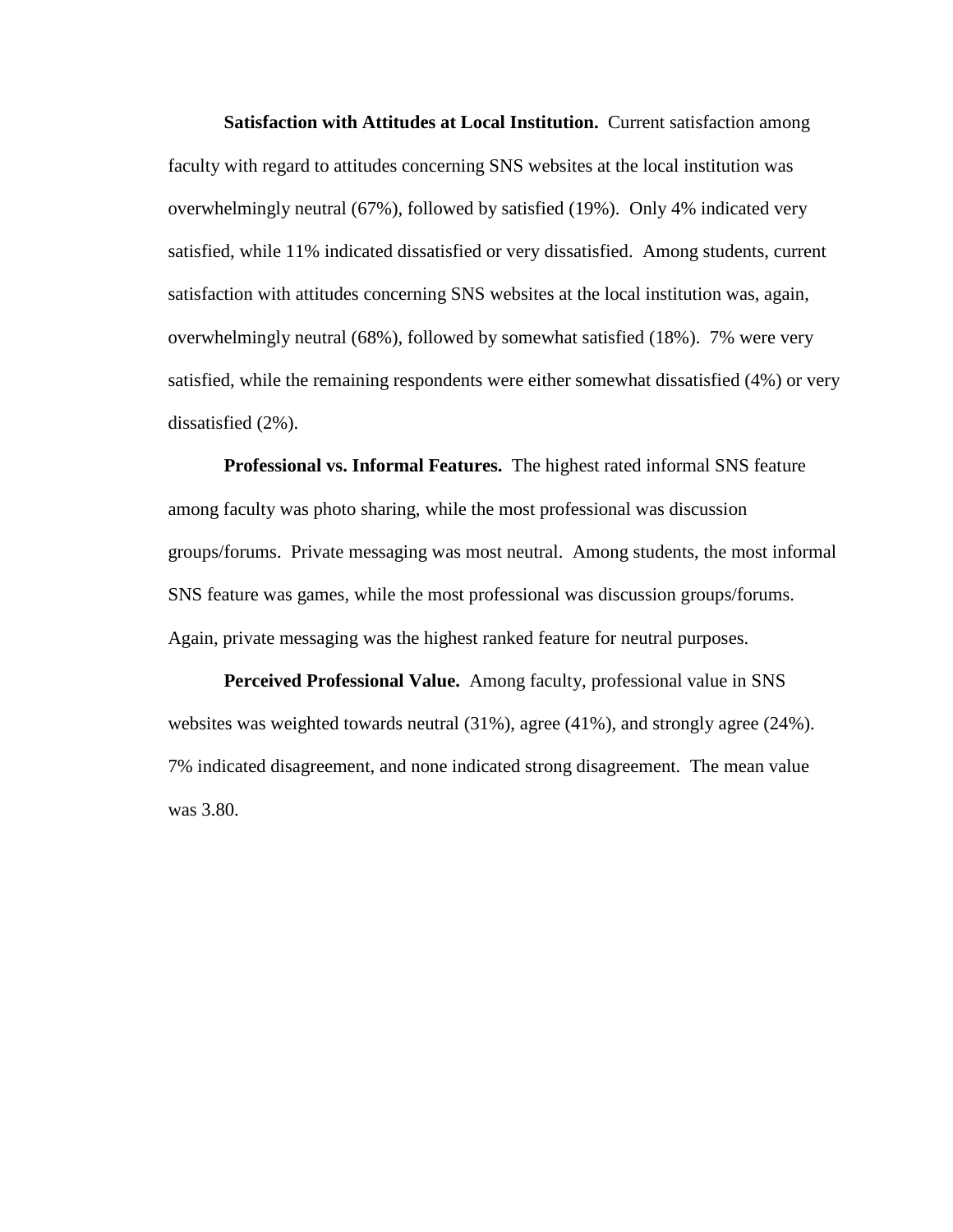| #              | Answer               | Response         | $\%$  |
|----------------|----------------------|------------------|-------|
| $\mathbf{1}$   | Strongly<br>Disagree | $\boldsymbol{0}$ | $0\%$ |
| $\overline{2}$ | Disagree             | $\overline{2}$   | 7%    |
| 3              | Neutral              | 9                | 30%   |
| $\overline{4}$ | Agree                | 12               | 40%   |
| 5              | Strongly<br>Agree    | $\overline{7}$   | 23%   |
|                | Total                | 30               | 100%  |

**Please react to the following statement: I see professional value in the use of social networking websites:**

Among students, 64% agreed or strongly agreed that there was professional value in SNS. 14% did not see value, and 22% indicated a neutral stance. The mean value was 3.60.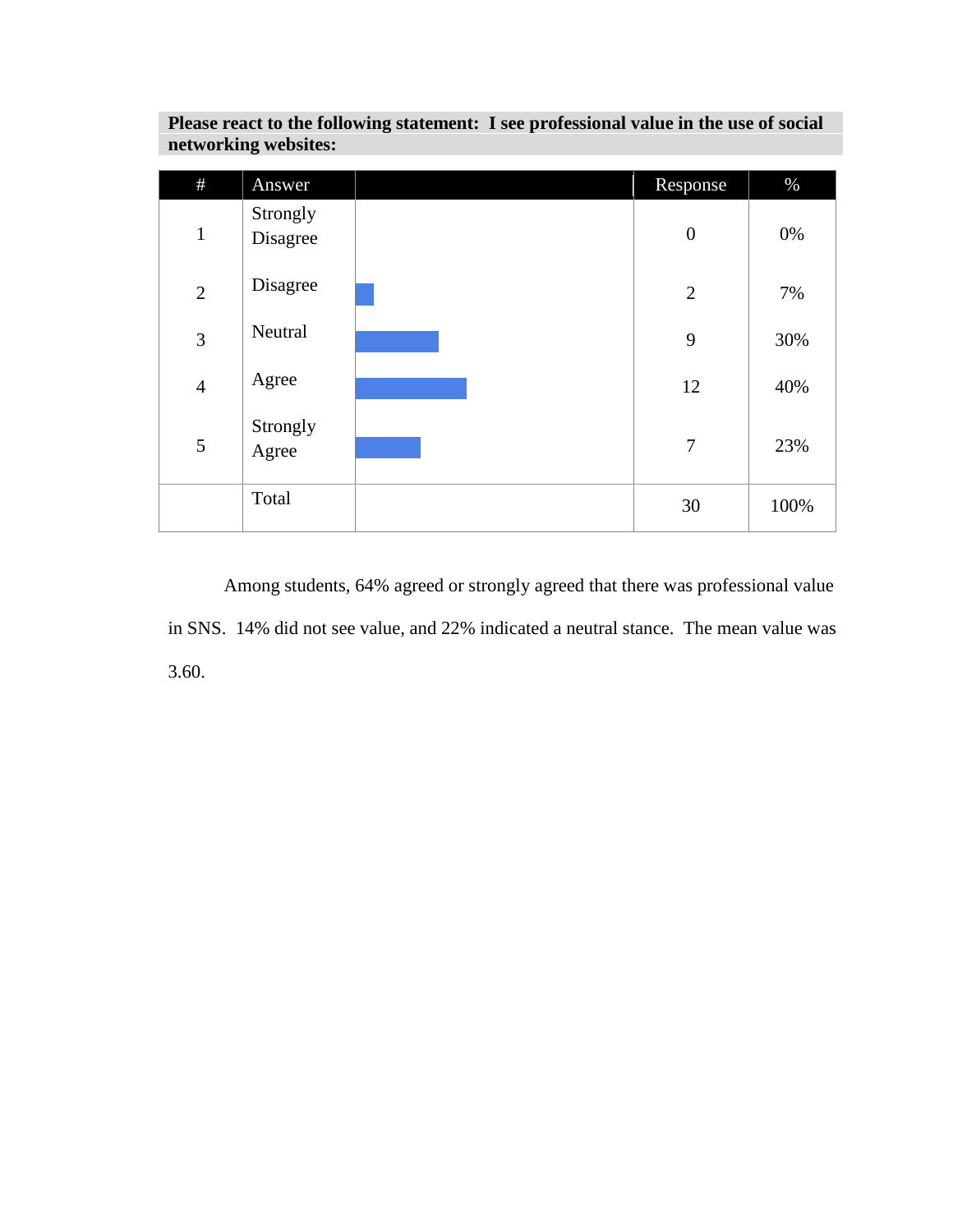| #              | Answer               | Response | $\%$ |
|----------------|----------------------|----------|------|
| $\mathbf{1}$   | Strongly<br>Disagree | 8        | 4%   |
| $\overline{2}$ | Disagree             | 18       | 10%  |
| 3              | Neutral              | 41       | 22%  |
| $\overline{4}$ | Agree                | 94       | 50%  |
| 5              | Strongly<br>Agree    | 26       | 14%  |
|                | Total                | 187      | 100% |

**Please react to the following statement: I see professional value in Social Networking Websites.**

It is visible from the sampling that the majority of both students and faculty see professional value in SNS; moreover, both cohorts share a similar perspective to a certain degree.

**Educational Value.** 66% of faculty respondents saw educational value in social networking websites. 31% indicated a neutral stance, while 3% did not see any value. 38% of student respondents saw academic value in established SNS connections with faculty, while 31% did not. 31% were neutral.

**Enhancement of Student/Faculty Relationships.** 22% of faculty respondents agreed that SNS improved student/faculty relationships, 25% disagreed. 54% were neutral. Among students, 31% agreed that SNS improved student/faculty relationships, 33% disagreed. 36% of students indicated a neutral stance.

**Student/Faculty "Friending" (Cross Tabulation)**. Of student respondents, 13% sent friend requests to faculty; however, 46% accepted faculty friend requests.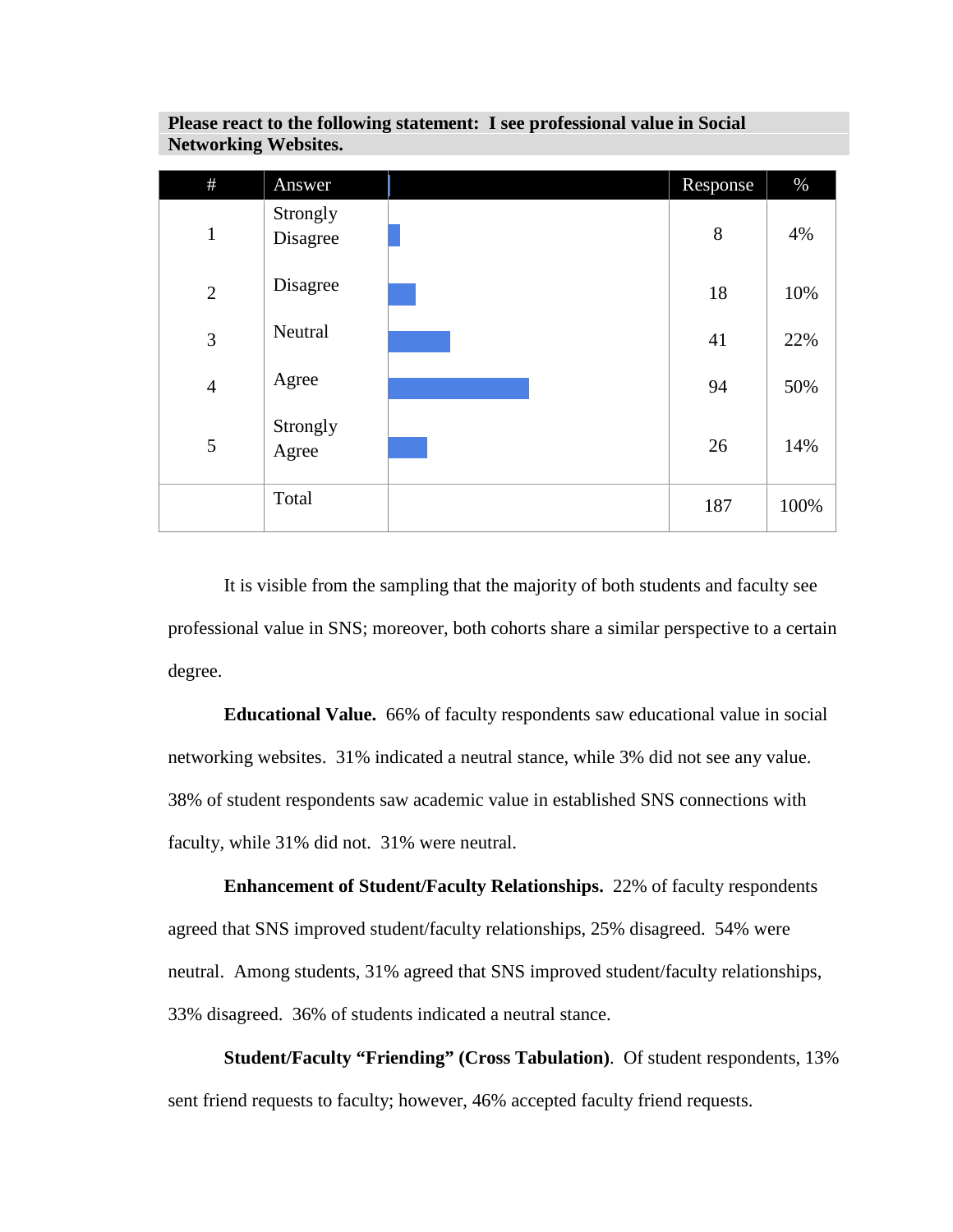|                                             |       | Do you send friend requests to faculty? |     |       |
|---------------------------------------------|-------|-----------------------------------------|-----|-------|
|                                             |       | Yes                                     | No. | Total |
| Do you accept friend requests from faculty? | Yes   | 24                                      | 61  | 85    |
|                                             | No    |                                         | 99  | 99    |
|                                             | Total | 24                                      | 160 | 184   |

Faculty respondents answered in a similar manner. Only 7% sent friend requests

to students, yet 33% accepted student friend requests. This is a curious finding.

|                                              |       | Do you send friend requests to students? |    |       |
|----------------------------------------------|-------|------------------------------------------|----|-------|
|                                              |       | Yes                                      | No | Total |
| Do you accept friend requests from students? | Yes   |                                          |    | 10    |
|                                              | No    |                                          | 20 | 20    |
|                                              | Total |                                          | 28 | 30    |

# **Chi-Square Results - Perceived Professional Value of SNS**

# Chi-Square Tests

|                              | <b>Value</b>    | ₫f | Asymp. Sig. (2-sided) |
|------------------------------|-----------------|----|-----------------------|
| Pearson Chi-Square           | $3.950^{\circ}$ |    | .413                  |
| Likelihood Ratio             | 3.920           |    | .417                  |
| Linear-by-Linear Association | .435            | 1  | 509                   |
| N of Valid Cases             | 180             |    |                       |

The chi-square tests reveal a computed value of 3.950, with a likelihood ratio of 3.920 (using a significance level of .05). This computed value is well below the critical chi-square value of 9.49. The test suggests a difference in how students and faculty responded to this question between the two surveys. It is notable that the test reflects the five-point Likert scale used with this question.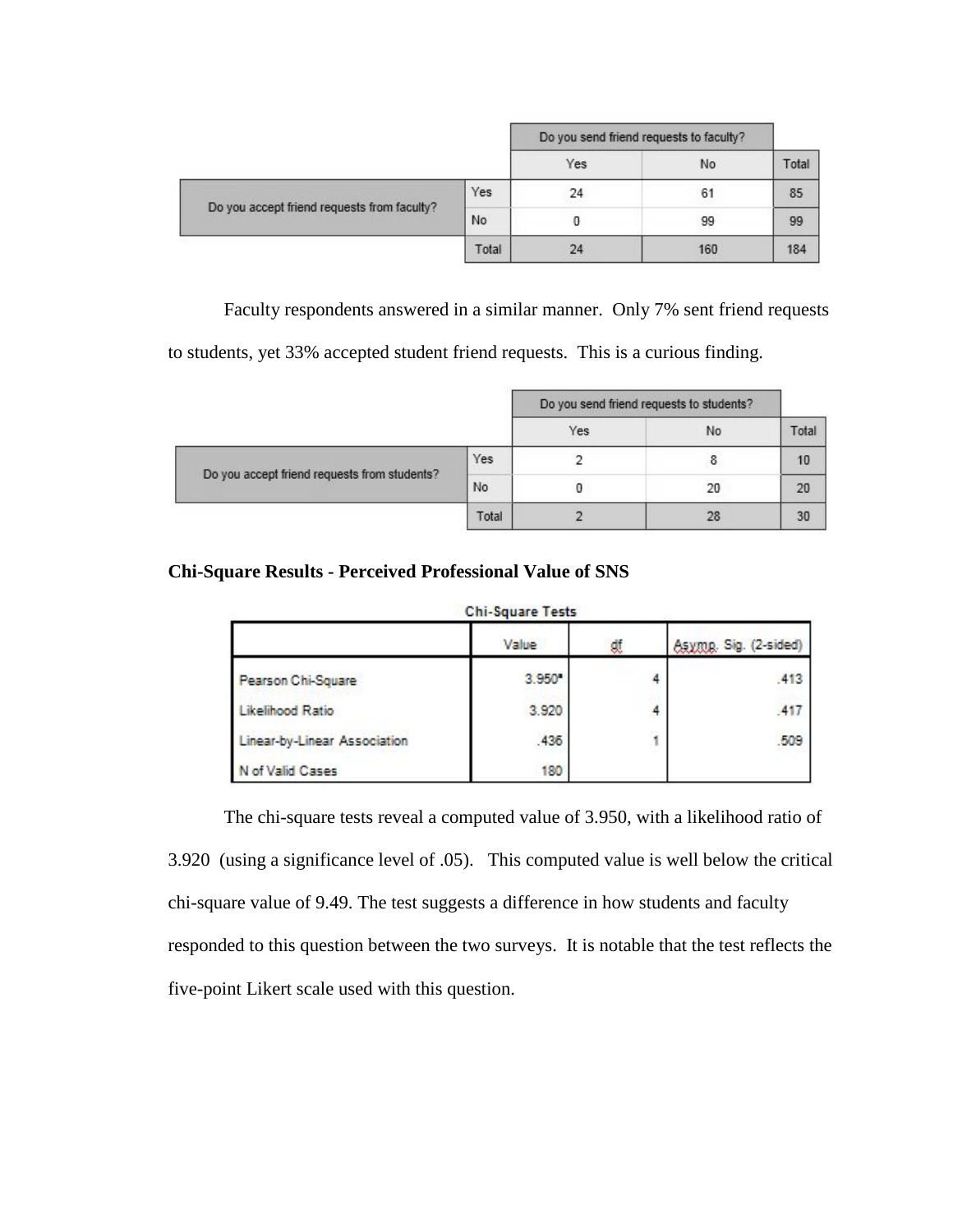# **One-Way ANOVA Results**

Finally, the two samples were analyzed using a series of one-way ANOVA tests. The ANOVA tests identified significant differences between faculty and student responses, given matching inquiry. The results of the one-way ANOVA suggest three significant differences between the two populations. The three differences are listed below:

- 1.) Time Spent for Informal or Professional Purposes (Constant Sum): There was a significant difference in the percent of time using the SNS technology: both professional versus informal use  $(F = 12.132, p = .001)$ .
- 2.) Demographics (Age): There was a significant difference in age between the two groups (F = 12.558, p = .000).
- 3.) Enhancement of Student/Faculty Relationships: A significant difference was found between the groups in relation to SNS' enhancement of student/faculty relationships (F = 5.328, p = .022).

This test confirms that there are differences in age, usage behavior of SNS technology, and preferences regarding online student/faculty relationships through SNS. Unlike the Chi-Square test, however, there was no significant difference found in relation to perceived professional value of SNS.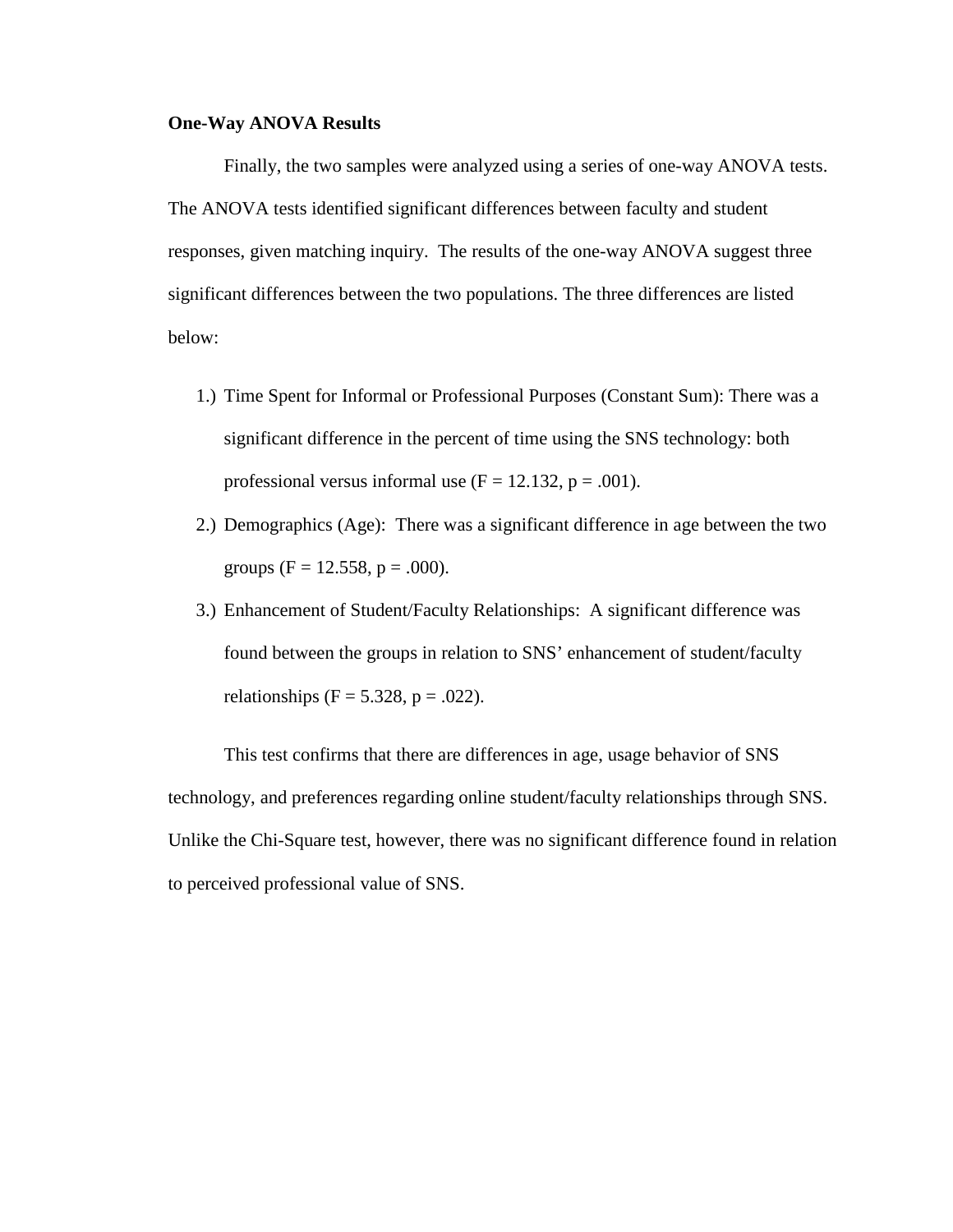#### **Discussion**

Clearly, face to face communication is the preferred medium for both faculty and undergraduate students; however, the results show that a large majority of faculty and students engage in online SNS communication on a daily basis. This is a curious finding, given Generation Y's affinity towards online communication mediums shown in the literature. The result calls into question the difference between "preferences" and the genuine application of said mediums. Although face to face interaction may be *preferred*, it may not always be the most practical means of communication. Face to face interaction involves significantly more time and energy than online communication; moreover, these variables serve as constraints which limit our ability to engage in physical, face to face conversation.

Despite this common affinity, a larger percentage of students indicated SNS engagement, as well as more frequent usage than faculty. Facebook was, indisputably, the most widely preferred SNS platform among student and faculty groups. Although this was not an unexpected finding, given Facebook's global dominance of SNS, it was curious to find that faculty did not display a preference for LinkedIn, which, from a generational standpoint, may provide a greater benefit to those seeking more professional online networking opportunities.

While both groups use SNS for primarily informal purposes, it is evident that both populations see professional value in SNS, and that there is no significant difference seen between the two groups. Although the Chi-Square test suggested a difference between how faculty and students perceived professional value, it is visible from the survey findings that both faculty (64%) *and* students (63%) shared a positive outlook with regard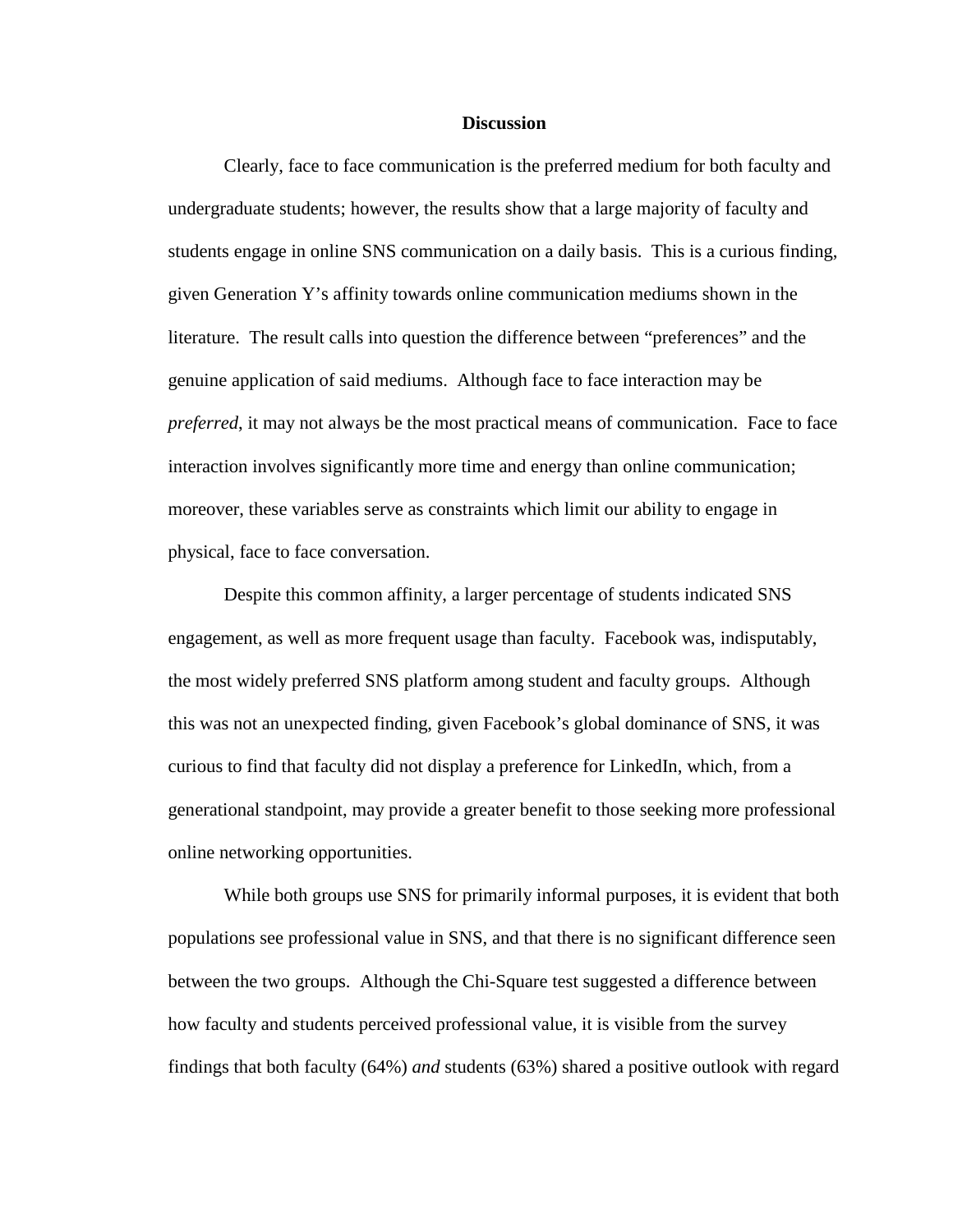to SNS viability in a professional setting. In the context of this study, a positive (agree or strongly agree) or negative (disagree or strongly disagree) indication is most critical to ascertain perceptions among groups. It is necessary to recognize that individual propensity towards indicating *either* "agree" or "strongly agree" is not reflected in the Chi-Square test; moreover, the resulting "significant" difference is not visible in the raw data. The ANOVA test *did not* find a significant difference between the faculty mean of 3.80 and the student mean of 3.60. The ANOVA test, which identifies differences in mean values among multiple groups, is more appropriate in the context of this study.

It is significant to reiterate that *both* cohorts indicated discussion groups/forums as the "most professional" of the available SNS features. This confirms an additional degree of congruence between perceptions. The two groups, although separated by significant age differences, see discussion groups/forums as the most viable workplace application of SNS. This finding provides substantial insight, and suggests a potential avenue for future implementation.

The cross tabulations suggest that both cohorts are hesitant to engage in SNS networking with one another. Curiously, none from either sampling indicated "yes" on the sending of requests and "no" on accepting requests. Clearly, there is a difference between what students and faculty perceive as an "appropriate" online relationship; more importantly, the perceptions of the two groups are visibly incongruent. This phenomenon provides an opportunity for further research.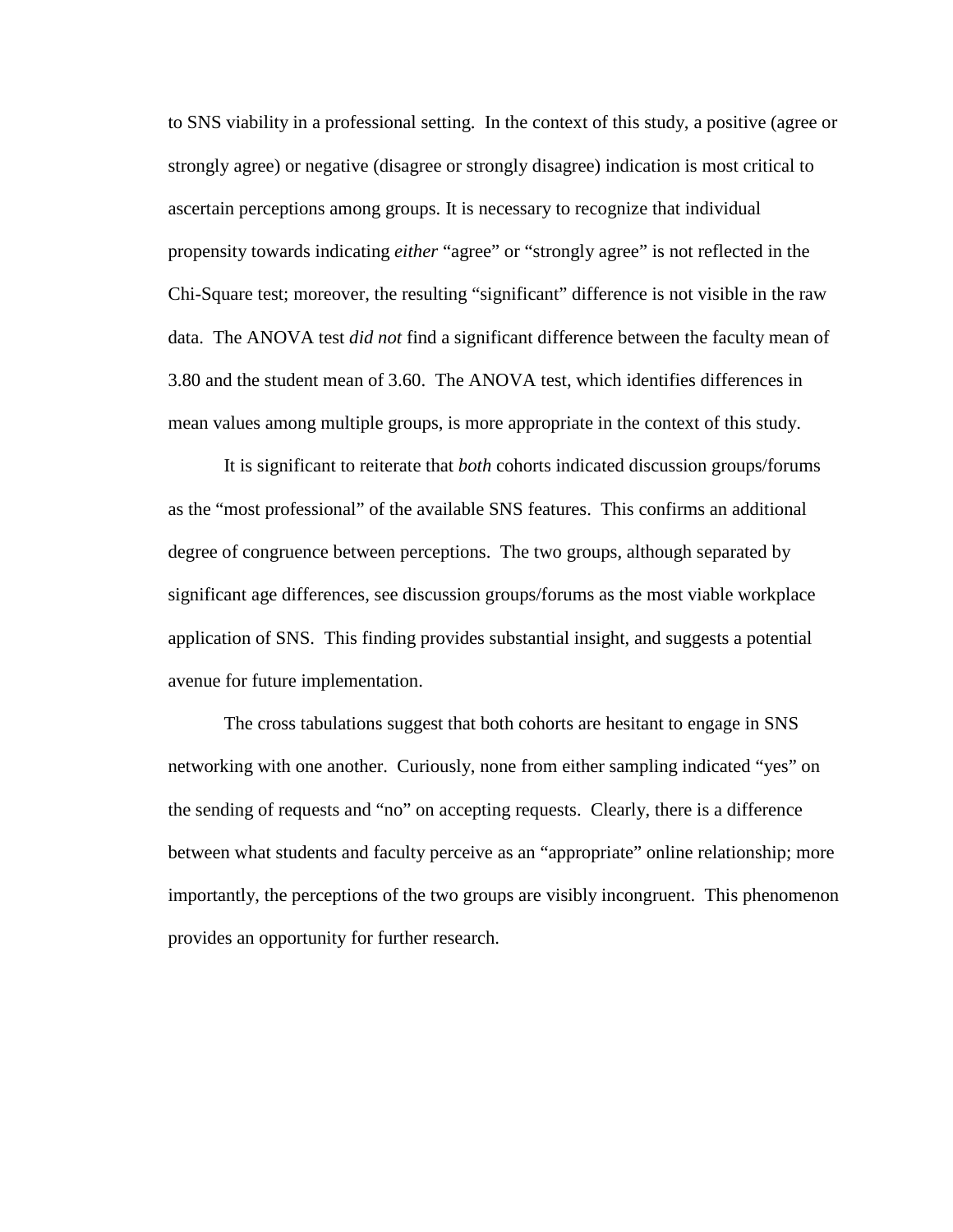#### **Conclusion**

The results reveal that not only are the majority of students and faculty using SNS on a daily basis, but both of these groups, albeit multi-generational, see potential for professional value in SNS. The agreement among the two groups, at least from an intergenerational perspective, is remarkably strong; although the Chi-Square test revealed an aggregated difference between the two samplings, no significant difference was found through the ANOVA test. Does this imply that the "generation gap" discussed by Elkind (1988) and Burk et. al. (2011) is not the inhibiting factor keeping SNS out of the workplace? If this is true, then it is unlikely that the *generation gap* would provide a comprehensive explanation, and is thus not worthy of addressing. Perhaps the will to separate the professional and private life, power distance (both discussed by Skeels, M. M., & Grudin, J., 2009) and a perceived lack of functionality are the true causes, and, moreover, the most critical inhibiting factors.

Improper sampling assumptions may also have affected the results. As discussed above, faculty members are naturally more exposed to SNS (due to their proximity to young students), and hence may see more value in the technology than their nonacademic peers. Faculty may have proven an unrealistically "progressive" sampling; moreover, the perceptions of a far wider population of working professionals could not likely be accurately represented.

Regardless of these results, literature has shown that interpersonal differences can inhibit workplace integration of SNS. When two individuals, a boss and a subordinate, don't see eye to eye, numerous conflicts can occur. The goal is to integrate SNS without negatively impacting the strengths of the existing business; extraneous factors, such as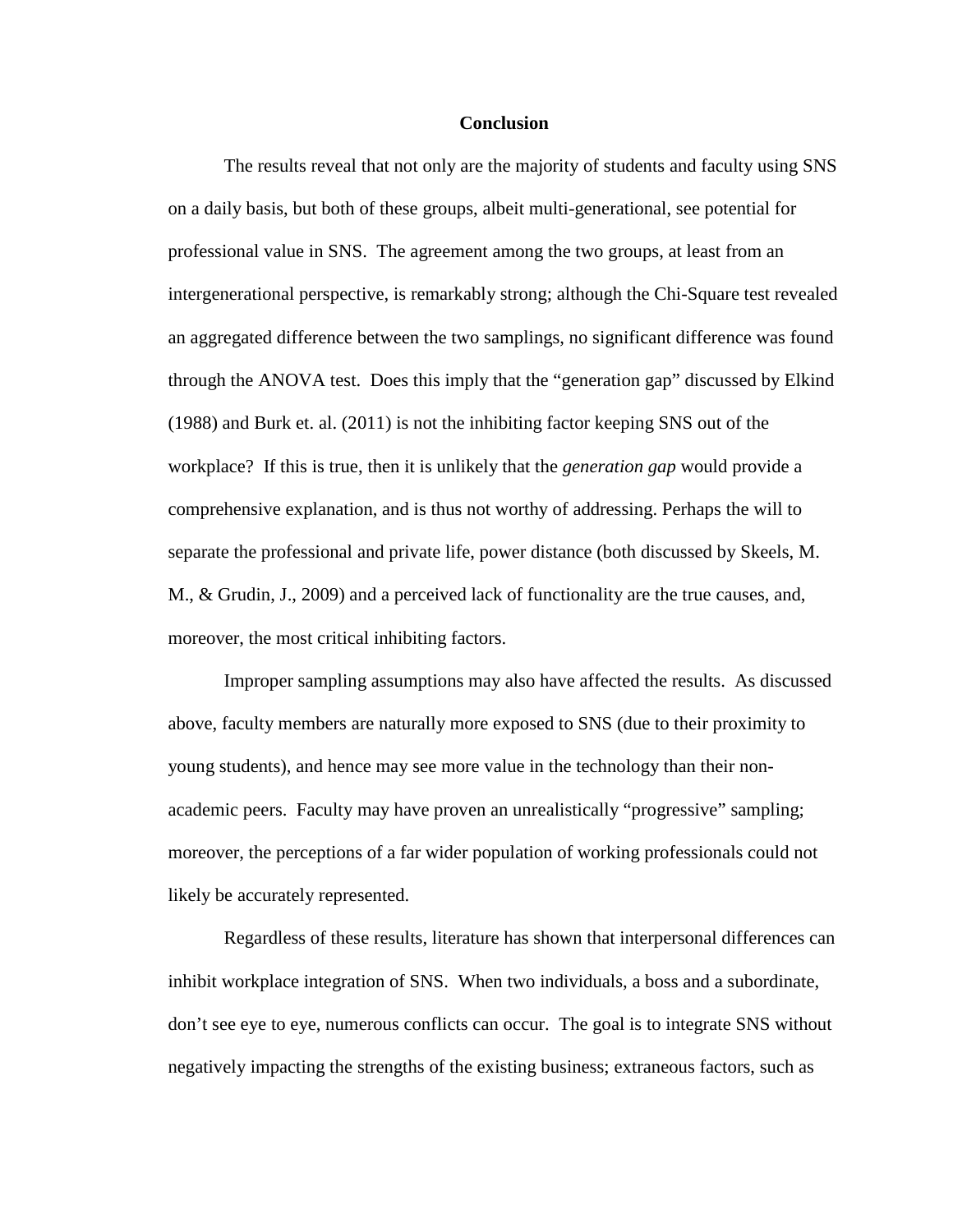productivity and efficiency, are not to be hindered in this process. Whatever the solution may be, it must be catered to avoid such negative impacts.

If professional value is perceived and understood, and hence seen as viable, then such hesitation must be overcome in order to achieve large-scale integration of SNS into the workplace environment. A common, agreed upon medium of communication, perceived as professional in nature, could fulfill this goal. In this regard, the professional features chosen by each group may serve to "bridge the gap," albeit on an individual level; both groups cited discussion groups/forums as having the greatest potential for professional use.

As found by DeAndrea et. al. (2012) and Silius et. al. (2010), SNS has proven valuable in an academic setting *despite* doubts raised in opposition. Perhaps the use of discussion groups/forums can instill a similar confidence in SNS in a professional environment; subsequently, these features may provide the crucial medium in which to integrate Facebook and similar SNS websites into a business setting. If the technology is simply made available (in a manner similar to the one discussed by Leonard-Barton, D., & Deschamps, I., 1988), providing the functional purpose most widely perceived as "professional," it is likely that this introduction can prove successful.

#### **Implications for Management**

It is visible from the findings that generations share more similarities than differences; moreover, SNS implementation should be discussed openly and equally among employees in a multi-generational workplace. Likewise, managers should not deny SNS implementation for fear of "upsetting" older workers; it is more likely that interpersonal preferences will provide the source of conflict. In this regard, bias and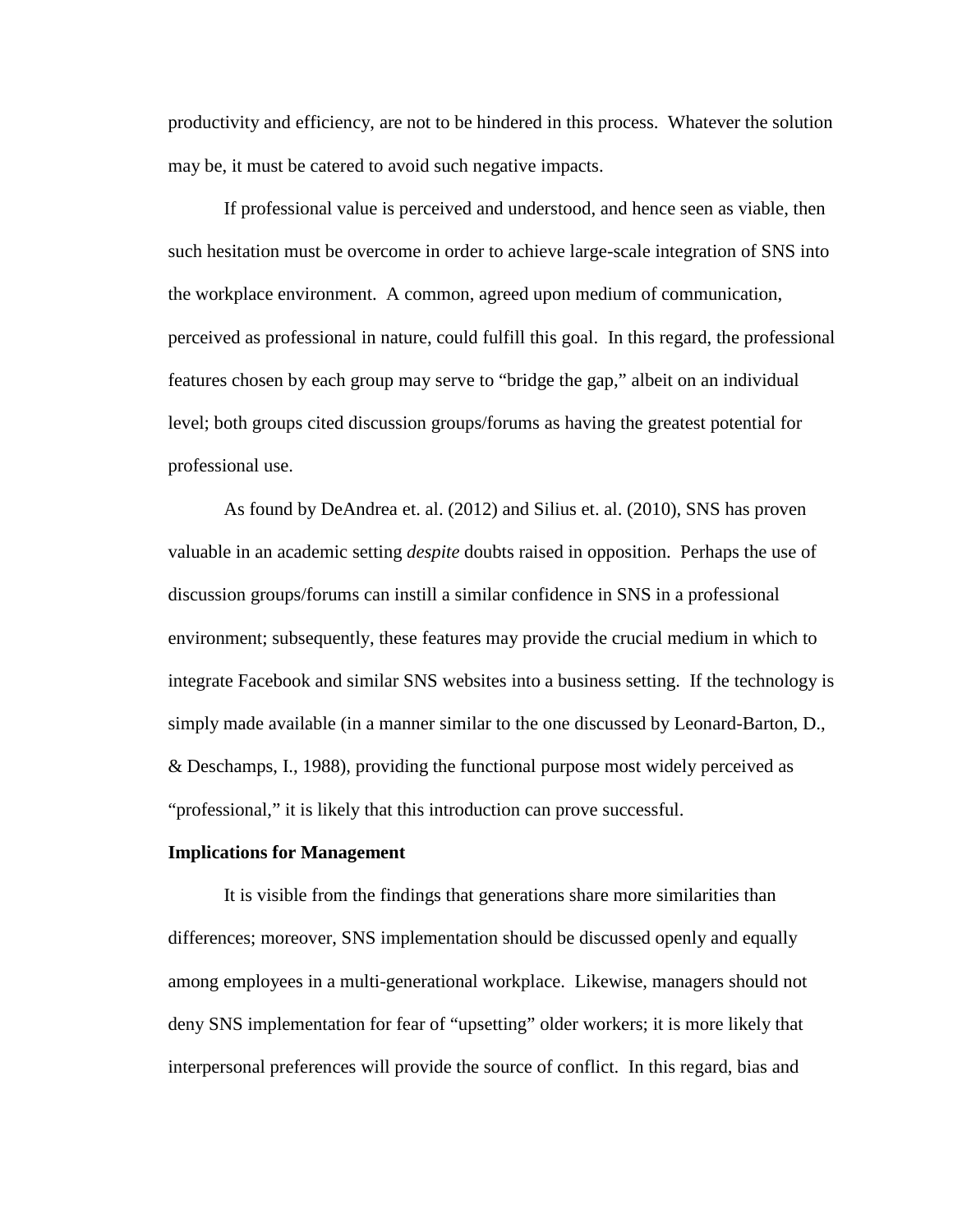stereotypes need to be absolved in favor of management expertise and people skills. Widespread implementation, as discussed in this paper, cannot be achieved without addressing employee needs on an individual level. This is no simple task; however, interpersonal is a critical skill for all managers, and remains equally relevant in this scenario.

For managers, the most practical factor to consider involves the improvements to productivity and overall performance of the firm (hence, maximizing shareholder value). If SNS is going to cause more problems than it's worth, then it is unlikely it will be implemented. In this regard, full scale integration may not be the best option; instead, managers may prefer to introduce SNS in multiple stages, effectively "testing the waters" in order to determine its overt benefit. Introduction of Discussion Groups/Forums within an existing SNS platform may provide management with a low-risk opportunity to test SNS viability. If effective teamwork practices are fostered through SNS, and business needs adequately fulfilled, managers may then choose to further the integration.

# **SNS Integration in the Future**

With respect to SNS integration within professional environments, a number of prohibiting factors are likely present, and it is likely that complex social barriers hinder professional use of SNS technology. The notion of the generation gap may prove arbitrary in this scenario; in reality, a mix of interpersonal differences, confirmation bias and stereotypes are part of the larger problem. Other issues, such as power distance and the preference to separate personal lives from professional lives, may also hamper widespread integration. This is not simply an issue merely concerning dissatisfaction with a particular technology, or rather, lack of motivation; moreover, the solution must be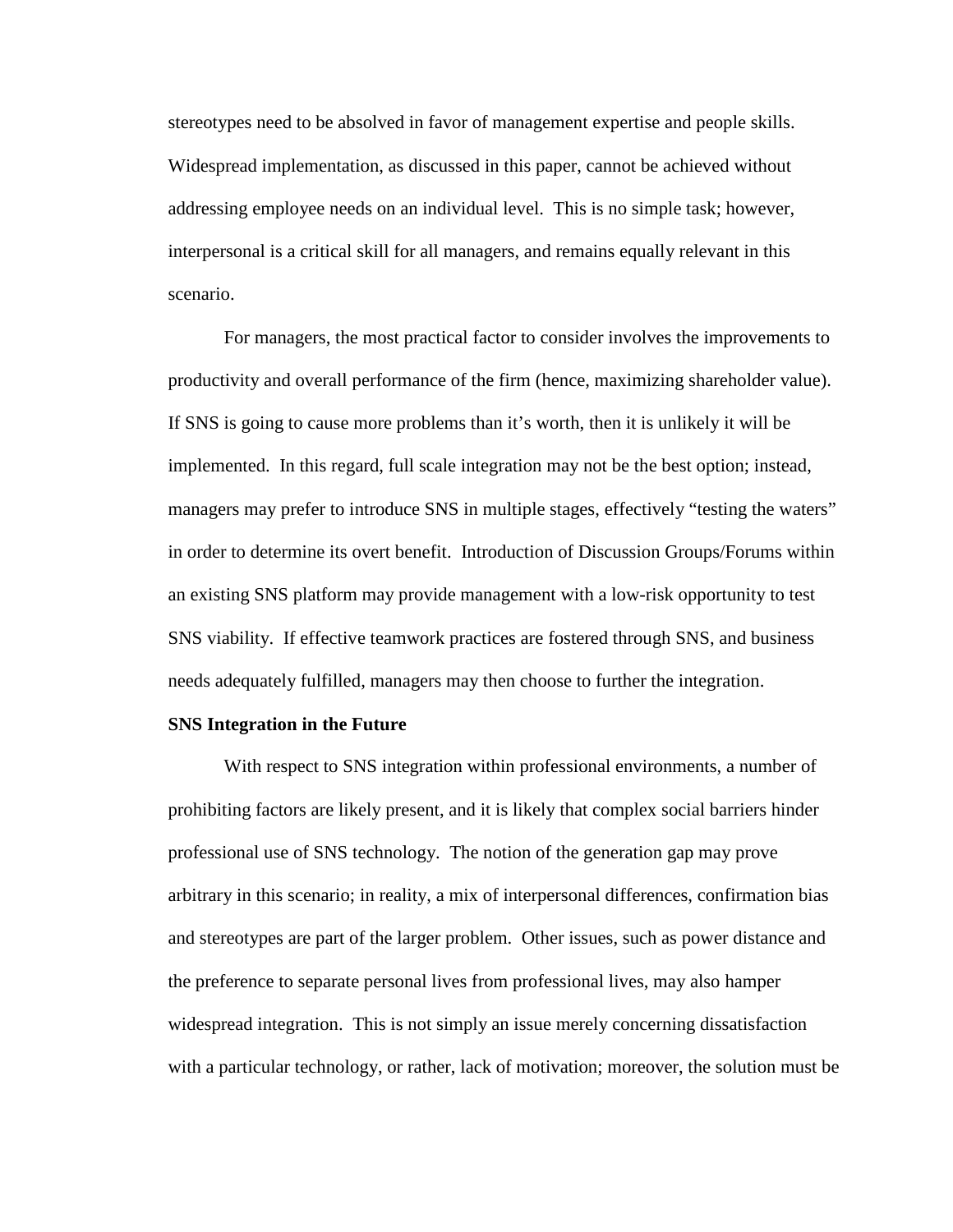crafted carefully, taking into account differences among individuals. Management, once recognizing these differences, can craft a solution which provides the greatest benefit to the firm.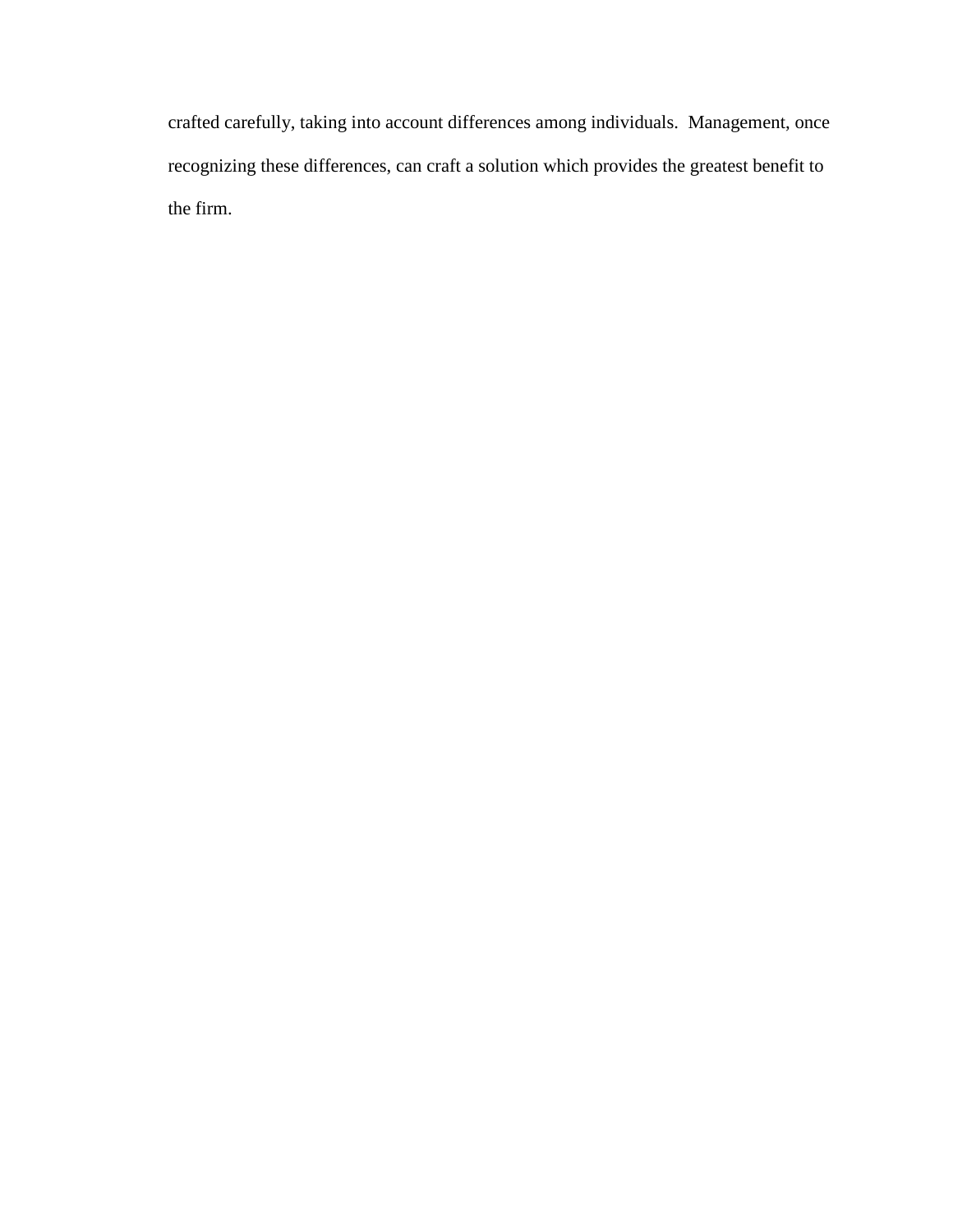#### **List of References**

- Baltatzis, G., Ormrod, D. G., & Grainger, N. (2008, January). Social networking tools for internal communication in large organizations: benefits and barriers. In *19th Australasian Conference on Information Systems, Christchurch*.
- Bennett, J., Owers, M., Pitt, M., & Tucker, M. (2010). Workplace impact of social networking. *Property Management*, *28*(3), 138-148.
- Burk, B., Olsen, H., & Messerli, E. (2011). Navigating the Generation Gap in the Workplace from the Perspective of Generation Y. *Parks & Recreation*, *46*(5), 35- 36.
- Chaudhuri, S., & Ghosh, R. (2011). Reverse Mentoring: A Social Exchange Tool for Keeping the Boomers Engaged and Millennials Committed. *Human Resource Development Review*.
- Crews, T. B., & Stitt-Gohdes, W. L. (2012). Incorporating Facebook and Twitter in a Service-Learning Project in a Business Communication Course. *Business Communication Quarterly*, *75*(1), 76-79.
- DeAndrea, D. C., Ellison, N. B., LaRose, R., Steinfield, C., & Fiore, A. (2012). Serious social media: On the use of social media for improving students' adjustment to college. *The Internet and Higher Education*, *15*(1), 15-23.
- Elkind, D. (1988). Reviewing the Expectations: The" Generation Gap" Revisited. NASSP Bulletin, 72(506), 34-41.
- Ellison, N. B. (2007). Social network sites: Definition, history, and scholarship. *Journal of Computer*‐ *Mediated Communication*, *13*(1), 210-230.
- Gibson, J., Greenwood, R. A., & Murphy Jr, E. F. (2011). Generational differences in the workplace: Personal values, behaviors, and popular beliefs. *Journal of Diversity Management (JDM)*, *4*(3), 1-8.
- Jamali, M., & Abolhassani, H. (2006, December). Different aspects of social network analysis. In *Web Intelligence, 2006. WI 2006. IEEE/WIC/ACM International Conference on* (pp. 66-72). IEEE.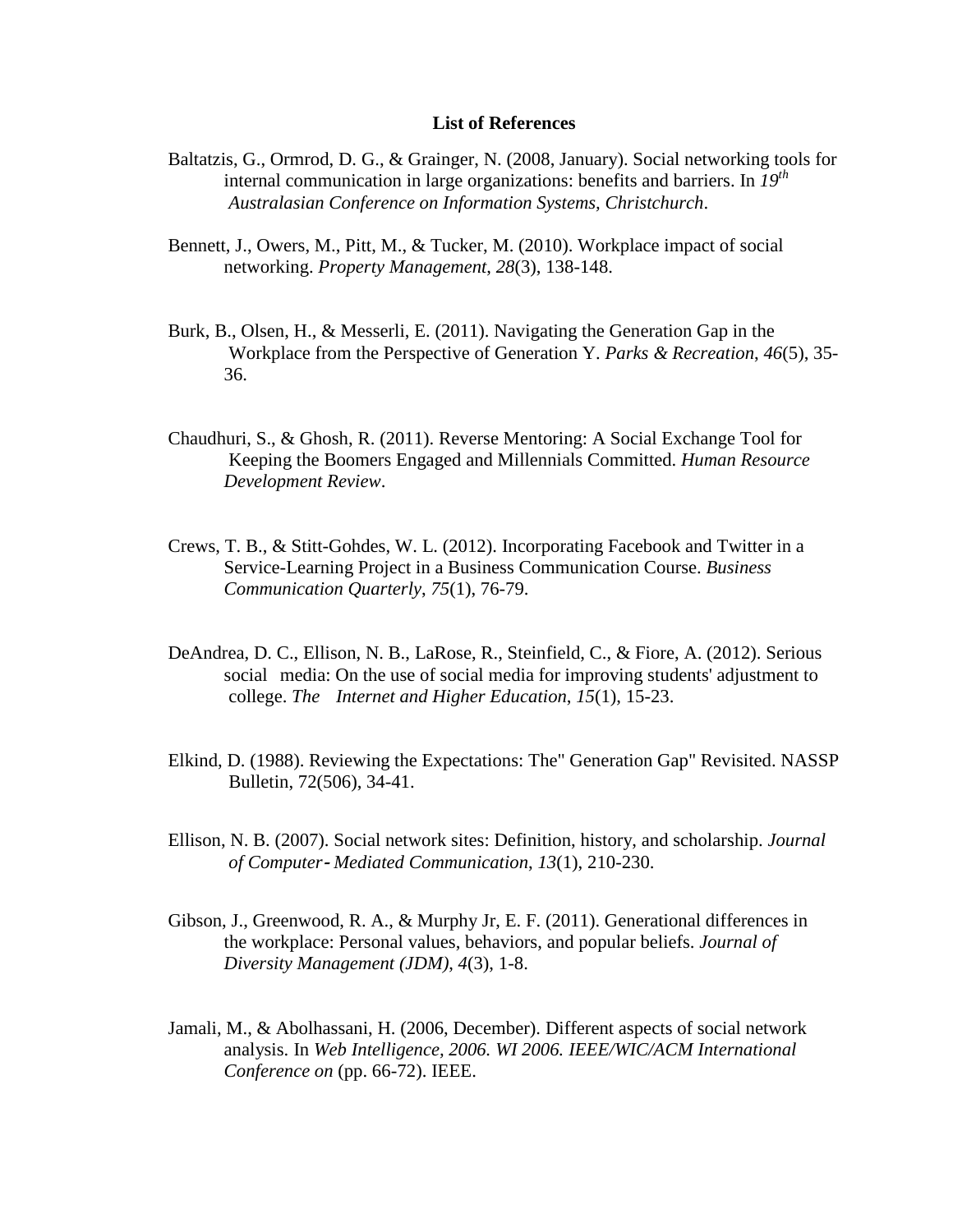- Jap, S. D., & Mohr, J. J. (2002). Leveraging Internet Technologies in B2B Relationships. *California Management Review*, *44*(4), 24-38.
- Jorgensen, B. (2003). Baby Boomers, Generation X and Generation Y?: Policy implications for defence forces in the modern era. *foresight*, *5*(4), 41-49.
- Kelm, O. R. (2011). Social Media It's What Students Do. *Business Communication Quarterly*, *74*(4), 505-520.
- Lichy, J. (2012). Towards an international culture: Gen Y students and SNS?. *Active Learning in Higher Education*, *13*(2), 101-116.
- Leonard-Barton, D., & Deschamps, I. (1988). Managerial influence in the implementation of new technology. *Management science*, *34*(10), 1252-1265.
- Lester, S. W., Standifer, R. L., Schultz, N. J., & Windsor, J. M. (2012). Actual Versus Perceived Generational Differences at Work An Empirical Examination. *Journal of Leadership & Organizational Studies*, *19*(3), 341-354.
- Lovejoy, T., & Grudin, J. (2003). Messaging and Formality: Will IM follow in the Footsteps of Email. In *Proc. Interact 2003* (pp. 817-820).
- Madge, C., Meek, J., Wellens, J., & Hooley, T. (2009). Facebook, social integration and informal learning at university:'It is more for socialising and talking to friends about work than for actually doing work'. *Learning, Media and Technology*, *34*(2), 141-155.

Magnier-Watanabe, R., Yoshida, M., & Watanabe, T. (2010). Social network productivity in the use of SNS. *Journal of knowledge management*, *14*(6), 910-927.

Martini, A., Corso, M., & Pellegrini, L. (2009). An empirical roadmap for intranet evolution. *International Journal of Information Management*, *29*(4), 295-308.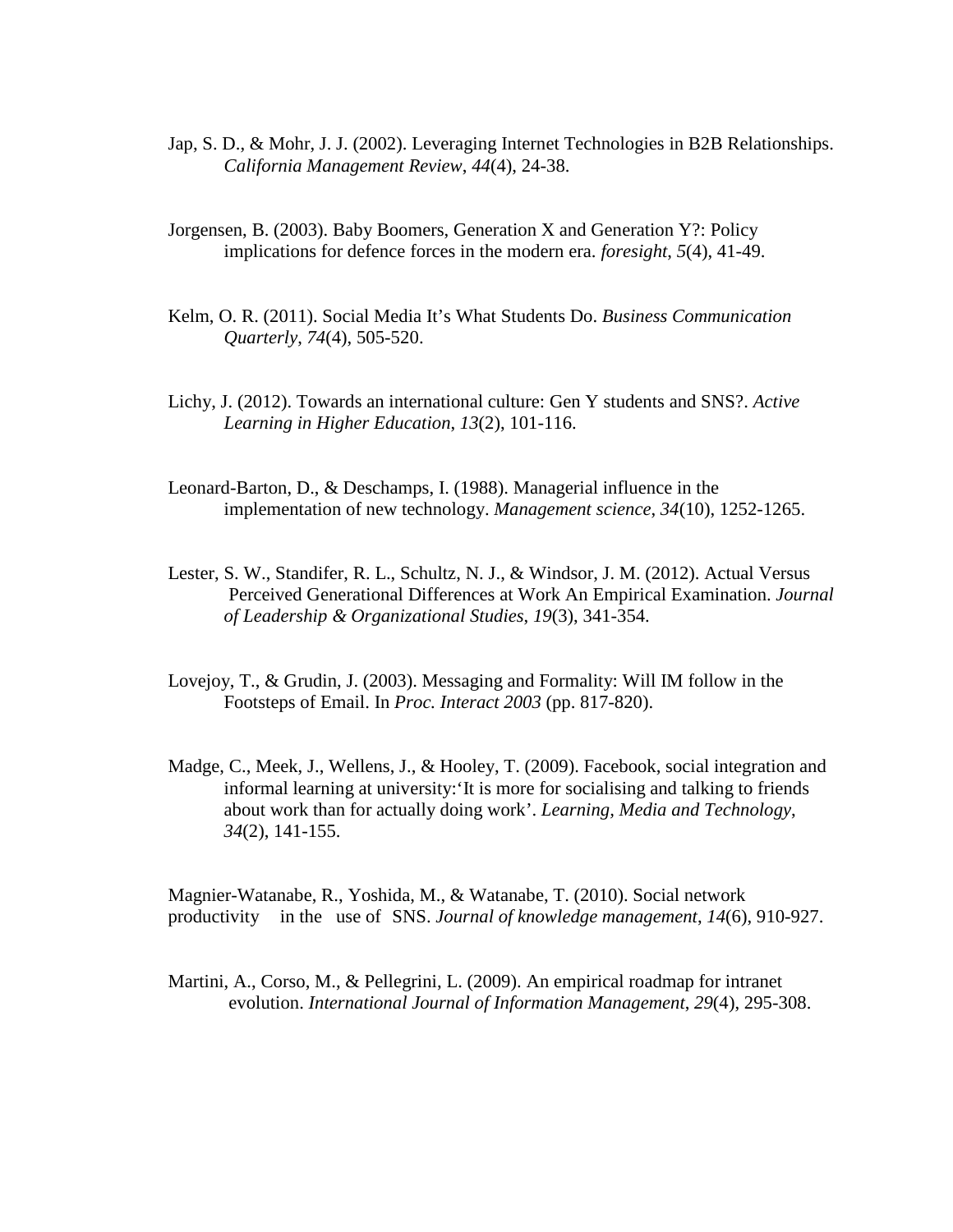- McGuire, D., By, R. T., & Hutchings, K. (2007). Towards a model of human resource solutions for achieving intergenerational interaction in organisations. *Journal of European Industrial Training*, *31*(8), 592-608.
- Meredith, M. J. (2012). Strategic Communication and Social Media An MBA Course From a Business Communication Perspective. *Business Communication Quarterly*, *75*(1), 89-95.
- Murray, K., Toulson, P., & Legg, S. (2011). Generational cohorts' expectations in the workplace: A study of New Zealanders. *Asia Pacific Journal of Human Resources*, *49*(4), 476-493.
- Oshagbemi, T. (2004). Age influences on the leadership styles and behaviour of managers. *Employee Relations*, *26*(1), 14
- Sacks, M. A., & Graves, N. (2012). How Many "Friends" Do You Need? Teaching Students How to Network Using Social Media. *Business Communication Quarterly*, *75*(1), 80-88.
- Salopek, J. (2006). Leadership for a new age. *T+ D*, *60*(6), 22-23.
- Silius, K., Miilumaki, T., Huhtamaki, J., Tebest, T., Merilainen, J., & Pohjolainen, S. (2010). Students' motivations for social media enhanced studying and learning. *Knowledge Management & E-Learning: An International Journal (KM&EL)*, *2*(1), 51-67.
- Skeels, M. M., & Grudin, J. (2009, May). When social networks cross boundaries: a case study of workplace use of facebook and linkedin. In *Proceedings of the ACM 2009 international conference on Supporting group work* (pp. 95-104). ACM.
- Soós, J. K., Juhász, M., & Hámornik, B. P. (2010). Measuring Professional Teams' Information Sharing Behaviour.
- Terjesen, S., Vinnicombe, S., & Freeman, C. (2007). Attracting Generation Y graduates: Organisational attributes, likelihood to apply and sex differences. *Career Development International*, *12*(6), 504- 522.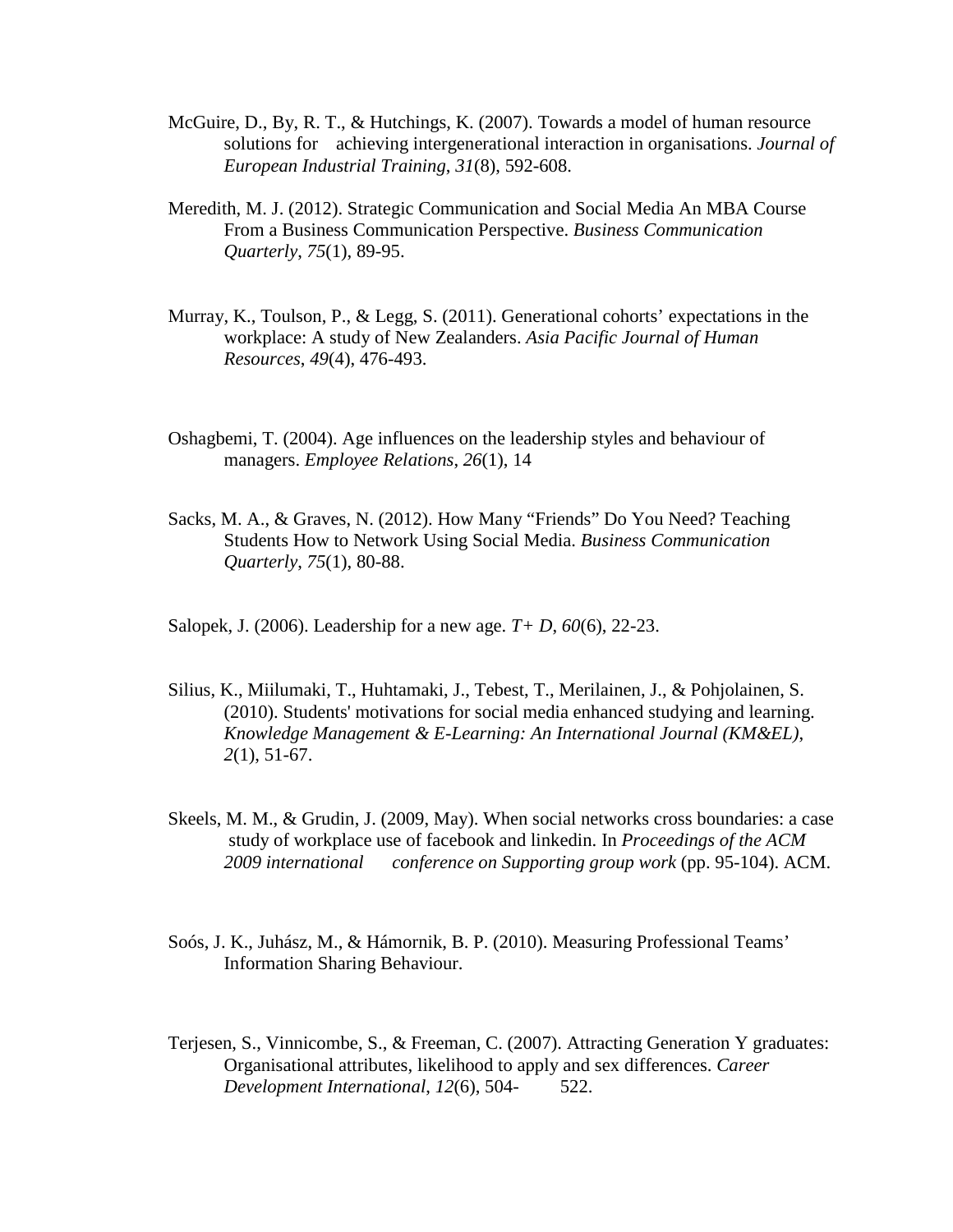- Thomas, G. F. (2007). How can we make our research more relevant? Bridging the gap between workplace changes and business communication research. *Journal of Business Communication*, *44*(3), 283-296.
- Tully, C. J. (2003). Growing up in technological worlds: How modern technologies shape the everyday lives of young people. *Bulletin of science, technology & society*, *23*(6), 444-456.

Weaver, A. C., & Morrison, B. B. (2008). Social networking. *Computer*, *41*(2), 97-100.